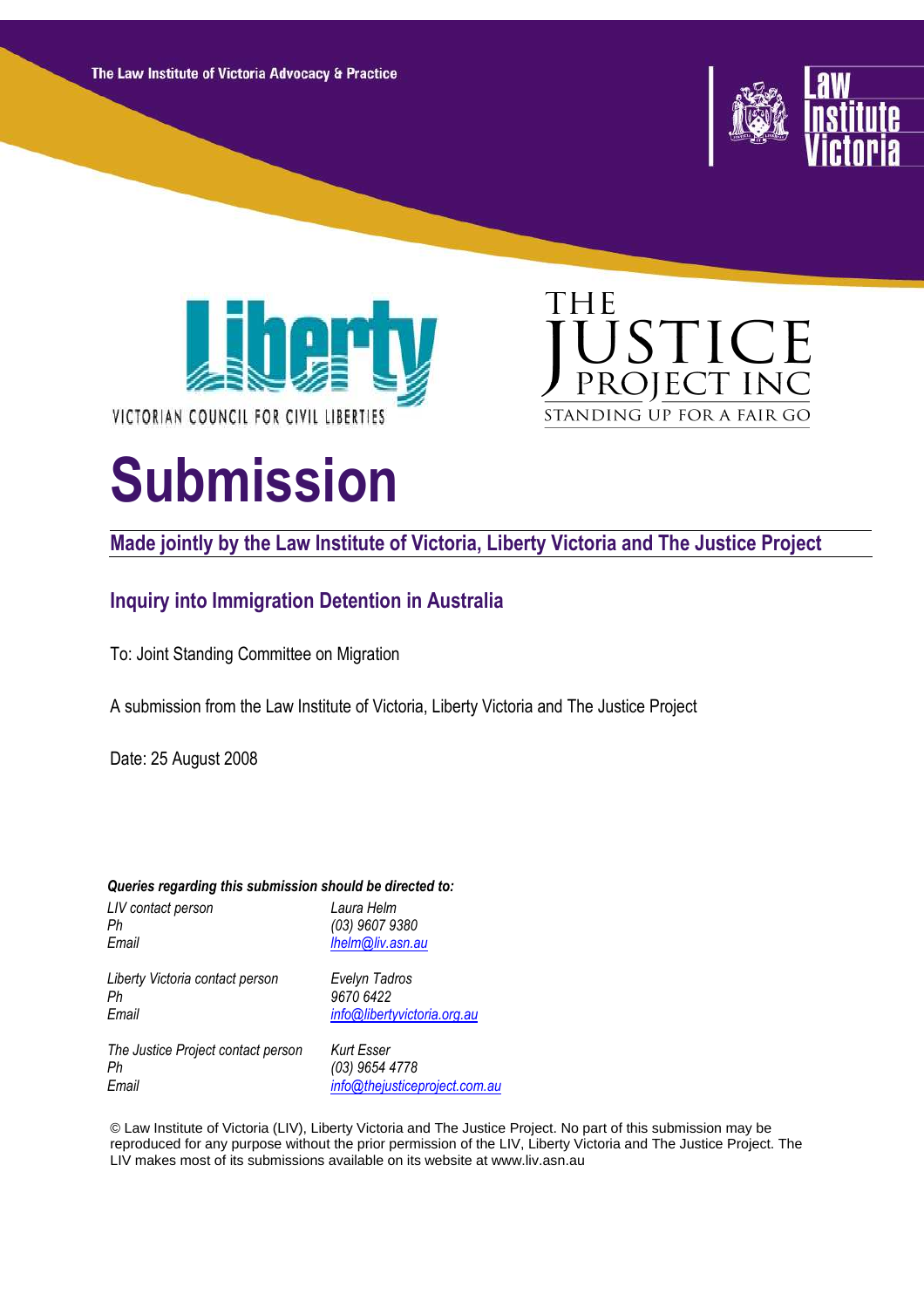# **Contents**

| 1              |                                                                                                      |  |
|----------------|------------------------------------------------------------------------------------------------------|--|
| $\overline{2}$ |                                                                                                      |  |
| 3              |                                                                                                      |  |
| 3.1            |                                                                                                      |  |
| 3.2            |                                                                                                      |  |
| 4              | Criteria for determining length of detention and release following health and security checks 11     |  |
| 4.1            |                                                                                                      |  |
| 4.2            | Detention of all unauthorised arrivals, for management of health, identity and security risks to the |  |
| 4.2.1          |                                                                                                      |  |
| 4.2.2          |                                                                                                      |  |
| 4.3            | Unlawful non-citizens who present unacceptable risks to the community and unlawful non-citizens      |  |
| 4.4            |                                                                                                      |  |
| 4.5            |                                                                                                      |  |
| 4.6            |                                                                                                      |  |
| 4.7            |                                                                                                      |  |
| 4.8            |                                                                                                      |  |
| 5              | Options to expand the transparency and visibility of immigration detention centres 21                |  |
| 5.1            |                                                                                                      |  |
| 5.2            |                                                                                                      |  |
| 5.3            | Balancing privacy and transparency in relation to surveillance of immigration detention centres 23   |  |
| 5.4            |                                                                                                      |  |
| 5.4.1          | The federal government is best placed to operate immigration detention centres 24                    |  |
| 5.4.2          |                                                                                                      |  |
| 5.4.3          | The federal government has a duty to ensure due process for immigration detainees 27                 |  |
| 5.4.4          |                                                                                                      |  |
| 5.5            | The federal government should impose strict operating and management requirements  28                |  |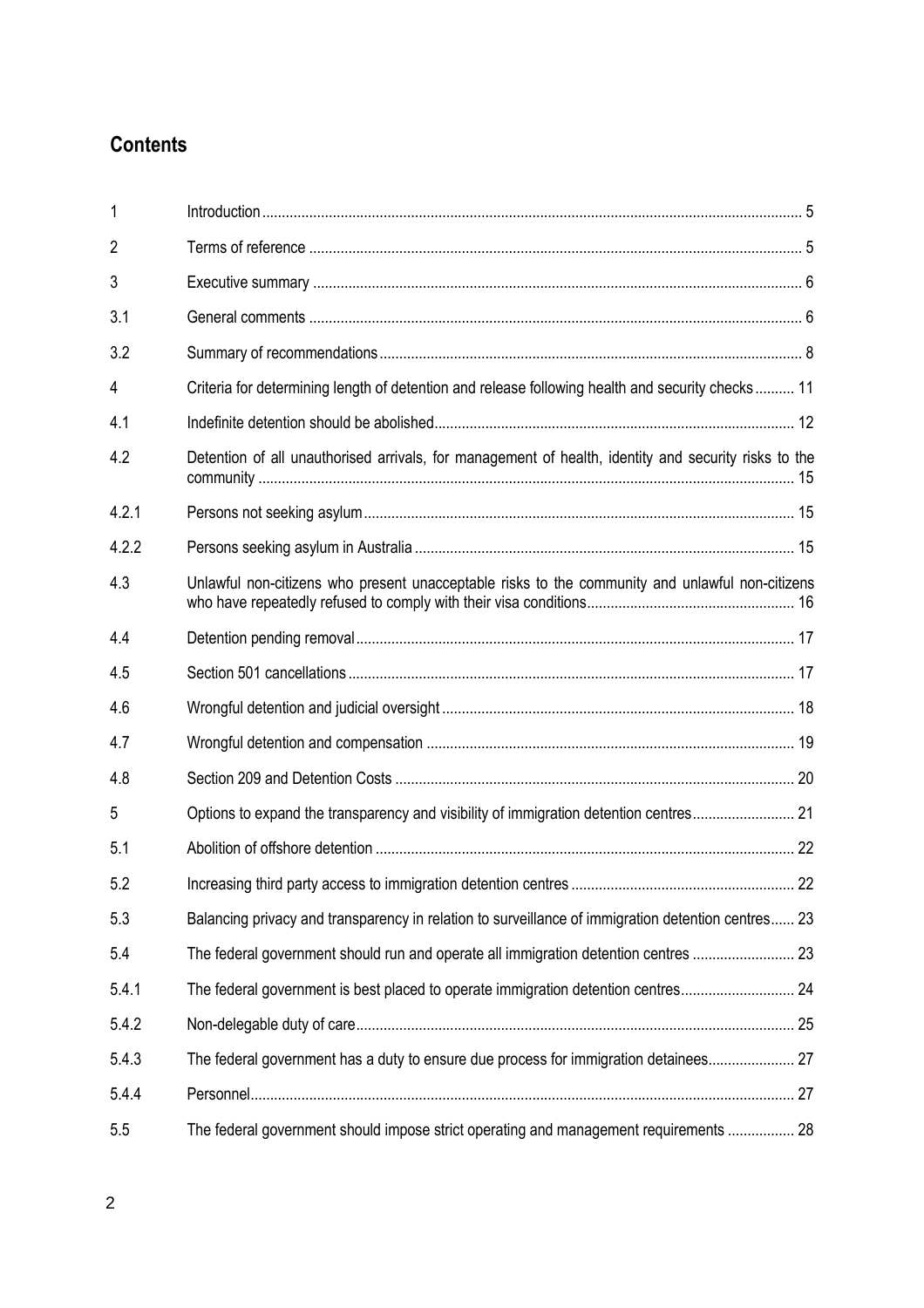| 5.6     | The federal government should regulate operation of detention centres under s273 of the Migration                                                                                                                                                                                                           |  |
|---------|-------------------------------------------------------------------------------------------------------------------------------------------------------------------------------------------------------------------------------------------------------------------------------------------------------------|--|
| 5.7     |                                                                                                                                                                                                                                                                                                             |  |
| 6       |                                                                                                                                                                                                                                                                                                             |  |
| 6.1     |                                                                                                                                                                                                                                                                                                             |  |
| 6.2     |                                                                                                                                                                                                                                                                                                             |  |
| 6.2.1   |                                                                                                                                                                                                                                                                                                             |  |
| 6.2.2   |                                                                                                                                                                                                                                                                                                             |  |
| 6.2.3   |                                                                                                                                                                                                                                                                                                             |  |
| 6.2.4   |                                                                                                                                                                                                                                                                                                             |  |
| 7       | Options for additional community-based alternatives to immigration detention by (a) inquiring into<br>international experience and (b) considering the manner in which such alternatives may be used in<br>Australia to broaden the options available within the current immigration detention framework 34 |  |
| 7.1     |                                                                                                                                                                                                                                                                                                             |  |
| 7.2     |                                                                                                                                                                                                                                                                                                             |  |
| 7.3     |                                                                                                                                                                                                                                                                                                             |  |
| 7.3.1   |                                                                                                                                                                                                                                                                                                             |  |
| 7.3.2   |                                                                                                                                                                                                                                                                                                             |  |
| 7.4     | Overview of international community-based alternatives to immigration detention 37                                                                                                                                                                                                                          |  |
| 7.5     |                                                                                                                                                                                                                                                                                                             |  |
| 7.5.1   |                                                                                                                                                                                                                                                                                                             |  |
| 7.5.1.1 |                                                                                                                                                                                                                                                                                                             |  |
| 7.5.1.2 |                                                                                                                                                                                                                                                                                                             |  |
| 7.5.1.3 | Recommendations regarding reporting requirements as an alternative to detention in Australia 39                                                                                                                                                                                                             |  |
| 7.5.2   |                                                                                                                                                                                                                                                                                                             |  |
| 7.5.2.1 |                                                                                                                                                                                                                                                                                                             |  |
| 7.5.2.2 |                                                                                                                                                                                                                                                                                                             |  |
| 7.5.2.3 | Recommendations regarding bail, bond and surety as alternatives to detention in Australia 41                                                                                                                                                                                                                |  |
| 7.5.2.4 | Further comments in relation to the proposed role of the FMC in granting bail  41                                                                                                                                                                                                                           |  |
| 7.5.3   |                                                                                                                                                                                                                                                                                                             |  |
| 7.5.3.1 |                                                                                                                                                                                                                                                                                                             |  |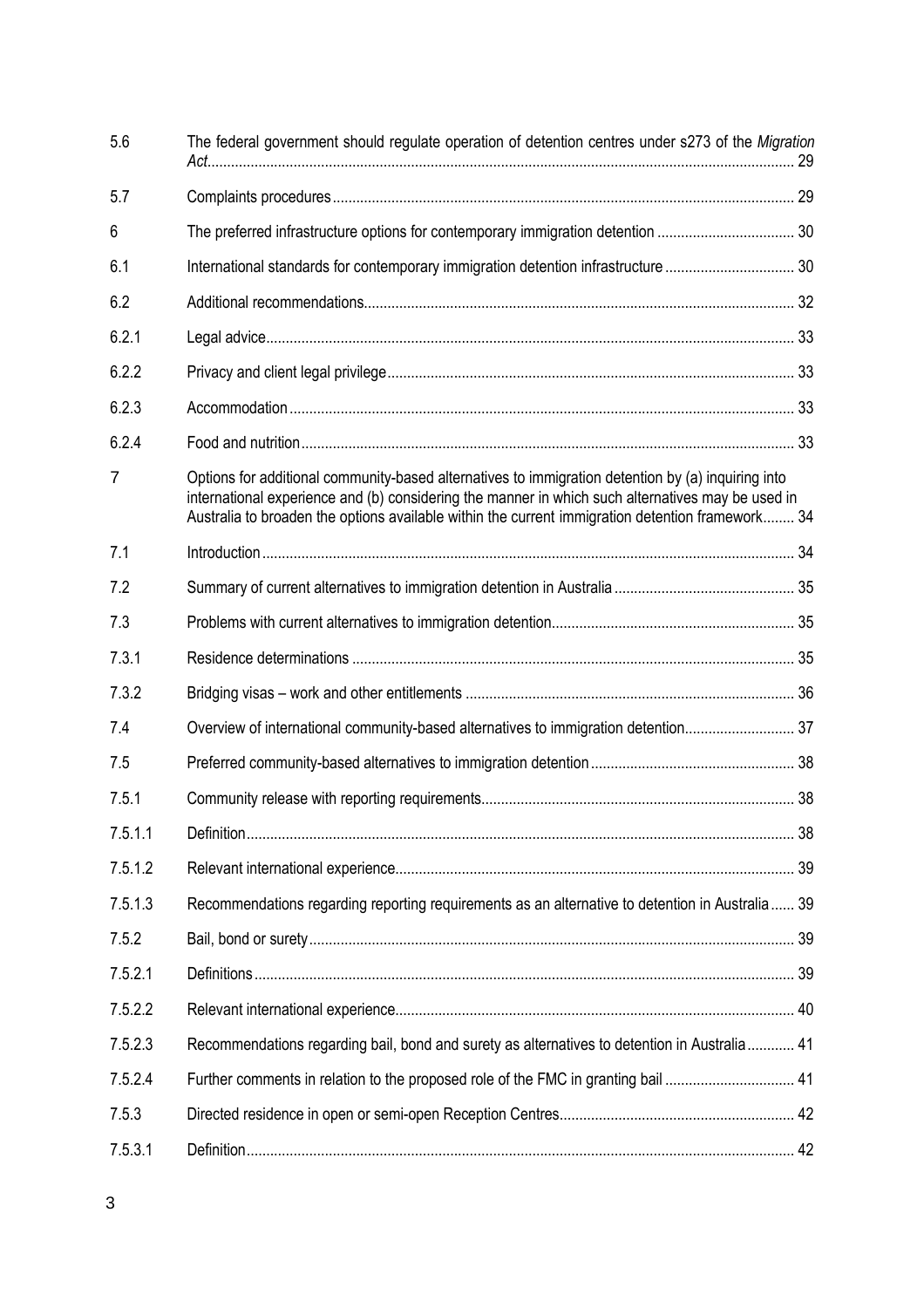| 7.5.3.2 |                                                                                                    |  |
|---------|----------------------------------------------------------------------------------------------------|--|
| 7.5.3.3 |                                                                                                    |  |
| 7.5.3.4 | Recommendations regarding use of Reception Centres as alternatives to detention in Australia 43    |  |
| 8       | Options for additional community-based alternatives to immigration detention by comparing the cost |  |

effectiveness of these alternatives with current options..................................................................... 43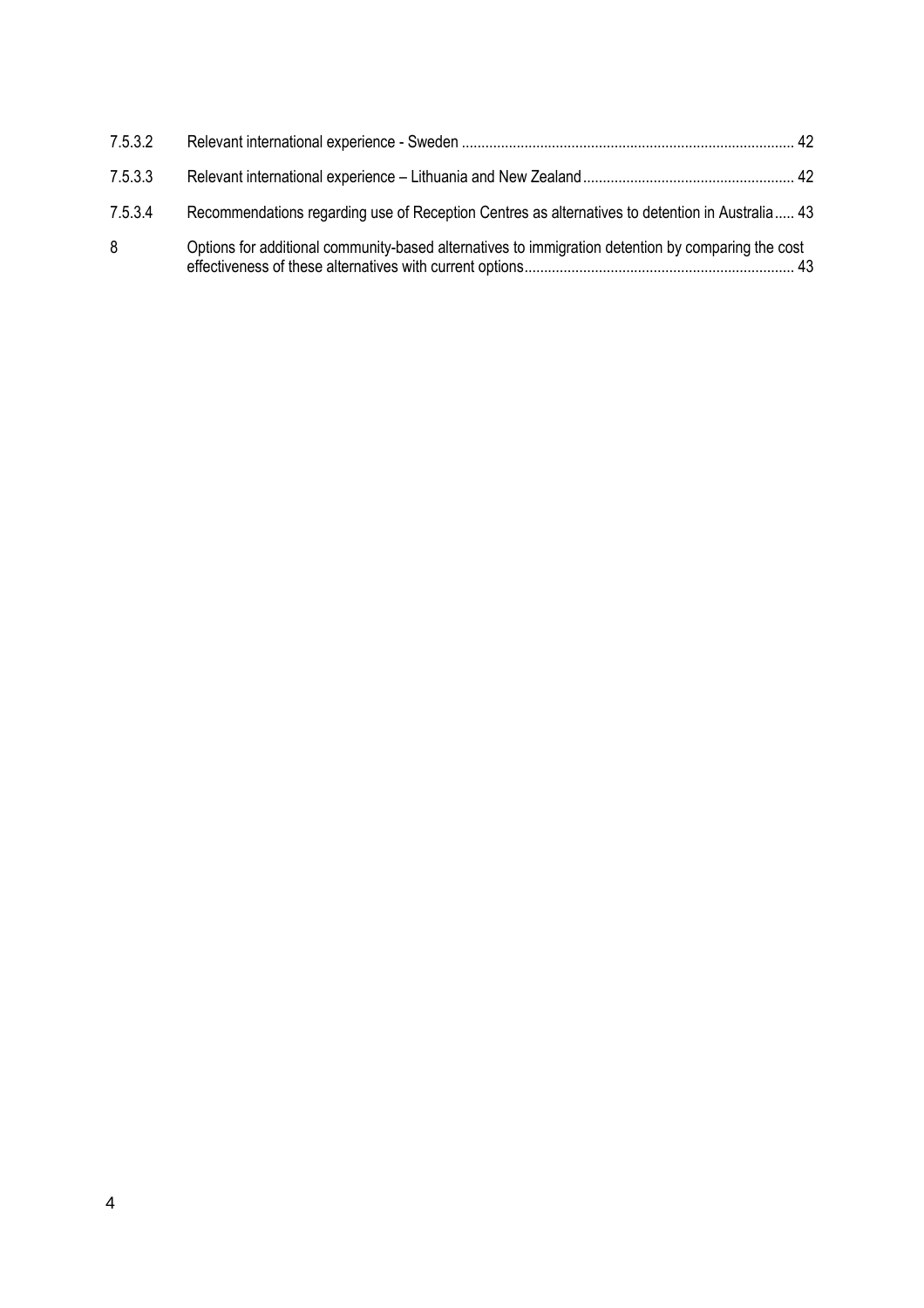# **1 Introduction**

This submission to the Joint Standing Committee on Migration *Inquiry into* immigration detention in Australia (the Inquiry) is made jointly by the Law Institute of Victoria (LIV), Liberty Victoria and The Justice Project.

The LIV is Victoria's peak body for lawyers and those who work with them in the legal sector, representing over 13,000 members. LIV members have experience in representing people in immigration detention and the LIV has been active in advocating for the rights of refugees and asylum seekers held in detention centres. In October 2005, the LIV adopted a policy statement on refugees and asylum seekers, in response to the Human Rights and Equal Opportunity Commission Report of the national inquiry into children in immigration detention. A last resort?

Liberty Victoria is one of Australia's leading human rights and civil liberties organisations. It traces its history back to 1936 and has been campaigning for human rights for 70 years. Liberty Victoria has long campaigned for Australia to fully recognise and respect the basic rights and freedoms of refugees, asylum seekers and non-lawful non-citizens in detention. In 2001, Liberty Victoria litigated on behalf of the asylum seekers on board the Tampa who were denied access to Australian courts. Liberty has continued to lobby politicians and publicly campaign for the humane and just treatment of asylum seekers.

The Justice Project was established in 2004 by Kurt Esser, The Right Honorable Malcolm Fraser, Julian Burnside QC, Young Australian of the Year (2004) Hugh Evans and others. The Justice Project arose out of concerns regarding the violation of the basic human rights of refugees, asylum seekers and others needing humanitarian protection and aims to stand up for the principle of basic human rights in our society. Since its inception, The Justice Project has continued to campaign against mandatory immigration detention and offshore processing and to agitate for a fair and humane refugee policy.

Together, the LIV, Liberty Victoria and The Justice Project (the joint authors) welcome the review of immigration detention law and policy and urge the government to act upon the findings of the Inquiry.

We note that a public hearing is proposed in Melbourne on Thursday 11 September 2008 and we would welcome the opportunity to appear and give oral evidence to the Inquiry.

# **2 Terms of reference**

The joint authors wish to address the following terms of reference:

- (TOR1) the criteria that should be applied in determining how long a person should be held in immigration detention (see section 4 below)
- (TOR 2) the criteria that should be applied in determining when a person should be released from immigration detention following health and security checks (see section 4 below)
- (TOR 3) options to expand the transparency and visibility of immigration detention centres (see section 5 below)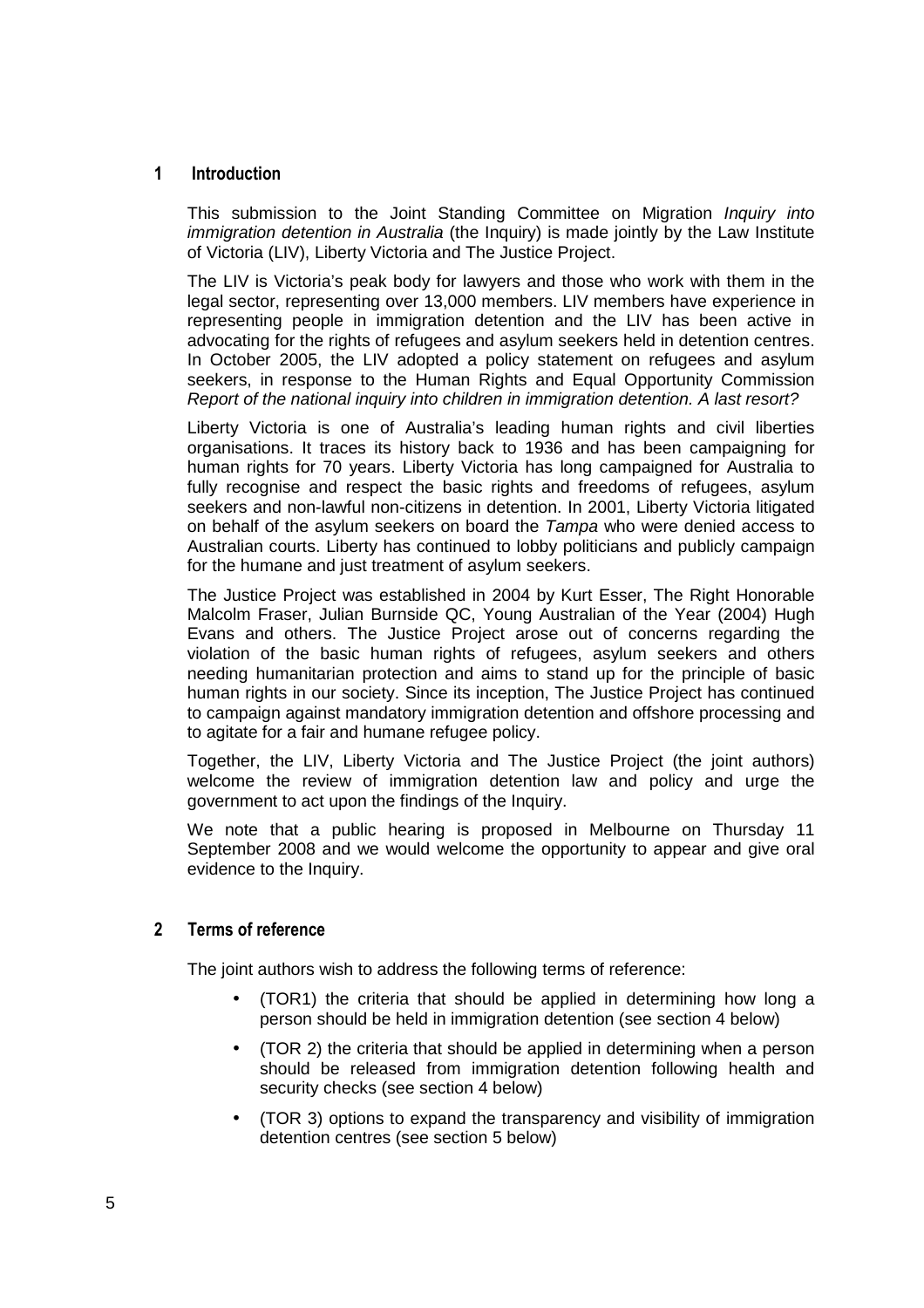- (TOR 4) the preferred infrastructure options for contemporary immigration detention (see section 6 below)
- (TOR 5) options for additional community-based alternatives to immigration detention by:
	- (a) inquiring into international experience; (see section 7 below)
	- (b) considering the manner in which such alternatives may be utilised in Australia to broaden the options available within the current immigration detention framework; (see section 7 below)
	- (c) comparing the cost effectiveness of these alternatives with current options (see section 8 below).

Set out below are our general comments followed by our responses to select elements of the Inquiry's terms of reference.

# **3 Executive summary**

#### **3.1 General comments**

Since its introduction in 1992, immigration detention has been the subject of many significant reports and inquiries in Australia. In formulating this submission, the joint authors have drawn particularly on the following:

- (a) Human Rights and Equal Opportunity Commission (HREOC) reports:
- Summary of Observation following the Inspection of Mainland Immigration Detention Facilities (2007) (HREOC Observations of Mainland Immigration Detention Facilities Report);
- Report of the national inquiry into children in immigration detention. A last resort? (2004) (HREOC Children in Immigration Detention Report); and
- Report of an inquiry into the detention of unauthorised arrivals, Those who've come across the seas (1998) (HREOC Unauthorised Arrivals Report).

(b) Commonwealth and Immigration Ombudsman reports:

- Department of Immigration and Citizenship administration of detention debt waiver and write-off (2008) (Ombudsman Debt Waiver Report);
- Department of Immigration and Citizenship: Report into referred immigration cases: detention process issues (2007) (Ombudsman Detention Process Issues Report);
- Department of Immigration and Multicultural Affairs administration of s 501 of the Migration Act 1958 as it applies to long-term residents (2006) (Ombudsman s 501 Report);
- The inquiry into the circumstances of the Vivian Alvarez matter, (Report No. 03/2005) (Ombudsman Alvarez Report);
- Referred immigration cases: Mr T and Mr G, (Report Nos. 04/2006 and 06/2006 respectively) (Ombudsman Referred Immigration Reports); and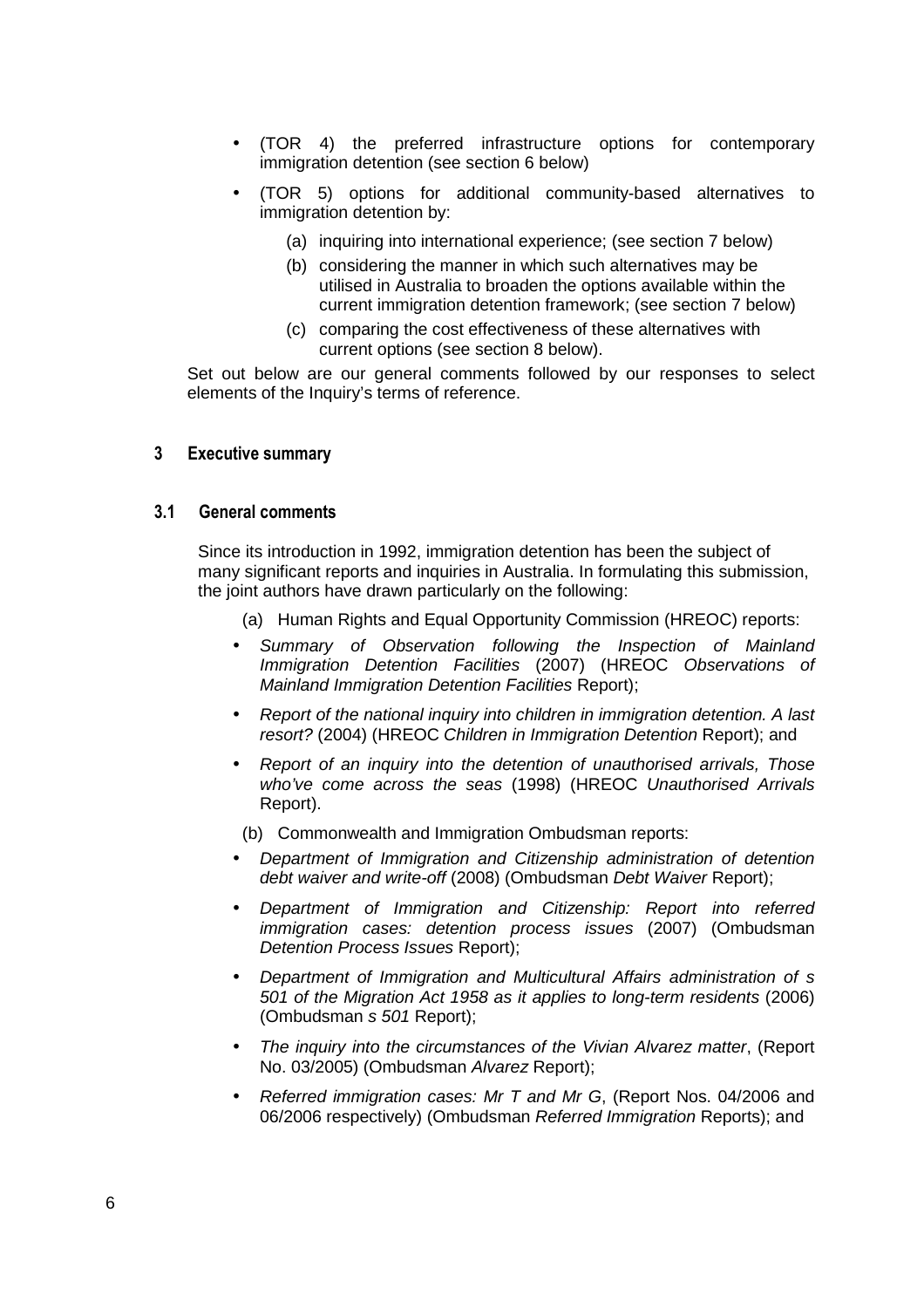• Referred immigration cases on Mental Health and Incapacity and Children in Detention (Report Nos. 07/2006 and 08/2006) (Ombudsman Mental Health and Children Report).

(c) Joint Standing Committee on Migration reports:

- Review of Audit Report No. 1 2005-2006: Management of Detention Centre Contracts - Part B;
- Not the Hilton: Immigration Detention Centres Inspection Report (2000);
- Report of inspections of detention centres throughout Australia (1998); and
- Asylum, Border Control and Detention (1994).
	- (d) Palmer, M, AO APM, Report of inquiry into the circumstances of the immigration detention of Cornelia Rau (2005) (Palmer Report); and
	- (e) Roche, M, Detention Services Contract Review (2006) (Roche Report).

This submission is made in light of the speech delivered by Senator Chris Evans, Minister for Immigration and Citizenship, on 29 July 2008 to the Centre for International and Public Law, Australian National University.

The joint authors applaud the government's commitment to restore integrity to Australia's immigration system. We note that Cabinet has endorsed a policy containing seven values that will guide new detention policy and practice and we strongly support the commitment to fundamentally reform the immigration detention system so that "detention in Immigration Detention Centres is only to be used as a last resort and for the shortest period practicable".<sup>1</sup>

The joint authors recognise that mandatory detention will remain in the following situations:

- (a) All unauthorised arrivals, for management of health, identity and security risks to the community;
- (b) Unlawful non-citizens who present unacceptable risks to the community; and
- (c) Unlawful non-citizens who have repeatedly refused to comply with their visa conditions.<sup>2</sup>

Our comments below regarding criteria for determining length of detention and release following health and security checks (section 4) therefore relate to these categories of detention.

The joint authors agree with Minister Evans that the immigration detention infrastructure is "ageing and inappropriate"<sup>3</sup> and we hope that our comments below provide constructive alternative pathways for a new immigration system.

<sup>&</sup>lt;sup>1</sup> Senator Evans, Minister for Immigration and Citizenship, "New Directions in Detention, Restoring Integrity to Australia's Immigration System", speech delivered to Centre for International and Public Law, Australian National University (29 July 2008), ( "Minister's speech") 8 (key immigration value number 5).

 $2$  Ibid 7 (key immigration value 2).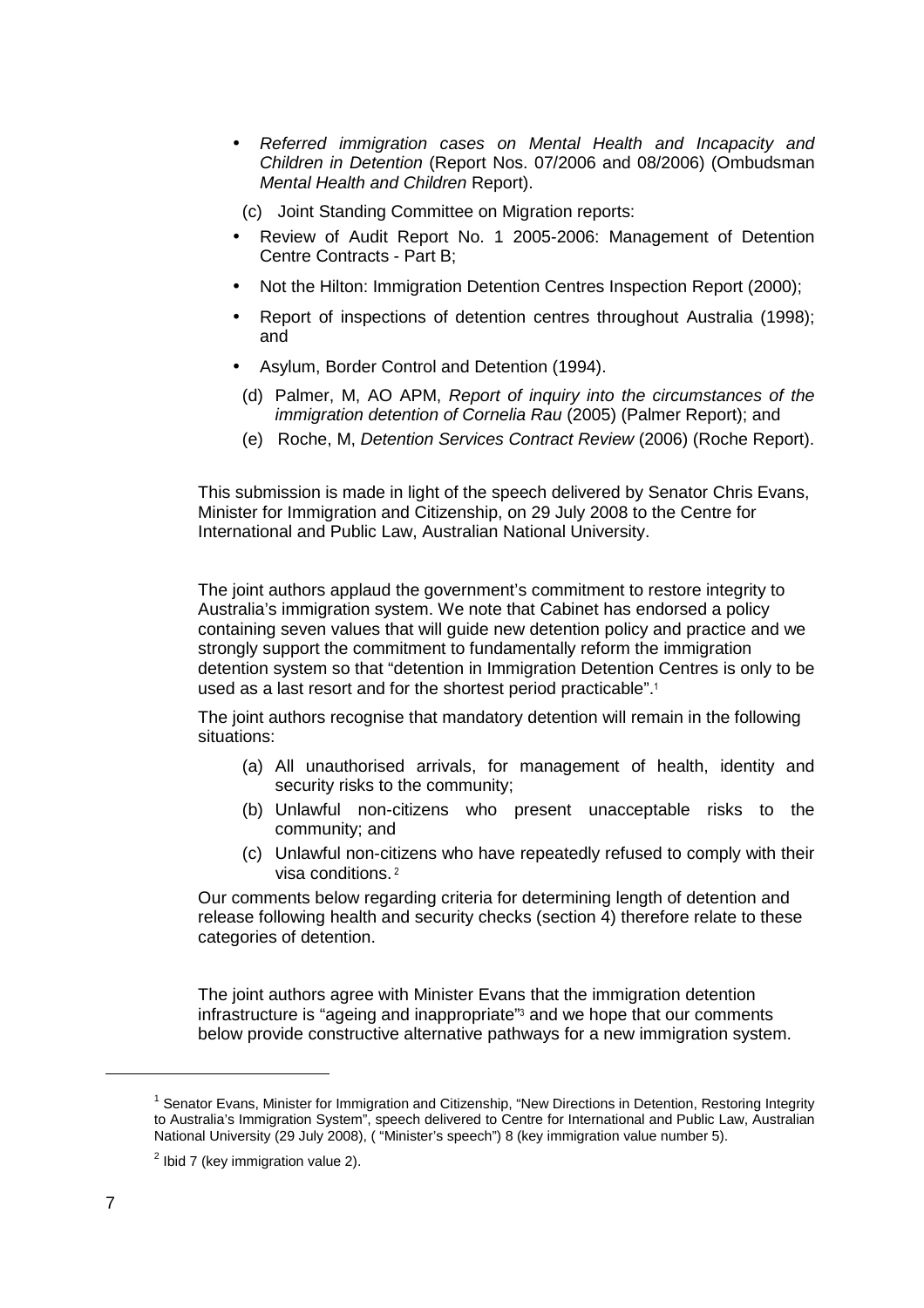The joint authors commend the government commitment to reform and we urge the Department of Immigration and Citizenship (the Department) to implement our recommendations, as set out below.

# **3.2 Summary of recommendations**

## **In relation to TOR 1 and 2, the joint authors recommend that:**

- 1. Legislative provision for indefinite detention should be immediately abolished (see section 4.1);
- 2. Detention of all unauthorised arrivals, for management of health, identity and security risks to the community should be limited to a maximum period of one month (see section 4.2);
- 3. Where the Department considers that detention of an unlawful non-citizen is necessary because the person presents an unacceptable risk to the community, or because the person has repeatedly refused to comply with visa conditions, the Department should be required to apply to the Federal Magistrates Court for an "immigration detention order" (see section 4.3);
- 4. The criteria governing the court's discretion in making an "immigration detention order" should include:
	- (a) the age and sex of the applicant;
	- (b) the applicant's physical and mental health;
	- (c) whether the applicant is accompanied by family members;
	- (d) the applicant's country of origin;
	- (e) whether any person is willing to offer a surety to secure the applicant's continued attendance for processing;
	- (f) whether the applicant presents an unacceptable risk to the community; and
	- (g) any other factors which the court considers relevant in the particular circumstances (see section 4.3);
- 5. Section 256 of the Migration Act should be amended, so that the Department and others who are detaining persons in immigration detention are required to provide application forms for a visa and access to independent legal advice (see section 4.2);
- 6. Detention of unlawful non-citizens pending removal should be allowed only when removal is an immediate practical possibility (see section 4.4);
- 7. In the case of s501 cancellations, persons should be allowed to live with their family until removal is an immediate practical possibility (see section 4.5);

 $3$  Ibid 14.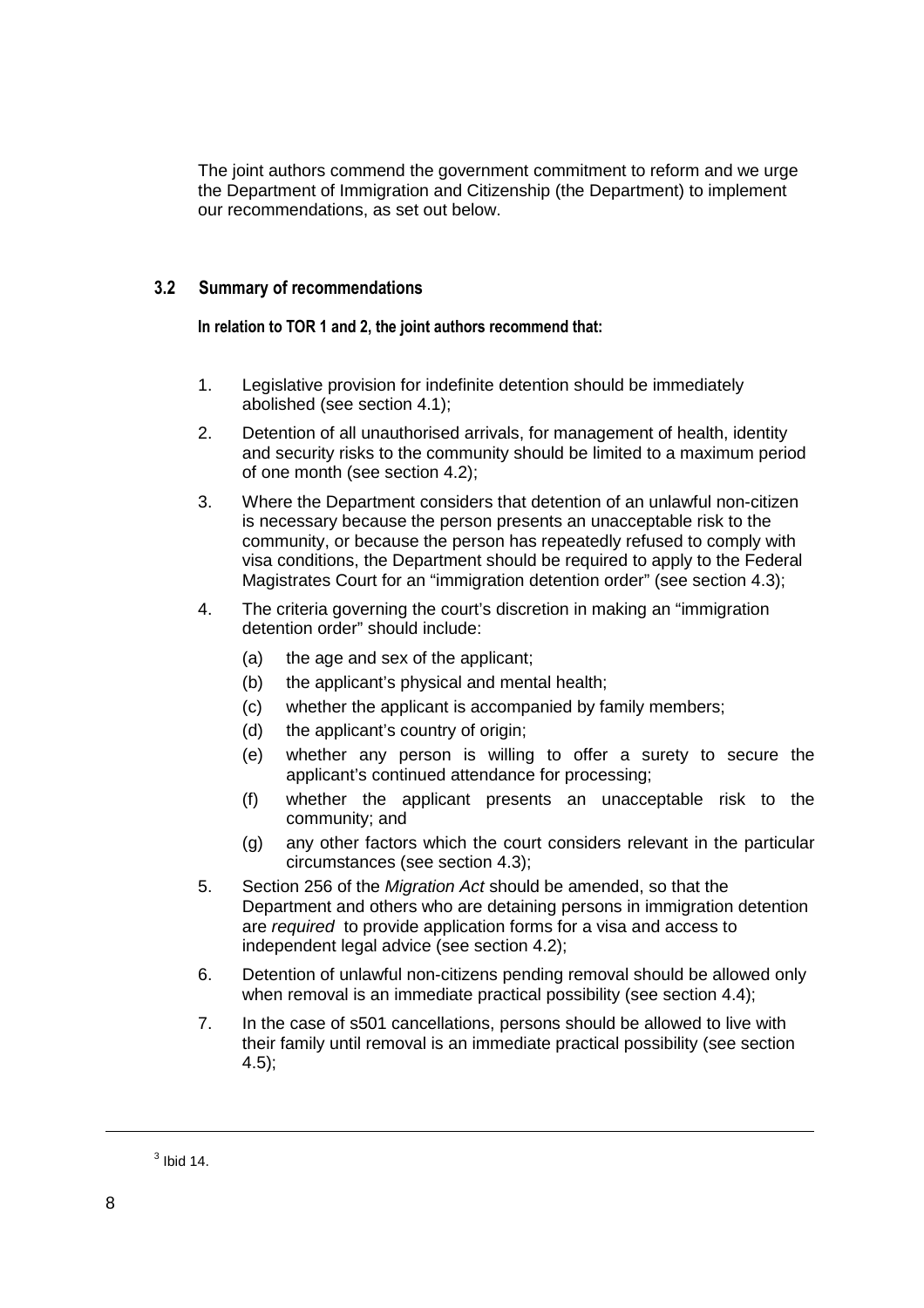- 8. The courts should have the power to order the removal of a person from immigration detention if they are satisfied that, in the particular case, continued detention is unjustified (see section 4.6);
- 9. The government should establish a cost-efficient, fair and transparent system of awarding adequate compensation to persons wrongly detained (see section 4.7);
- 10. Section 209 of the Migration Act should be revoked; in the event that s209 is retained, unlawful non-citizens who are subsequently granted a visa should be excluded from the operation of s209 (see section 4.8);

#### **In relation to TOR 3, the joint authors recommend that:**

- 11. Offshore detention (including on Christmas Island) should be abolished (see section 5.1);
- 12. The boundaries of Australia's migration zone should be redefined to allow persons to apply for asylum in Australia where they are in Australian sovereign territory, including its territorial waters (see section 5.1);
- 13. Third parties, particularly the media, be permitted greater access to immigration detention centres, whilst fully respecting detainee privacy (see section 5.2);
- 14. Any monitoring and surveillance by detention facility providers must be strictly regulated to protect detainee privacy and to promote transparency (see section 5.3);
- 15. The operation, management and control of immigration detention centres must return to the federal government (see section 5.4);
- 16. For the purposes of the current tender process, the federal government should impose strict operating and management requirements on private contractors operating immigration detention centres (see section 5.5);
- 17. Private contractors operating immigration detention centres should be regulated under s273 of the Migration Act 1958 and the Department should be required annually to report to Parliament in respect of the operation of the regulations (see section 5.6);
- 18. Complaints procedures should be reviewed, ensuring that a range of processes are available to detainees to address the range of complaints that arise (see section 5.7);
- 19. Minimum standards of treatment in immigration detention should be codified in legislation to enable detainees to obtain a direct remedy upon breach of those standards (see section 5.7);

#### **In relation to TOR 4, the joint authors recommend that:**

20. HREOC's recommendations in its 2007 report Observations of Mainland Immigration Detention Facilities Report should be immediately implemented (see section 6.1);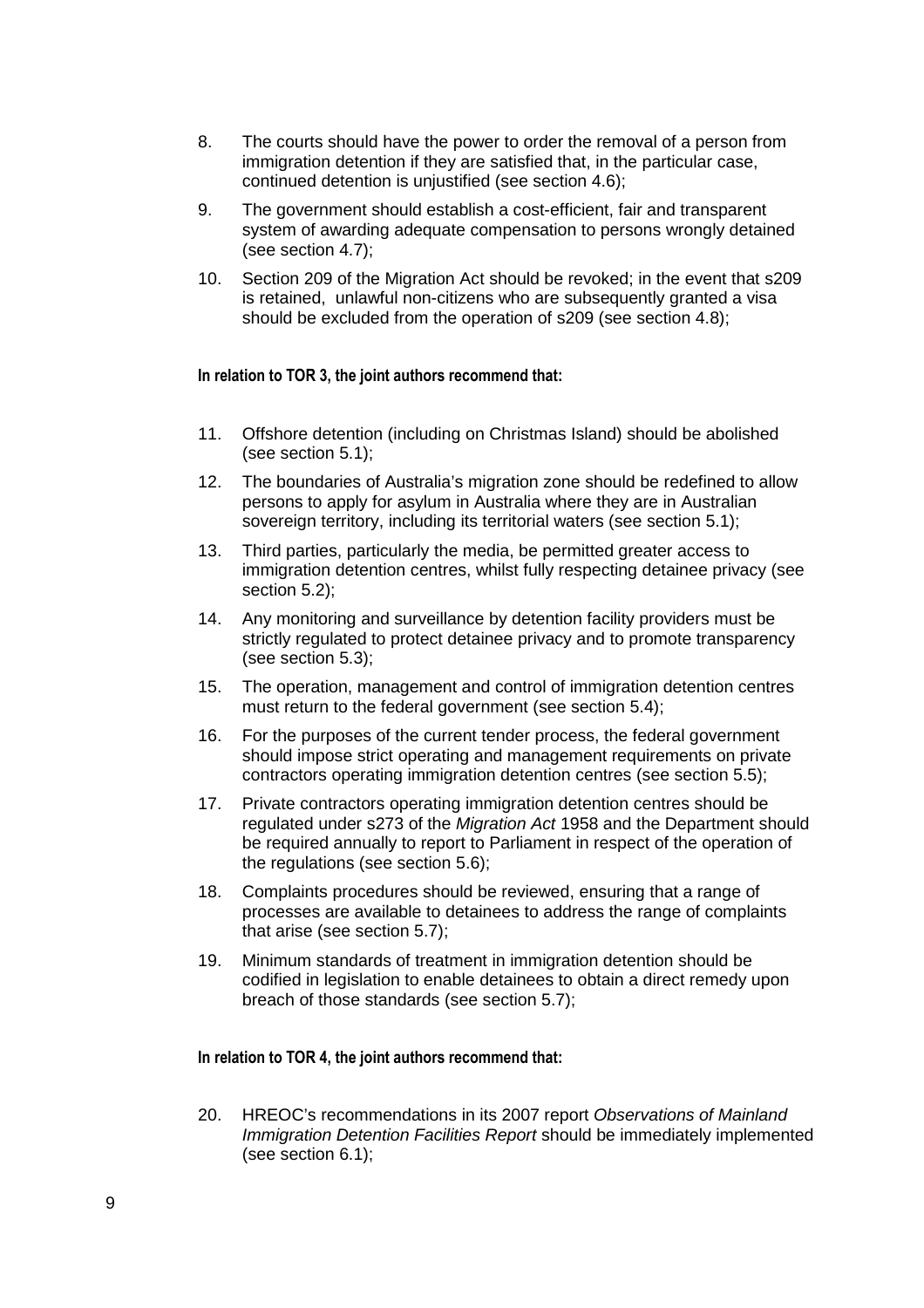- 21. All detainees should have immediate access to an independent lawyer who is also a migration agent (section 6.2.1);
- 22. Detainees should have access to facilities which allow them to communicate directly with their legal representatives, without interference by Departmental officers (see section 6.2.2);
- 23. Different categories of detainees should be held at different immigration detention centres, so that unauthorised arrivals detained for management of health, identity and security checks are held separately from those unlawful non-citizens who present unacceptable risks to the community and those unlawful non-citizens who have repeatedly refused to comply with their visa conditions (see section 6.2.3);
- 24. Immigration detention centres should provide a greater variety of meals than that which is currently provided and that self-catering areas in detention should be significantly improved (see section 6.2.4);

# **In relation to TOR 5, the joint authors recommend that:**

- 25. The Guidelines on the Minister's Detention Intervention Powers should be amended to allow more flexibility and transparency in residence determinations (see section 7.3.1);
- 26. There should be a single Bridging Visa with full work rights and Medicare entitlements for asylum seekers at all stages of the refugee determination process (see section 7.3.2);
- 27. Following successful identification, health and security checks (during an initial period of immigration detention, whether in an Immigration Detention Centre or Immigration Residential Housing) that:
	- (a) there is community release of asylum-seekers with reasonable reporting conditions;
	- (b) if an asylum seeker is deemed to be a flight risk, then bail, bond or a surety sureties options should be considered; and
	- (c) if the asylum-seeker is destitute or having difficulty integrating into the community, then accommodation at an open Reception Centre (as defined in 7.6.3.1) be made available (see section 7.5).
- 28. For asylum seekers deemed to be a low to moderate flight risk, we recommend that:
	- (a) Australia adopt a reporting system whereby asylum seekers are required to report in person to a designated authority, in a reasonable location which is accessible to the asylum seeker and at a reasonable frequency, such as once a month; and
	- (b) Australia considers linking the provision of income support to reporting conditions if there is a concern about compliance.
- 29. Following successful identification, security and health checks, where an asylum seeker is considered to be a flight risk, we recommend that: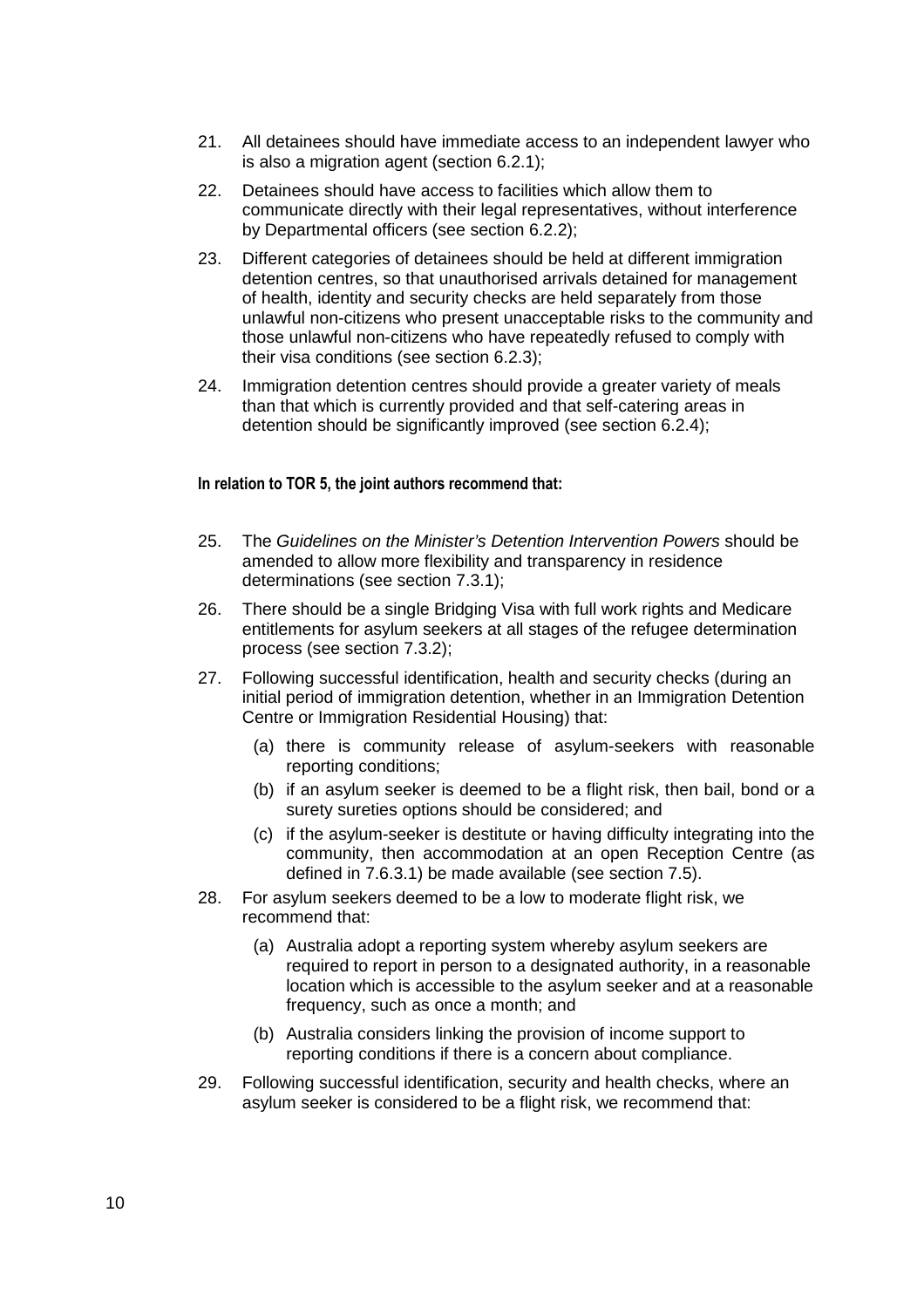- (a) Australia adopts a bail and/or bond system (as defined in section 7.5.2.1) of community release where both legal advice and legal aid is provided to all detainees who require it;
- (b) Decisions on the granting of bail should be made on a case by case basis by the Federal Magistrates Court (FMC) to establish conditions of release;
- (c) Decisions should be reviewable in an independent and timely appeal process; and
- (d) Bail and reporting conditions should be imposed on an individual basis according to the asylum seeker's financial and other circumstances.

If asylum seekers cannot afford bail, we recommend:

- (e) Non-governmental agencies provide volunteer sponsors/sureties and a fixed place of accommodation which asylum seekers can nominate at bail hearings, similar to the Toronto Bail Program.
- 30. Following successful identification, security and health checks, if the asylum-seeker is destitute or having difficulty integrating into the community, we recommend that:
	- (a) Australia adopts an open Reception Centre-style of accommodation where security is less stringent compared to initial identification detention and where detainees have access to a multitude of resources; and
	- (b) Australia adopts a caseworker system as employed in Sweden in order to respect detainees' human rights and dignity and to empower them by education about their rights and detention processes.

# **4 Criteria for determining length of detention and release following health and security checks**

Currently, ss189 and 196 of the Migration Act 1958 (Cth) (the Migration Act) (together) provide that "unlawful non-citizens", that is, those who have come to Australia without permission, will remain in detention until (a) they are granted a visa, (b) they are deported, or (c) they are removed from Australia at their own request or upon the rejection of their attempts to secure a visa.

We recognise that immigration detention has a legitimate role to play in some circumstances. The particular circumstances will have an important bearing on whether detention is justifiable, and for how long. These circumstances are described below and we make recommendations on how they should affect criteria for detention, consistent with the recommendations contained in the HREOC Children in Immigration Detention Report. *4*

The joint authors welcome the government's commitment to detain unauthorised arrivals only for the purposes of health, identity and security checks.<sup>5</sup> We support the government proposal in the Minister's speech that following these initial

 $4$  At p 137.

<sup>&</sup>lt;sup>5</sup> Minister's speech, above n 1, 9.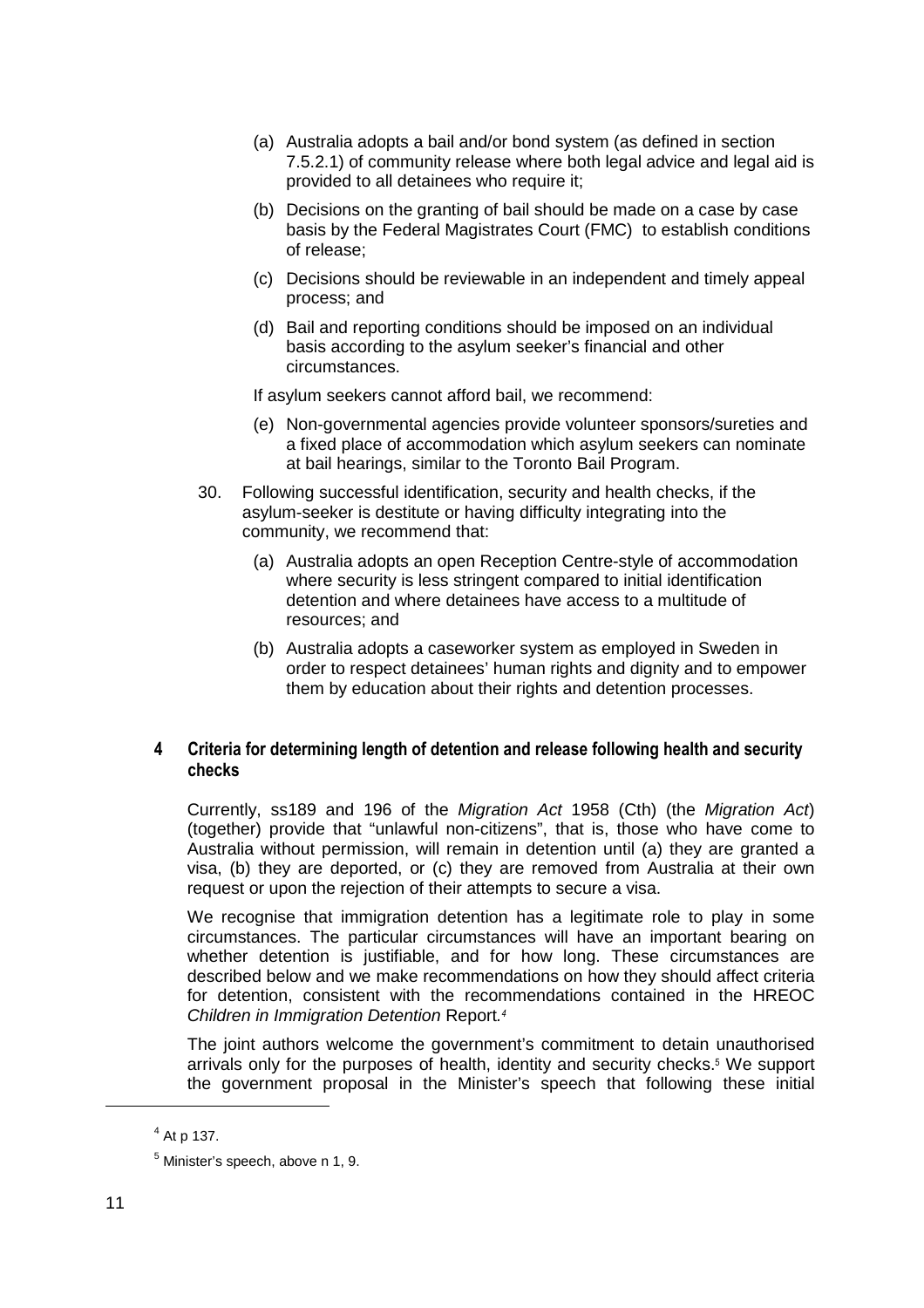checks, the onus of proof will be reversed so that the Department will have to justify why a person should continue to be detained.

The joint authors consider that legislative amendment is necessary to implement the proposed change in onus of proof and to repeal legislative provision for indefinite immigration detention.

#### **4.1 Indefinite detention should be abolished**

The joint authors strongly oppose the current legislative provision for indefinite immigration detention in ss189 and 196 (outlined above) of the Migration Act.

In Al-Kateb v Godwin<sup>®</sup> (Al-Kateb), the High Court of Australia held that the "unambiguous" wording of ss189, 196 (and 198) authorise the indefinite detention of an unlawful non-citizen in circumstances where there is no real prospect of removing them. The Court found that the legislative powers are valid under s51(xix) of the Constitution. This ruling means that indefinite immigration detention in Australia is deemed legal and constitutional.

The joint authors are strongly of the view that regardless of the circumstances of detention, the current provision for indefinite detention cannot be justified. We submit that legislative amendment is required to remove the possibility of indefinite detention.

The joint authors welcome the government's key immigration value that "detention that is indefinite or otherwise arbitrary is not acceptable and the length and conditions of detention, including the appropriateness of both the accommodation and the services provided, would be subject to regular review."<sup>7</sup> We agree that regular review of the length of persons' detention is vital to ensure that detainees are lawfully detained and to increase transparency in the immigration system.<sup>8</sup> We submit however that "regular review", as proposed by the Minister, is insufficient to ensure that persons have a reasonable prospect of release if legislative provision for indefinite detention remains.

In support of our proposal to amend the *Migration Act*, the joint authors highlight the following:

#### **(a) Mental health**

Numerous mental health studies<sup>9</sup> have shown that it is seriously damaging for a person to be incarcerated in circumstances where they cannot know when, if

<sup>6</sup> (2004) 208 ALR 124.

 $^7$  Minister's speech, above n 1, 8 (key immigration value 4).

<sup>&</sup>lt;sup>8</sup> See Commonwealth and Immigration Ombudsman, Department of Immigration and Citizenship: Report into referred immigration cases: detention process issues (2007).

<sup>&</sup>lt;sup>9</sup> See e.g. "Long-term immigration detention and mental health" (below n14); B McSherry, "The government's duty of care to provide adequate health care to immigration detainees" Journal of Law & Medicine 13(3):281-4, 2006; D Silove and Z Steel (eds), The Mental Health and Well-being of On-shore Asylum Seekers in Australia, University of New South Wales, Psychiatry Research and Teaching Unit, Sydney, (1998), A Sultan and K O'Sullivan, "Psychological Disturbances in Asylum-seekers Held in Long Term Detention: A Participant Observer Account" (2001) 175 MJA 593; Z Steel, S Momartin, C Bateman, A Hafshejani, D Silove, N Everson, K Roy, M Dudley, L Newman, B Blick and S Mares, "Psychiatric Status of Asylum-seeker Families Held for a Protracted Period in a Remote Detention Centre in Australia" (2004) 28 (6) Australian and New Zealand Journal of Public Health 527; S Mares, L Newman and M Dudley, "Seeking Refuge, Losing Hope: Parents and Children in Immigration Detention" (2002) 10 Australasian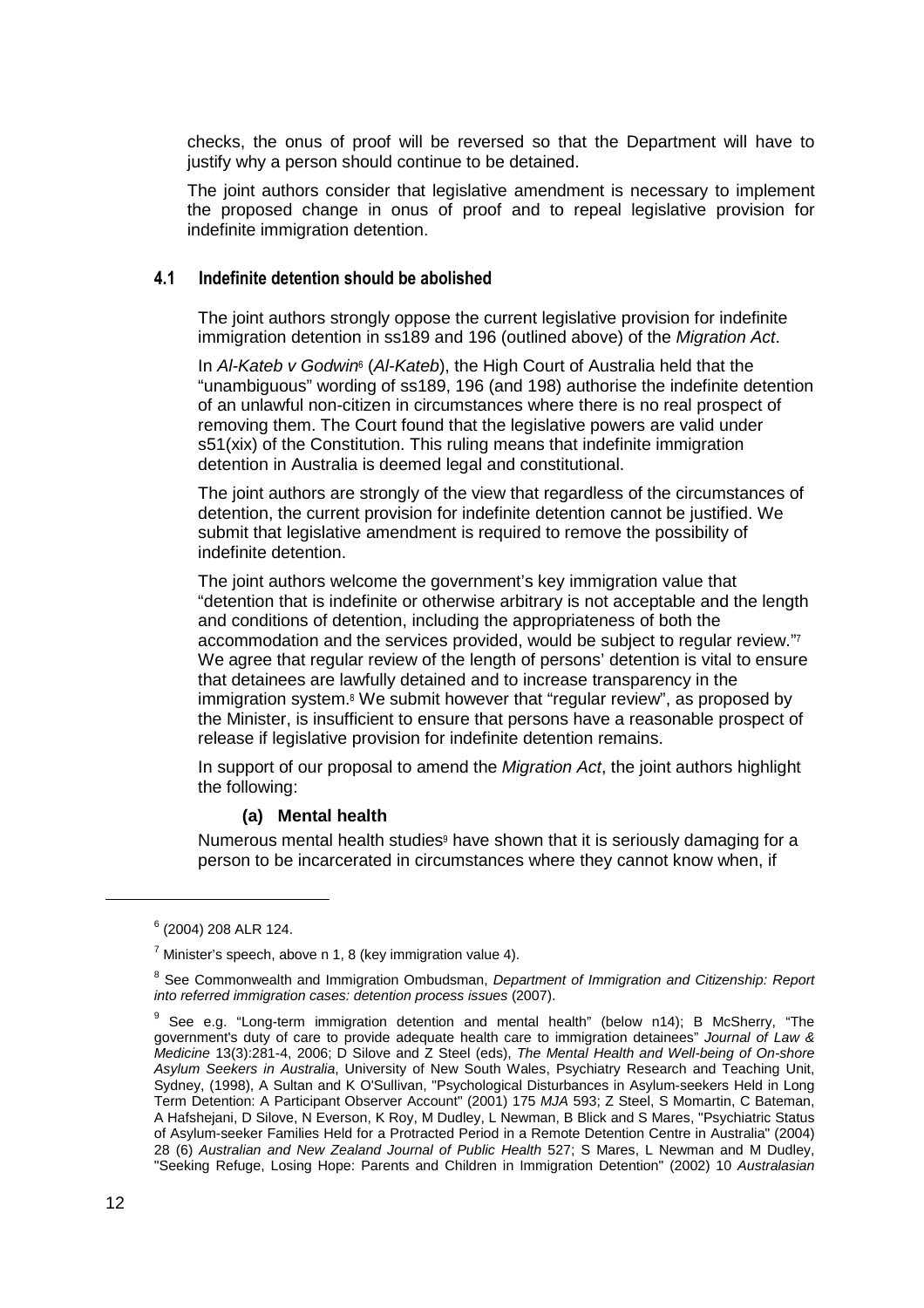ever, they will be released. The effect is magnified for people whose English is limited or non-existent, because they will be less likely to understand what is happening to them. We emphasise that "regular review" in itself does not remove the possibility of indefinite detention.

# **(b) Administrative, not punitive**

International law recognises that, in order to avoid the characterisation of arbitrariness, detention should not continue beyond the period for which there is appropriate justification.10 Administrative detention should be imposed only for the purpose of health and security checks. The government has recognised that mandatory indefinite detention is unacceptably punitive in character.<sup>11</sup>

Guideline 3 of the United Nations High Commissioner for Refugees (UNHCR) Revised guidelines on applicable criteria and standards relating to the detention of asylum seekers (Guidelines on Detention) states: "The detention of asylum seekers as part of a policy to deter future asylum seekers, or to dissuade those who have commenced their claims from pursuing them, is contrary to the norms of refugee law".<sup>12</sup>

# **(c) Judicial oversight**

The Migration Act currently allows mandatory indefinite detention based on the reasonable suspicion of an immigration officer or a police officer that a person is an unlawful non-citizen.13 Once detained, the detention is not reviewable by the courts. This breaches the fundamental common law principle of habeas corpus and Article 9 of the International Covenant on Civil and Political Rights<sup>14</sup> (ICCPR). (See further below, section 4.5).

#### **(d) Condemnation by human rights watchdogs**

Australia's system of mandatory indefinite detention has been universally condemned by human rights non-government organisations (NGOs),15 as well as our domestic statutory human rights body, the Human Rights and Equal Opportunity Commission (HREOC).<sup>16</sup>

#### **(e) International treaty obligations**

Australia's policy of mandatory indefinite detention is in breach of its international treaty obligations, including obligations under: International Covenant on Civil and

<sup>13</sup> Migration Act, s 189.

Psychiatry 91; D Silove, P McIntosh, R Becker, Risk of re-traumatisation of asylum-seekers in Australia. (1993) Aust N Z J Psychiatry; 27: 606-612.

<sup>10</sup> A v Australia (560/1993) 30 March 1997, UN Doc. CCPR/C/59/D/560/1993

 $11$  Above n 1, 5.

<sup>&</sup>lt;sup>12</sup> UNHCR, Revised Guidelines on Applicable Criteria and Standards relating to the Detention of Asylum Seek (1999), available at http://www.unhcr.org.au/pdfs/detentionguidelines.pdf.

<sup>&</sup>lt;sup>14</sup> International Covenant on Civil and Political Rights G.A. res. 2200A (XXI), U.N. Doc. A/6316 (1966), entered into force 23 March 1976.

<sup>&</sup>lt;sup>15</sup> See eg, By Invitation Only: Australian Asylum Policy, Human Rights Watch (2002); Amnesty International, Australia: The impact of indefinite detention: the case to change Australia's mandatory detention regime, ASA 12/001/2005 (http://amnesty.org/en/library/asset/ASA12/001/2005/en/dom-ASA120012005en.html.

<sup>&</sup>lt;sup>16</sup> See for example HREOC, Report of the National Inquiry into Children in Immigration Detention, A last resort?, (2004); Report of an inquiry into the detention of unauthorised arrivals, Those who've come across the seas, (1998).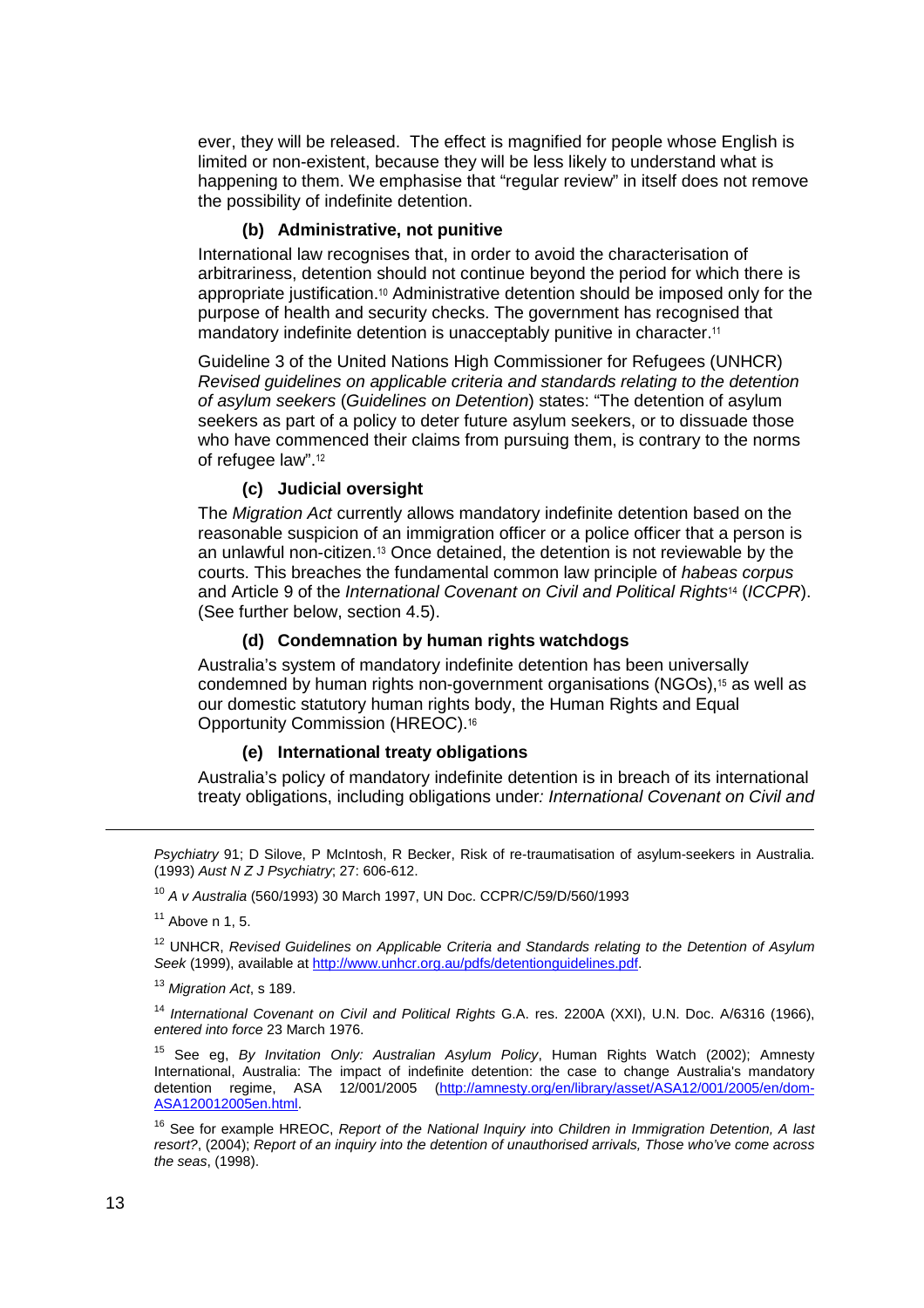Political Rights (ICCPR); Convention on the Rights of the Child;*<sup>17</sup>* and Convention Relating to the Status of Refugees.<sup>18</sup> These contraventions have been repeatedly highlighted in the comments and observations of United Nations treaty bodies and Special Rapporteur Reports.19 Minister Evans acknowledges that the United Nations Human Rights Committee has made 14 adverse findings against Australia in immigration detention cases.<sup>20</sup>

The joint authors wish to highlight to the Inquiry comments of the Human Rights Committee in  $D & E < Australia.21$  in which the Committee confirmed that Australia's mandatory immigration detention regime is a violation of article 9(1) of the ICCPR. D & E v Australia concerned a family of Iranian asylum seekers who were kept in mandatory immigration detention for over three years. The Committee observed:

[Australia] has not demonstrated that other, less intrusive, measures could not have achieved the same end of compliance with [Australia's] immigration policies by resorting to, for example, the imposition of reporting obligations, sureties or other conditions which would take into account the family's particular circumstances. As a result, the continuation of immigration detention for the authors, including two children, for [three years and two months], without any appropriate justification, was arbitrary and contrary to article 9, paragraph 1 of the Covenant.

For reasons (a) – (e) above, the joint authors urge the Inquiry to recommend the abolition of legislative indefinite detention. We propose that "regular review" of the length of detention be subject to objective criteria, which require the Department to justify the ongoing need for detention to a court or tribunal (see comments below in section 4.6 in relation to wrongful detention and judicial oversight and section 7 in relation to alternatives to detention).

We make the following recommendations in relation to objective criteria for determining length of detention and release in the following categories:

- (a) Unauthorised arrivals, for management of health, identity and security risks to the community;
- (b) Unlawful non-citizens who present unacceptable risks to the community; and
- (c) Unlawful non-citizens who have repeatedly refused to comply with their visa conditions.

 $17$  Convention on the Rights of the Child, adopted and opened for signature, ratification and accession by General Assembly resolution 44/25 of 20 November 1989.

 $18$  Convention Relating to the Status of Refugees, adopted on 28 July 1951 by the United Nations Conference of Plenipotentiaries on the Status of Refugees and Stateless Persons convened under General Assembly resolution 429 (V) of 14 December 1950, entry into force 22 April 1954.

<sup>&</sup>lt;sup>19</sup> See eg, Concluding observations of the Human Rights Committee: Australia 24/07/2000 (A/55/40); UN Special Rapporteur, Report on Australia's human rights compliance while countering terrorism (2006); Report of the Working Group on Arbitrary Detention, Addendum: Visit to Australia. Executive Summary, UN Doc E / CN4 / 2003 / 8 / Add2 (24 October 2002).

<sup>&</sup>lt;sup>20</sup> Minister's speech, above n 1, 13.

 $^{21}$  D & E v Australia. Communication No 1050/2002 (11 July 2006), para 7.2.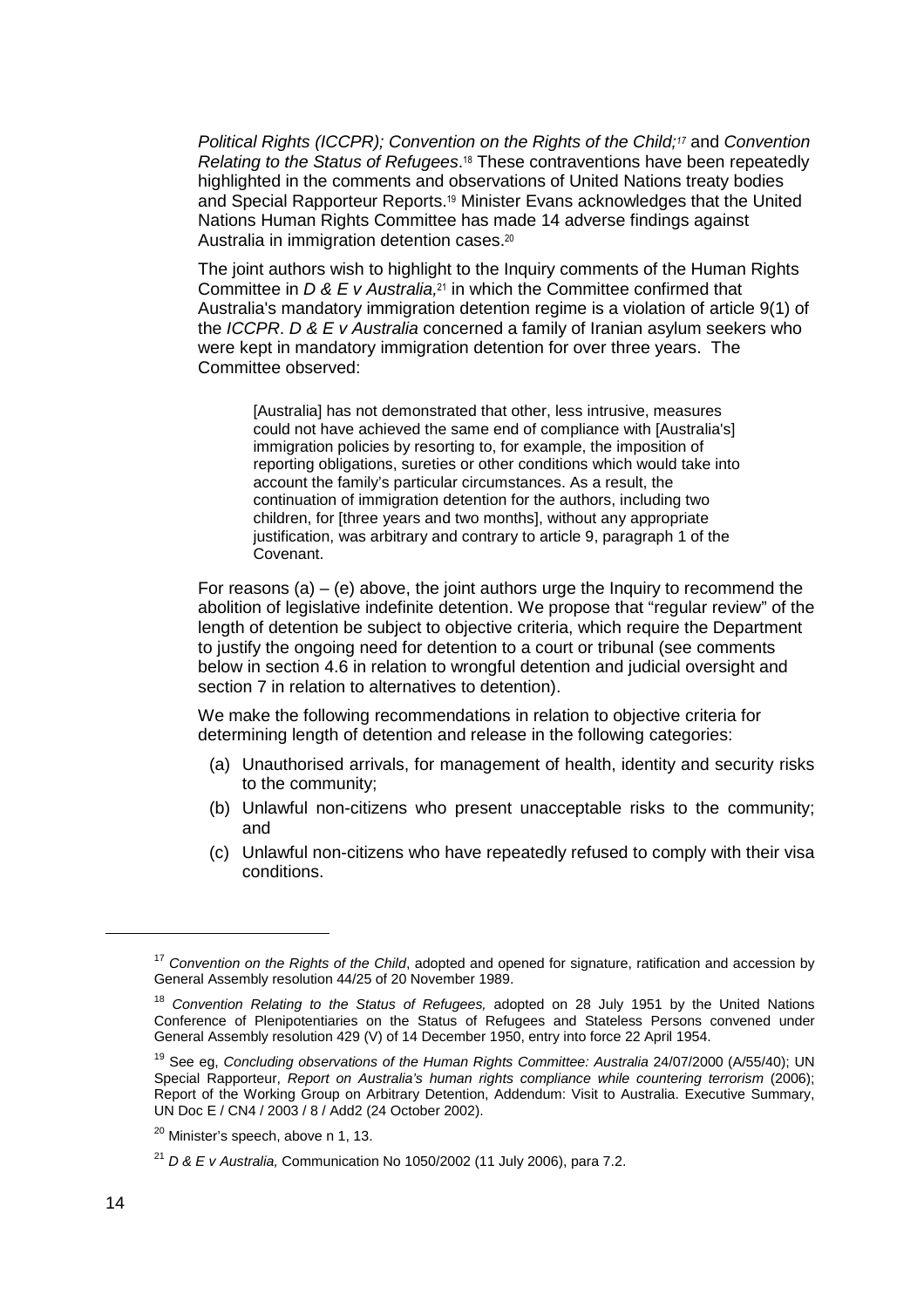# **4.2 Detention of all unauthorised arrivals, for management of health, identity and security risks to the community**

A non-citizen who enters Australia without a visa is liable to be detained under s189 of the Migration Act. Such people might or might not have identification papers, and they might or might not be seeking asylum.

The joint authors emphasise that all unauthorised arrivals should be able to exercise their right to apply for protection, or some other visa they may be eligible for, on arrival. To facilitate this, we consider that all unauthorised arrivals should have the right to immediate access to legal advice. Access to accurate independent legal advice on arrival is vital to ensure that detainees understand visa options open to them.

The joint authors are of the view that s256 of the Migration Act should be amended, so that the Department and others who are detaining persons in immigration detention are required to "give to him or her application forms for a visa or afford to him or her all reasonable facilities for making a statutory declaration for the purposes of this Act or for obtaining legal advice or taking legal proceedings in relation to his or her immigration detention".

#### **4.2.1 Persons not seeking asylum**

Detained non-citizens who are not seeking asylum are likely to be returned peremptorily to their countries of origin, but might need to be held in detention for a short time while travel arrangements are made.

The joint authors submit that greater accountability is required for the treatment of such persons. Specifically, the Department should be required to report on the number of unauthorised arrivals "turned around" at airports and whether such persons were adequately advised about visa options. Persons arriving unauthorised and not seeking asylum should be allowed the opportunity to apply for any visa for which they may be eligible.

Where persons are not eligible to apply for any visa and are to be removed, the joint authors consider that detention should not in any case exceed one month. Thereafter, such persons should be released into the community on conditions equivalent to bail. We consider that a system equivalent to bail will ensure that such persons remain available for removal when removal becomes a practical possibility. (On bail and reporting requirements, see recommendations in section 7 below.)

# **4.2.2 Persons seeking asylum in Australia**

Those detained non-citizens who are seeking asylum are, at present, liable to be detained until they receive a visa or until they are removed from Australia. The joint authors welcome the government's commitment to detain unauthorised arrivals only for management of health, identity and security risks to the community. We applaud the commitment that children will not be detained in an immigration detention centre. Following these initial checks, persons will be detained only where need is established.

The joint authors submit that in most cases detention beyond initial identity, health and security checks will not be justified. There is little or no incentive for genuine refugees to disappear into the community pending processing of their protection visa application, because Australia is a destination country and not a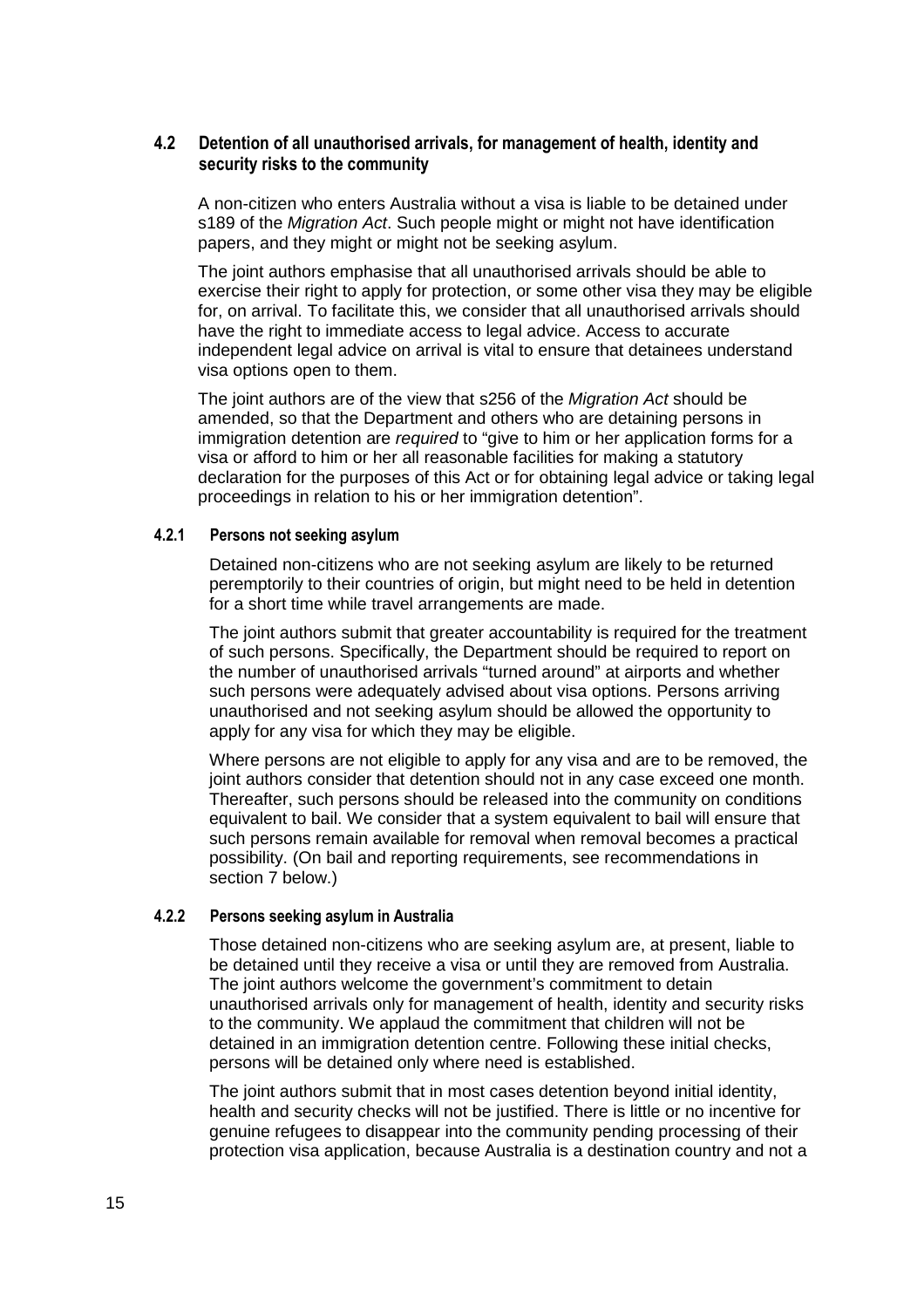transit country for most asylum-seekers.<sup>22</sup> Statistics show that a very high percentage of unauthorised arrivals are successful in their claim for protection.<sup>23</sup>

The joint authors propose that mandatory detention on arrival be limited to a maximum of one month, to enable identity, health and security checks to be performed. We are of the view that one month is sufficient to perform these checks, particularly given advances in computer and database technologies. After this period, unlawful non-citizens should be released into the community while their immigration status is resolved, unless the Department is able to justify continued detention to a judge or magistrate on the basis described below in section 4.3.

# **4.3 Unlawful non-citizens who present unacceptable risks to the community and unlawful non-citizens who have repeatedly refused to comply with their visa conditions**

Where the Department considers that detention of an unlawful non-citizen is necessary because the person presents an unacceptable risk to the community, or because the person has repeatedly refused to comply with visa conditions, the Department should be required to apply to the Federal Magistrates Court for an "immigration detention order". The court should have discretion to grant such an order if, in a particular case, the court is persuaded that a longer period of detention is justified. The criteria governing the court's discretion should include:

- (a) the age and sex of the applicant;
- (b) the applicant's physical and mental health;
- (c) whether the applicant is accompanied by family members;
- (d) the applicant's country of origin;
- (e) whether any person is willing to offer a surety to secure the applicant's continued attendance for processing;
- (f) whether the applicant presents an unacceptable risk to the community; and
- (g) any other factors which the court considers relevant in the particular circumstances.<sup>24</sup>

The period of detention should be extendable for no more than three months on any one occasion, and in no circumstances should detention be extendable beyond 12 months.

When asylum-seekers are released from detention they should be released on conditions calculated to secure their continued availability for processing. See recommendations regarding reporting requirements and bail in section 7 below.

<sup>&</sup>lt;sup>22</sup> UN High Commissioner for Refugees, Alternatives to Detention of Asylum Seekers and Refugees, April 2006, para 4, POLAS/2006/03, available at http://www.unhcr.org/protect/PROTECTION/4474140a2.pdf.

 $23$  Between 1999 and 2003, 87% of people who arrived by boat were eventually granted asylum. The figure is close to 100% for Iraqi and Afghani arrivals, and 50% for Iranian and Palestinian arrivals (1999- 2001), see Mary Crock, Ben Saul, Azadeh Dastiyari, Future Seekers II: Refugees and Irregular Migration in Australia Federation Press, Sydney 2006.

 $24$  See also Joint Standing Committee on Migration, Asylum, Border Control and Detention (1994), recommendation 11.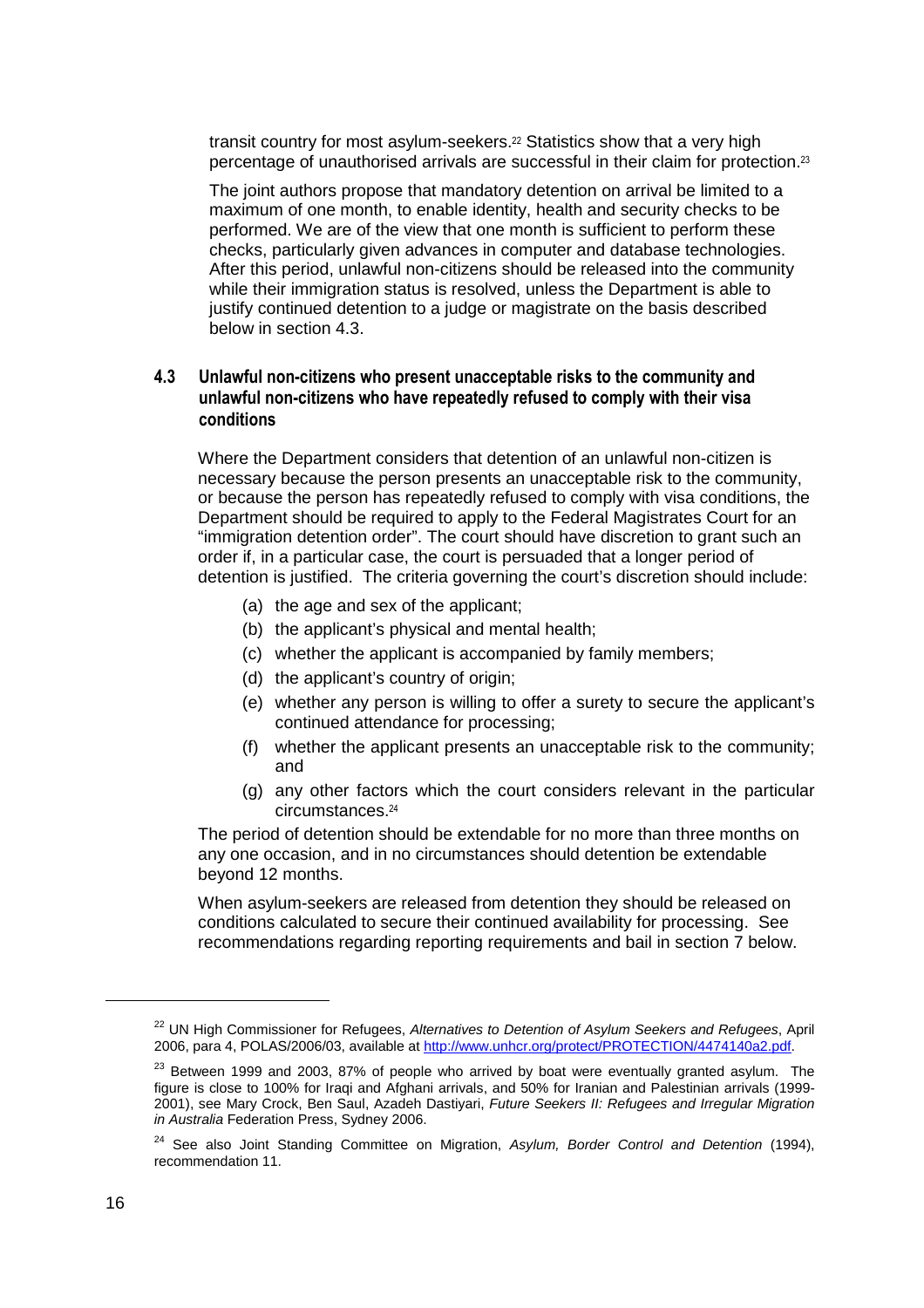# **4.4 Detention pending removal**

A non-citizen may be detained pursuant to s189 of the Migration Act pending their removal from Australia in various circumstances, including:

- (a) where a visa is cancelled for breach of conditions (typically, student or tourist visas);
- (b) where a visa (including permanent residency) is cancelled on character grounds (see further below under heading 4.4);
- (c) where a visa has expired (visa "overstayers" typically tourist visas); and
- (d) illegal foreign fishers.

The joint authors note that it is current practice for the Department to release such persons into the community on a bridging visa, with conditions similar to bail, where this is deemed appropriate. We support the efforts of the Department to ensure that detention is used only as a last resort and welcome pragmatic solutions to otherwise draconian provisions of the Act.

The joint authors consider that greater judicial oversight is required to ensure that persons are released on bridging visas where they are eligible (see further below, section 4.6). We further recommend that the courts (specifically, the Federal Magistrates' Court), should have a role in determining bail and reporting requirements (see below, section 7).

In some cases, we recognise that immigration detention may be justified to ensure that, while arrangements for departure are made, a person does not disappear into the community to avoid removal. The joint authors are of the view that any such period of detention should be sufficient only for necessary departure arrangements to be made. .

# **4.5 Section 501 cancellations**

Section 501 of the Migration Act allows the Minister to cancel a visa that has been granted to a person, including permanent residency, on grounds of character. Upon visa cancellation, such persons are liable to be placed in immigration detention pending removal. The joint authors note that the Minister has delegated his decision-making power in respect of s501 to senior Departmental officers (as per evidence to the Senate Estimates Committee, 19 February 2008).

In 2006 the Commonwealth Ombudsman reported many deficiencies in the content and application of policies relating to administration of s501 of the Migration Act as it applies to long-term residents and procedures for cancellation of long-term permanent residents' visas.<sup>25</sup>

In some cases, persons have been held in immigration detention for substantial periods before removal, despite having lived in Australia for many years and having Australian families. One man presently in immigration detention in Victoria has lived in Australia for nearly 30 years, and has spent the past nine years in

 $25$  Commonwealth and Immigration Ombudsman, Department of Immigration and Multicultural Affairs administration of s501 of the Migration Act 1958 as it applies to long-term residents (2006).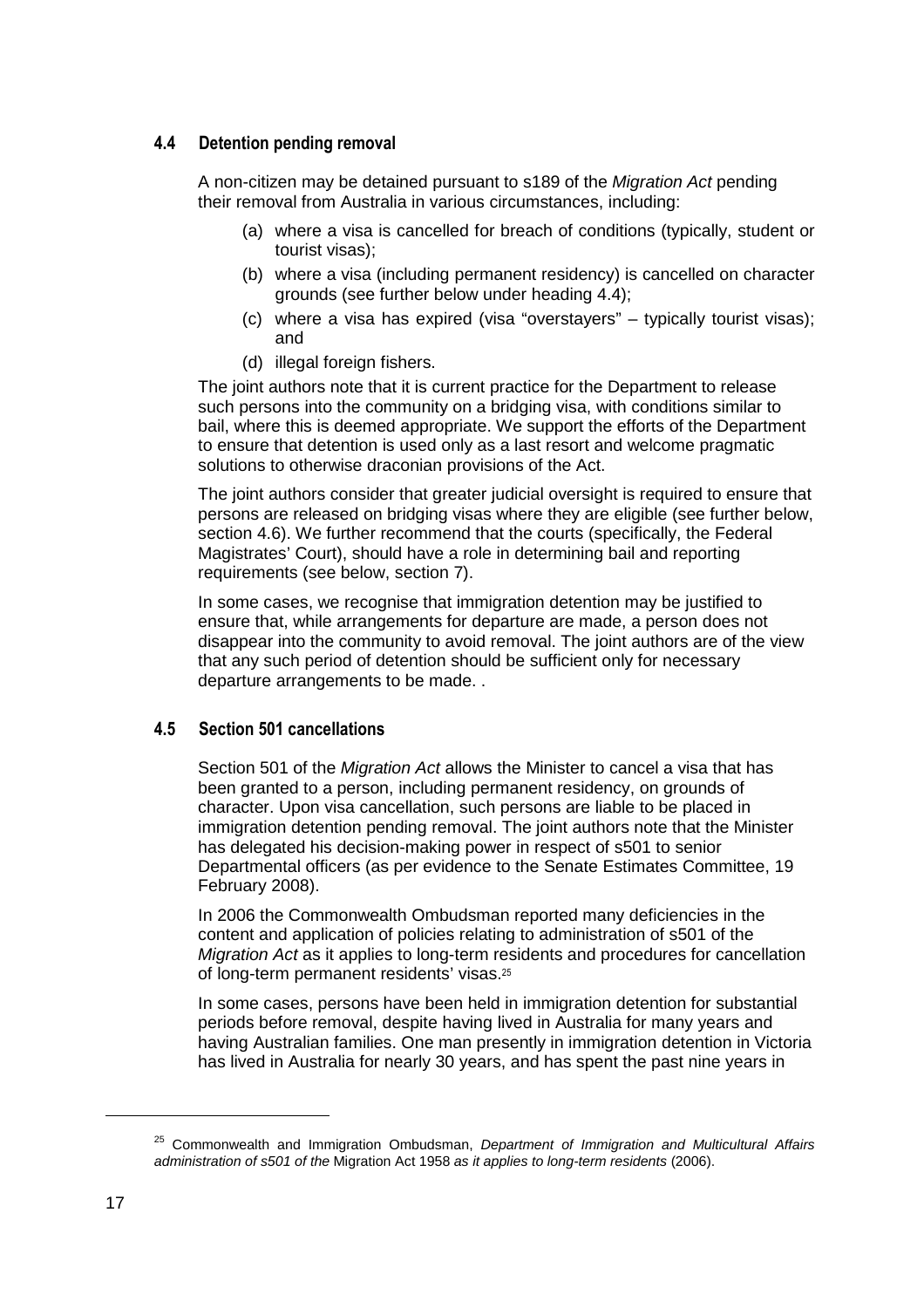immigration detention after his visa was cancelled on the morning he was intended to be released from prison.26 His family lives in Perth.

The joint authors consider that in the case of s501 cancellations, persons should be allowed to live with their family until removal is an immediate practical possibility. The human hardship and misery inflicted on individuals and families in s501 cases cannot be overstated.

The joint authors welcome the recent decision of the Full Federal Court in the case of Sales v Minister for Immigration and Citizenship*27* (17 July 2008) (Sales) which has had the effect of releasing a number of detainees from long-term immigration detention. The joint authors urge the Department to follow this decision and to reinstate visas of detainees whose circumstances are similar to those treated by the Sales decision.

# **4.6 Wrongful detention and judicial oversight**

As noted above, s189 of the *Migration Act* requires that authorised officers must detain a person if the officer knows or reasonably suspects that the person is an unlawful non-citizen. The scope and operation of this power has been explored and criticised in numerous reports, including the Palmer Report.28 It should be noted that between 2000 and 2006, 247 persons were found to have been wrongfully placed in immigration detention.<sup>29</sup>

Currently, "eligible non-citizens" in immigration detention can apply for a bridging visa under s73 of the Migration Act. Once granted, the bridging visa enables an eligible non-citizen to be released into the community pending the outcome of their substantive visa application. Where the application is refused, this is reviewable by the Migration Review Tribunal (MRT) under s347. We note that the MRT has no power however to order release of persons wrongfully detained, as their review power is limited to *unlawful* non-citizens (illustrated in *Chan Ta Srev* v Minister for Immigration & Multicultural & Indigenous Affairs [2003] FCA 1292).

The joint authors consider that increased judicial oversight of immigration detention would reduce the risk of wrongful detention and provide greater accountability in the immigration detention system. In Al-Kateb, the High Court confirmed that under the Migration Act as it presently stands, a court cannot order removal of a person from immigration detention. With respect, the joint authors regard this to be a breach of the fundamental common law principle of habeas corpus and of art. 9 of the ICCPR.

The joint authors strongly endorse the recommendation made by HREOC that "any decision to detain a person should be under the prompt scrutiny of the

<sup>&</sup>lt;sup>26</sup> Maribyrnong Immigration Detention Centre Detainee Identification Number MB1109.

<sup>27</sup> [2008] FCAFC 132.

<sup>&</sup>lt;sup>28</sup> Palmer, M, AO APM, Report of inquiry into the circumstances of the immigration detention of Cornelia Rau, (July 2005). See also Commonwealth Ombudsman reports: The inquiry into the circumstances of the Vivian Alvarez matter (Report No. 03/2005); Referred immigration cases: Mr T and Mr G (Report Nos. 04/2006 and 06/2006 respectively); Referred immigration cases on Mental Health and Incapacity and Children in Detention (Report Nos. 07/2006 and 08/2006).

<sup>&</sup>lt;sup>29</sup> Commonwealth and Immigration Ombudsman, Department of Immigration and Citizenship: Report into referred immigration cases: detention process issues (2007).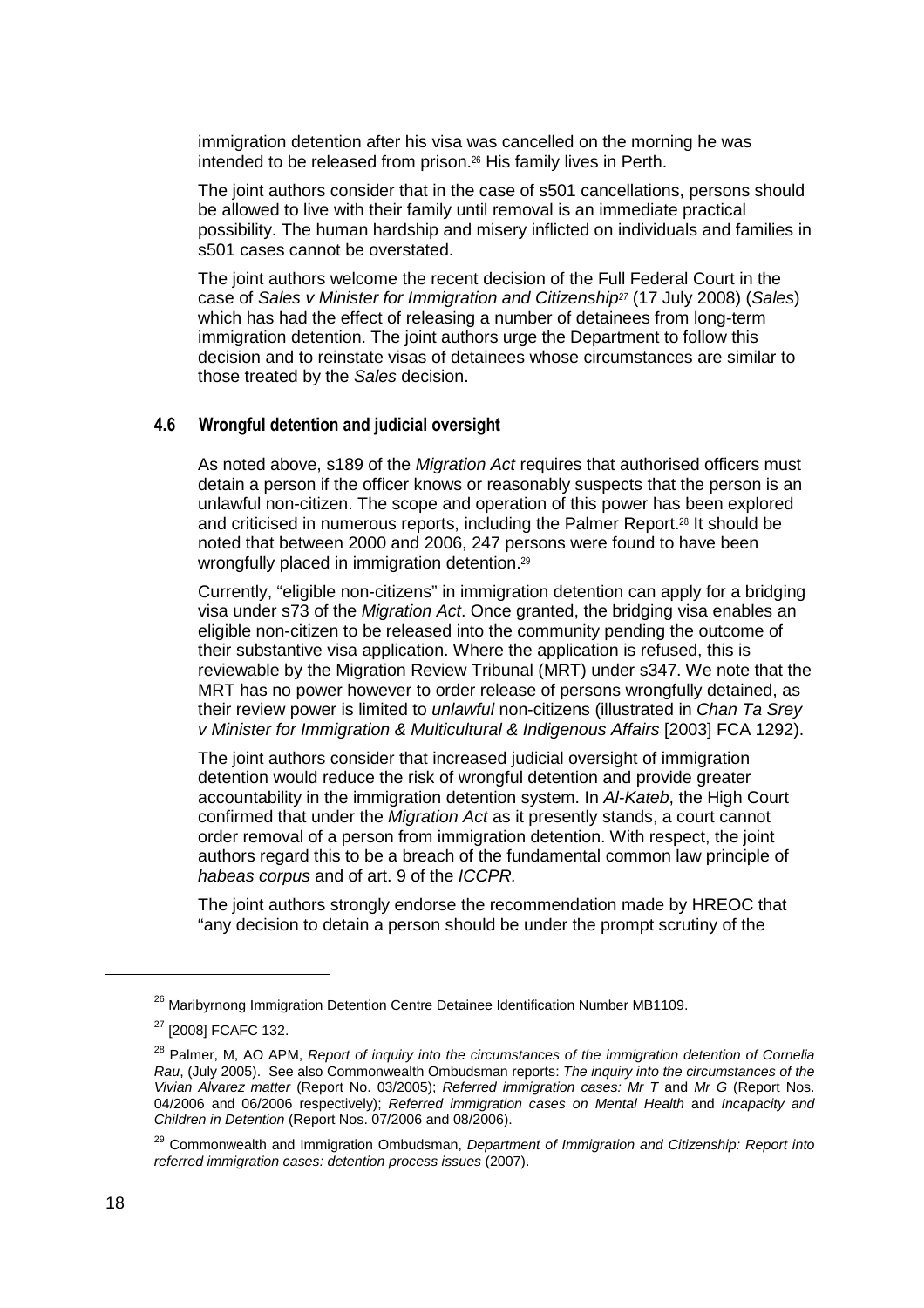judicial system".30 In this regard we agree with the comments of the Law Council of Australia in its Shadow Report to the Human Rights Committee:

[T]he Australian Government's policy [of mandatory indefinite detention] fails to balance considerations of efficacy with fairness and proper safeguards to individual liberty. The seriousness of taking away a person's liberty demands that the person be accorded fair and balanced treatment from a judicial officer before being sent to detention. This cannot always be properly achieved by Departmental officers.

A number of high profile cases of wrongful immigration detention, such as the detention of Australian citizens Cornelia Rau and Vivian Alvarez and over 200 other wrongful detention cases demonstrate the urgent need to reintroduce judicial oversight at the front end of the detention process.<sup>31</sup>

As outlined above (section 4.3), the joint authors propose that courts should have the power to order the removal of a person from immigration detention if they are satisfied that, in the particular case, continued detention is unjustified. This would enable courts to balance the humanitarian concerns of prolonged detention against the prudential interests which detention is intended to serve.

# **4.7 Wrongful detention and compensation**

The joint authors applaud the government for its prompt resolution of the compensation claim by Cornelia Rau, on taking office in November 2007.

The joint authors note concern however for the remaining 247 people identified by the Commonwealth Ombudsman as having been improperly detained by the Department between 2000 and 200632 and we seek further information from the government in relation to their compensation status.

The joint authors consider that to date, the government's approach to compensating those persons who were wrongfully detained in immigration detention has been ad hoc. The only publicly available document about the potential claims of the 247 people is the official report published by the Commonwealth Ombudsman. Although this reports went some way to identifying systemic problems that existed within the Department, it is unclear which of the detainees, if any, still have unresolved claims for compensation, and the stage each claimant is at in gaining compensation.

The joint authors call on the government to initiate urgently a streamlined review process to identify which, if any, of the remaining claimants has a reasonable claim for compensation, and then establish a cost-efficient, fair and transparent system of awarding adequate compensation. We propose that any proceedings should be non-adversarial.

<sup>&</sup>lt;sup>30</sup> HREOC, Summarv of Observation following the Inspection of Mainland Immigration Detention Facilities (2007).

<sup>&</sup>lt;sup>31</sup> Law Council of Australia, Shadow Report to the Human Rights Committee (2008) (publication pending).

<sup>&</sup>lt;sup>32</sup> Ombudsman Detention Process Issues Report.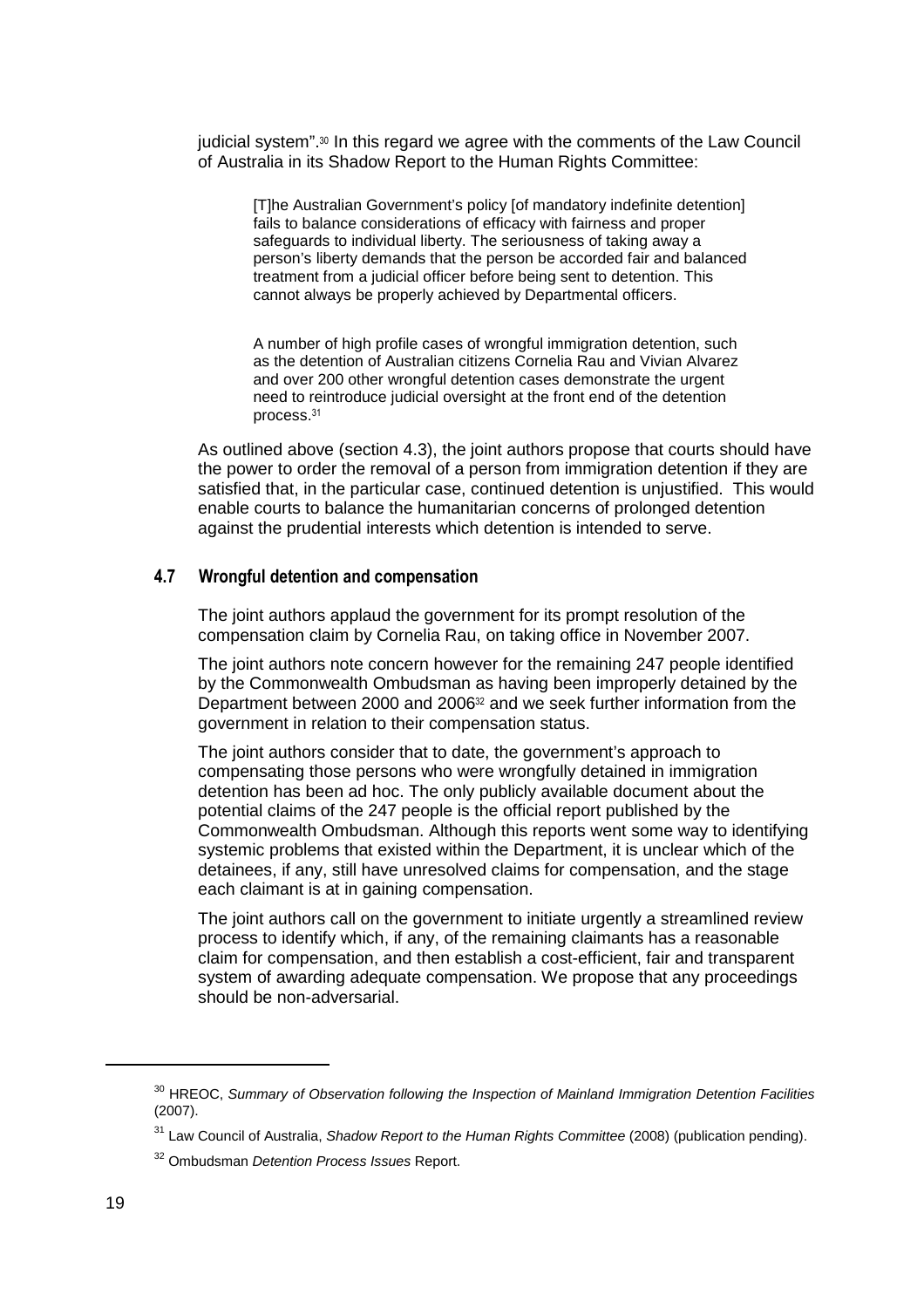## **4.8 Section 209 and Detention Costs**

The joint authors take the view that the government should revoke those sections of the Migration Act that allow the Commonwealth to charge detainees for the cost of their involuntary detention, for example, s209.

Section 209 of the *Migration Act* currently provides that a non-citizen who is detained is liable to pay the Commonwealth the costs of his or her detention. The decision to raise a detention debt is not reviewable on merit by an administrative tribunal, increasing the possibility that it may be imposed arbitrarily. The debt is (generally) only recoverable at the end of a person's detention.33 Liability arises even where a person seeking asylum is found to be a genuine refugee and is granted a protection visa (see further below). It has been reported that Australia is the only country in the world which charges innocent people the cost of incarcerating them.<sup>34</sup>

The Commonwealth Ombudsman reports that costs charged to detainees vary among Australian immigration detention centres, but in most cases the daily fee exceeds \$100 per day. In the 2006-07 financial year, the Department of Immigration and Citizenship (the Department) raised debts of \$28.961 million for the detention of unlawful non-citizens.35 The highest debt raised during that period was over \$340,000 for a family.<sup>36</sup>

Currently, persons eventually granted visas must either accept the liability, or rely on debt write-off or debt waiver procedures to escape liability. The joint authors consider that these procedures operate in an arbitrary manner, without the procedural safeguards ordinarily afforded to persons by way of the rule of law.

The Department has indicated to the Commonwealth Ombudsman that it does not often use the mechanisms provided for debt recovery in the Migration Act,<sup>37</sup> because it is uneconomical to pursue recovery of many debts.38 This highlights the practical reality that most detention bills cannot be recovered. Minister Evans acknowledges that "the cost to the taxpayer of detention is massive and the debt recovery virtually non-existent".<sup>39</sup>

The existence of the debt nevertheless continues, however, to create hardship for those who are liable. Complaints to the Ombudsman's office indicate that "the size of some debts cause stress, anxiety and financial hardship to many individuals who are now living lawfully in the Australian community, as well as for those who have left Australia".<sup>40</sup>

Commonwealth and Immigration Ombudsman, Department of Immigration and Citizenship administration of detention debt waiver and write-off (2008), para 1.2.

 $34$  Julian Burnside, The Third Annual MCA Address, given at the MCA Annual Assembly in Melbourne on 27 September 2004.

<sup>&</sup>lt;sup>35</sup> The total operational cost of immigration detention in 2006/7 is in the realm of \$200 million: see speech by Minister Evans, above n1.

<sup>36</sup>.Above n 33, see Table at para 1.3.

 $37$  *Migration Act, ss 216, 222, 223 and 224.* 

<sup>&</sup>lt;sup>38</sup> Migration Series Instruction 396, Liability of non-citizens to repay costs of detention, removal or deportation, para 6.2.

<sup>&</sup>lt;sup>39</sup> Minister's Speech, above n 1, 13.

<sup>&</sup>lt;sup>40</sup> Ombudsman Debt Waiver Report, above n 33, para 1.5.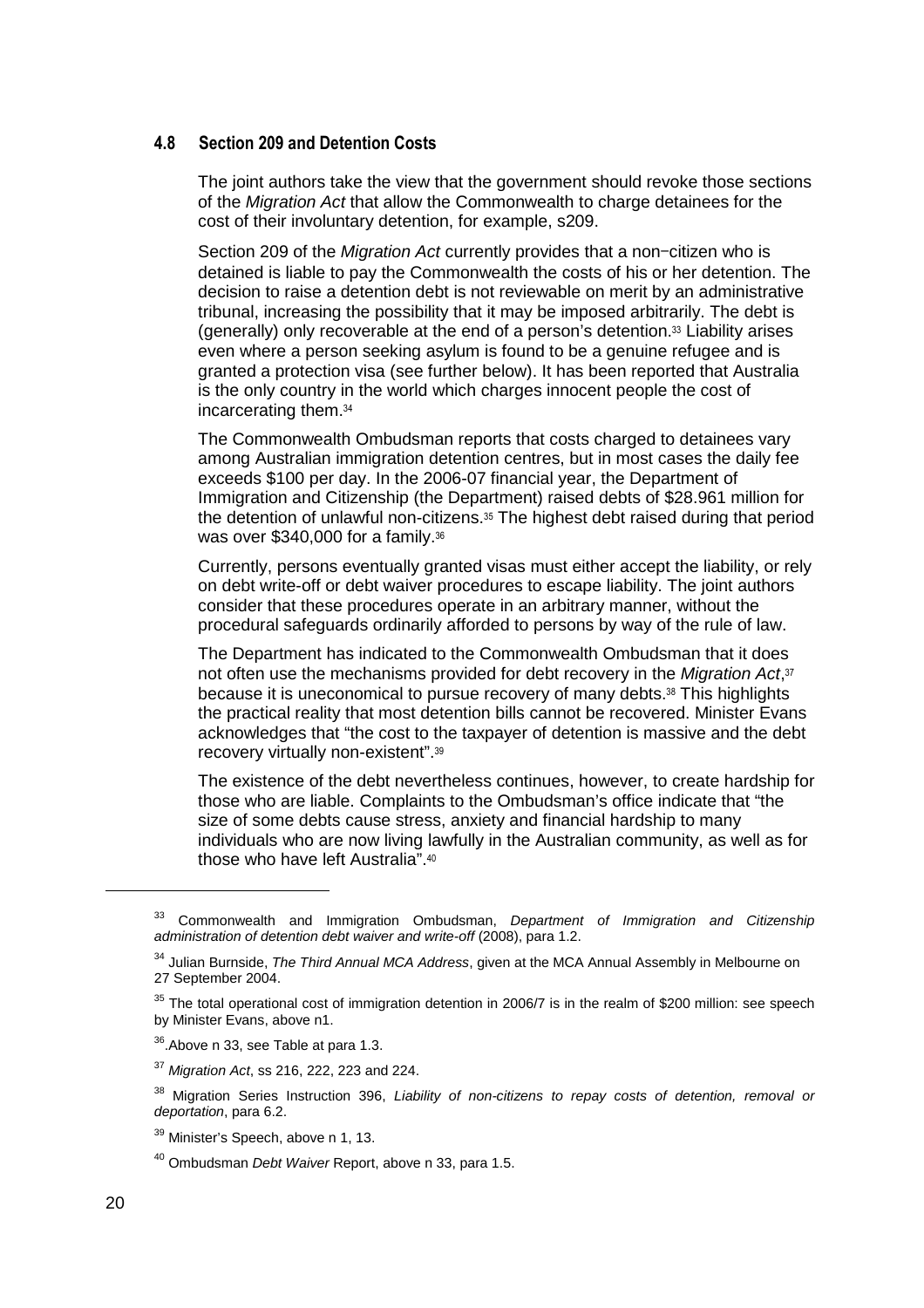The joint authors consider that given the reportedly small number of people who actually pay the sums levied, the administrative costs of running the scheme must far outweigh any money recovered.

In addition, the joint authors strongly oppose the imposition of detention costs on those asylum-seekers who are eventually found to be genuine refugees.

Under art. 14 of the Universal Declaration of Human Rights,<sup>41</sup> "everyone has the right to seek and to enjoy in other countries asylum from persecution". To this end, Australia has signed and ratified the 1951 UN Convention on the Status of Refugees (the Convention) and its protocol, signifying its intention to provide protection to those seeking asylum in Australia.

Article 31 of the Convention prohibits the imposition of penalties by Contracting States where refugees enter illegally or without authorisation, provided that they present themselves without delay to the authorities and show good cause for their illegal entry or presence. The joint authors submit that the arbitrary imposition of a levy for costs of detention as provided in s209 of the Migration Act is a penalty on account of illegal entry and therefore breaches Australia's international obligations under the Convention.<sup>42</sup>

In the event that s209 is retained, the joint authors urge the Committee to recommend that unlawful non-citizens who are subsequently granted a visa be excluded from the operation of s209.

## **5 Options to expand the transparency and visibility of immigration detention centres**

The joint authors welcome that the Inquiry addresses transparency and visibility issues in relation to detention centres and processes. Many independent and reputable reports on Australia's immigration detention operations have called for the need for greater transparency and visibility in this area as a means of ensuring accountability for the conditions and duration of detention.<sup>43</sup>

We emphasise that the level of transparency and visibility required for detention centres depends on the form of detention used. We suggest that if the government were to implement proposals similar to those made in this submission, the nature and function of those centres would mean that transparency and visibility concerns would decrease.

The following options to expand the transparency and visibility of existing detention centres relate to Immigration Detention Centres (as defined in the Minister's speech), which are to be used only as a last resort and for the shortest practicable period of time.44 Our comments are made in light of the experiences of our staff and members, some of whom regularly visit (amongst others), Maribyrnong immigration detention centre.

<sup>&</sup>lt;sup>41</sup> Universal Declaration of Human Rights, adopted and proclaimed by General Assembly resolution 217 A (III) of 10 December 1948.

 $42$  For penalties and international obligations in general see e.g. Guy S Goodwin-Gill Article 31 of the 1951 Convention relating to the Status of Refugees: Non-penalization, Detention and Protection, A paper prepared at the request of the Department of International Protection for the UNHC Global Consultations (2001), available at http://www.unhcr.org/protect/PROTECTION/3bcfdf164.pdf

<sup>&</sup>lt;sup>43</sup> See Reports listed in General Comments section of this submission.

<sup>&</sup>lt;sup>44</sup> Minister's Speech, above n 1, 8.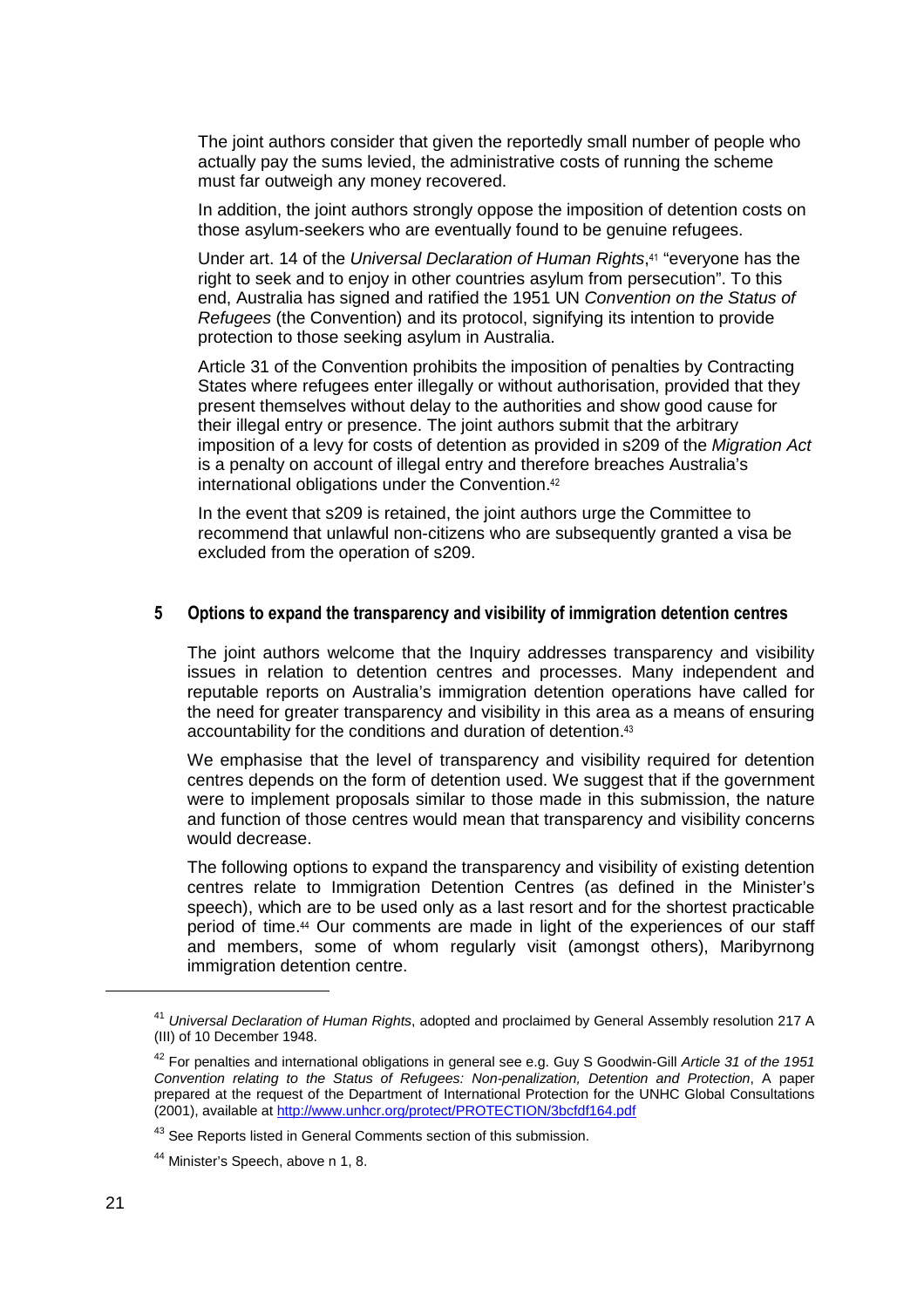# **5.1 Abolition of offshore detention**

The joint authors applaud the government for its swift closure of Nauru and Manus Island (the "Pacific Solution") on taking office.

The joint authors welcome the government's announcement that in the future, asylum seekers will receive publicly funded advice and assistance and access to independent review of unfavourable decisions.45 We stress that "independent review" must however be by access to Australian courts and tribunals.

The joint authors note with concern however that unauthorised boat arrivals at places excised from Australia's migration zone will continue to be processed on Christmas Island.46 Offshore immigration detention centres lack transparency and visibility by the very fact of their physical isolation and legal particularities. For there to be any degree of transparency or visibility, the joint authors consider that immigration detention centres must be located on mainland Australia, preferably within, or close to, major cities. As immigration detention is not intended to be punitive, it is important that legal representatives, family and friends and other support groups (including the media) have access to detainees and to detention centres.

The joint authors also wish to note their strong opposition to the excision of offshore islands, which provides that visa applications are not valid where they are made by a person who entered Australia at an "excised offshore place".47 All parts of Australia's territories and territorial waters are subject to international law and should be considered to be part of Australia's migration zone. The joint authors consider there is no sound policy reason to continue to excise parts of Australia.<sup>48</sup>

We note that "no decision has been taken on the boundaries of the current excision zone"<sup>49</sup> and urge the government to respect its international obligations<sup>50</sup> by allowing persons to apply for asylum where they are on Australian sovereign territory.

## **5.2 Increasing third party access to immigration detention centres**

The current operators of immigration detention centres place severe restrictions on third party access. In 2002 the Australian Press Council (APC) made a public statement about restrictions placed on media access to asylum seekers and to detention centres. The APC reported that: "Journalists are routinely denied access to people who come to Australia as asylum seekers. The immigration

 $45$  Ibid 5.

<sup>&</sup>lt;sup>46</sup> Ibid; Minister for Immigration and Citizenship, 'Labor unveils new risk-based detention policy' (Media<br>Release, 29 July 2008), available at http://www.minister.immi.gov.au/media/mediahttp://www.minister.immi.gov.au/media/mediareleases/2008/ce08072.htm

<sup>&</sup>lt;sup>47</sup> Migration Act, s 46A.

<sup>&</sup>lt;sup>48</sup> See eg, George Williams, "New refugee solution needs legal help", Australian Policy Online, 5 August 2008, available at http://www.apo.org.au/webboard/comment\_results.chtml?filename\_num=224252.

<sup>49</sup> Minister's Speech, above n 1, 4.

<sup>&</sup>lt;sup>50</sup> Convention Relating to the Status of Refugees, adopted on 28 July 1951 by the United Nations Conference of Plenipotentiaries on the Status of Refugees and Stateless Persons convened under General Assembly resolution 429 (V) of 14 December 1950, entry into force 22 April 1954.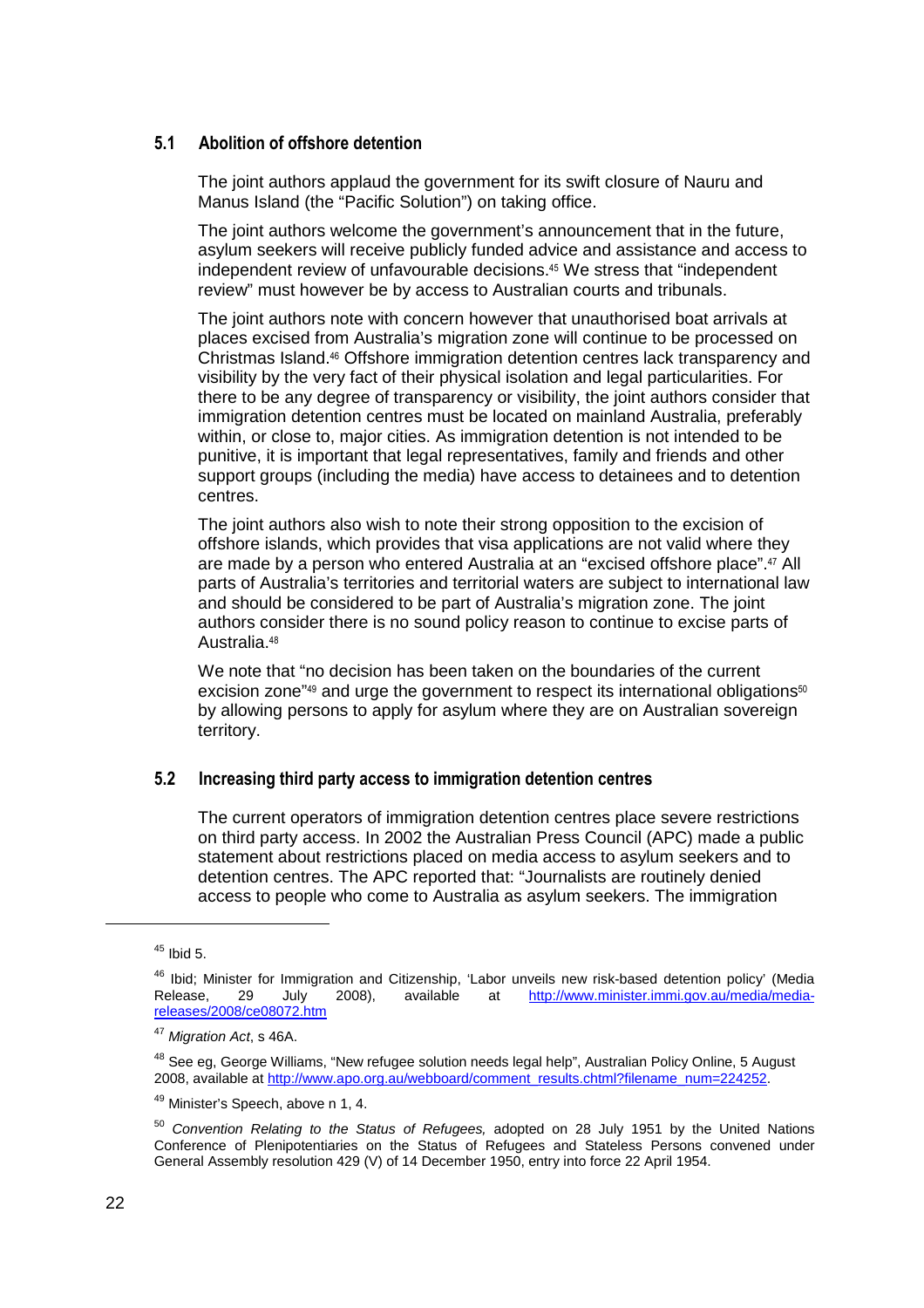detention centres at Port Hedland, Woomera, Villawood in Sydney and Maribyrnong in Melbourne follow the same exclusion procedures as high-security prisons". <sup>51</sup>

The joint authors recommend that third parties, particularly the media, be permitted access to immigration detention centres. We consider that there is no justification for the currently reported restrictions in relation to cameras and recording equipment, beyond genuine concerns for detainee privacy. Concerns about detainee privacy are not sufficient justification for the exclusion of media from immigration detention centres.

The continuing exclusion of media from immigration detention centres has undermined the important role of media scrutiny in informing the public about government actions and thereby increasing transparency and accountability.

# **5.3 Balancing privacy and transparency in relation to surveillance of immigration detention centres**

The joint authors recognise that a balance must be struck in order to adequately protect detainee privacy and simultaneously enhance transparency and visibility at immigration detention centres. We consider that the principles of privacy and transparency are fundamentally compatible where they aim to protect the rights of the detainee.

The joint authors submit that the use of surveillance monitoring in immigration detention facilities can unnecessarily impact on the privacy of detainees, without achieving the corollary transparency. The joint authors note with concern anecdotal reports from detainees that they are constantly watched by GSL Australia Pty Ltd (GSL) officers,<sup>52</sup> and that emails, internet usage and telephone calls are monitored. Some detainees also believe that microphones were recently installed in ceilings in communal areas in the Maribyrnong detention facility.

The joint authors recommend that any monitoring and surveillance by detention facility providers must be strictly regulated to protect detainee privacy and to promote transparency.

# **5.4 The federal government should run and operate all immigration detention centres**

The joint authors consider that the only effective way of expanding transparency and visibility of immigration detention centres is for the federal government and not private contractors to operate those centres.

We note that the government has determined to finalise the current tender process and to address the broader policy issue of public versus private sector management at the end of the term of the contracts concluded as part of this process. 53 The joint authors urge the government not to renege on its

 $51$  Australian Press Council News, Access to refugees (2002) - Volume 14, No.1, available at http://www.presscouncil.org.au/pcsite/apcnews/feb02/refugees.html.

<sup>&</sup>lt;sup>52</sup> GSL Australia Pty Ltd (GSL) currently operates immigration detention centres on contract to the Department.

<sup>53</sup> Minister's Speech, above n 1, 15.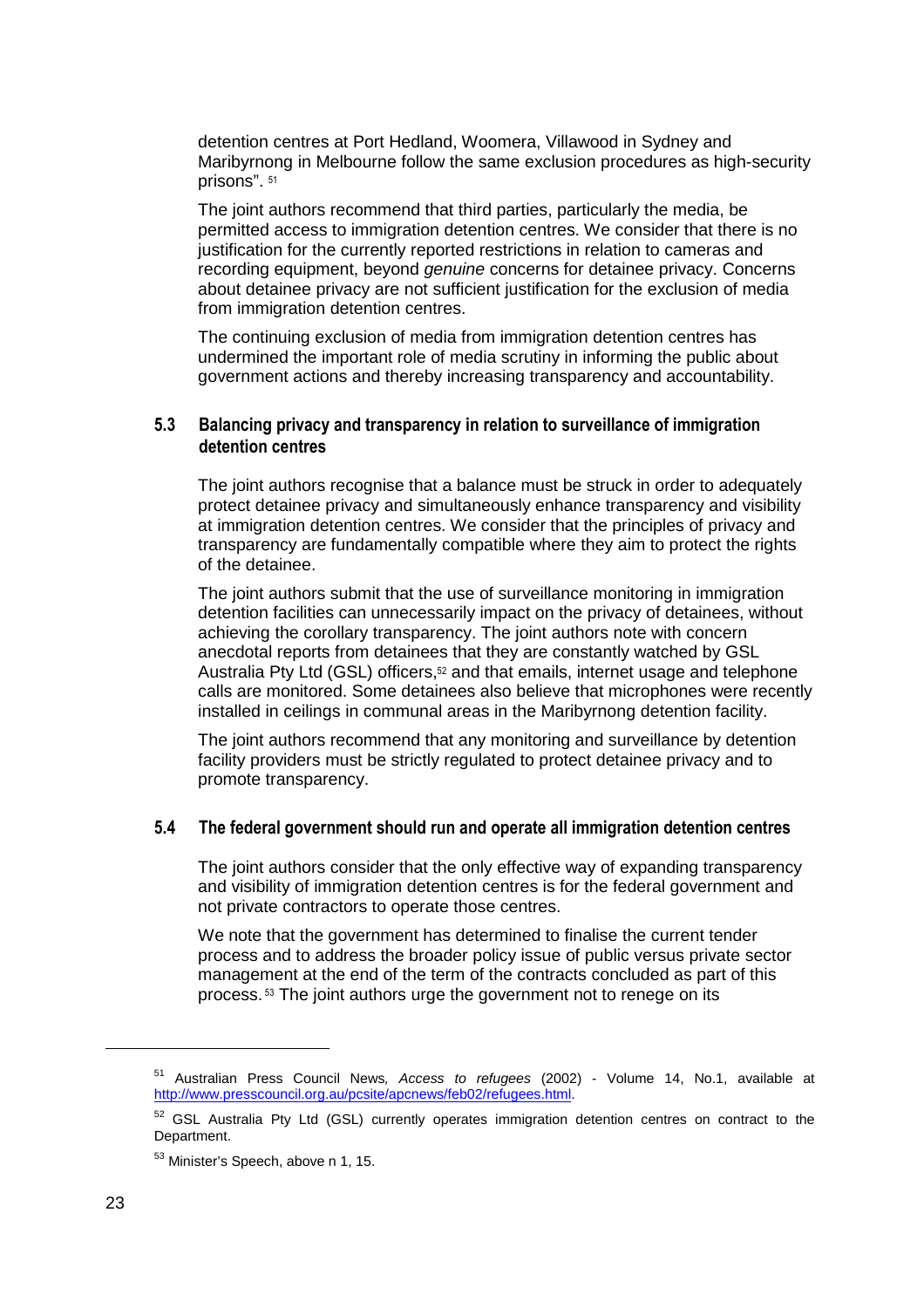commitment when in opposition to ultimately return management of detention centres to the public sector.<sup>54</sup>

We commend to the Inquiry the report "Asylum seekers in Sweden: an integrated approach to reception, detention, determination, integration and return", by Grant Mitchell, which explains how Sweden successfully transitioned from a private to public sector model for operation of immigration detention facilities,55 (see further below under section 7 in relation to alternatives to detention).

For the reasons set out below, we submit that the operation, management and control of immigration detention centres *must* return to the federal government. In this respect, we imply that the federal government must retain ultimate legal responsibility for the operation, management and control of immigration detention centres.

#### **5.4.1 The federal government is best placed to operate immigration detention centres**

Currently, there is no legislated procedure for the operation and regulation of immigration detention centres. Instead, the contract between the Australian government and GSL governs the delivery of immigration detention services in Australia. Under this contract, necessarily restricted by commercial in confidence, the private contractor is responsible for determining the operations and rules of each immigration detention centre. This results in the private contractor determining levels of transparency and visibility in each centre. The joint authors endorse the statement of Finn J of the Federal Court of Australia that this state of affairs is "not conducive to ordered and principled public administration".<sup>56</sup>

The joint authors submit that where a private contractor operates an immigration detention centre, the operation of the centre will always be subject to the objectives of the operator and managed in a way that is consistent with the operator's expertise. The core business of GSL, the current operator, is correction services. This core capability seems to have influenced the operation of immigration detention centres, so that they are run like prisons.

For example, we understand that there are strict requirements for access to immigration detention centres, including rigorous identity checks, security screening, full body metal detection, x-ray of food and belongings and camera surveillance. The centre's computer database stores details of visitors' names, drivers licence numbers, addresses, telephone numbers, dates of birth, timing and frequency of visits, detainees visited and other habitual companions during visits. These procedures are not legislated, but are conditions determined by GSL.

The joint authors recognise that it is not practicable or appropriate for the federal government to outline precisely the manner in which immigration detention centres should be operated. We submit that this problem should be remedied by direct federal government operation of detention facilities, based

<sup>54</sup> Minister's Speech, above n 1, 15.

<sup>55</sup> Grant Mitchell, 'Asylum seekers in Sweden: An integrated approach to reception, detention, determination, integration and return' (2001), 4 Protocol 39.

<sup>&</sup>lt;sup>56</sup> Secretary, Department of Immigration and Multicultural and Indigenous Affairs v Mastipour [2004] FCAFC 93, [2].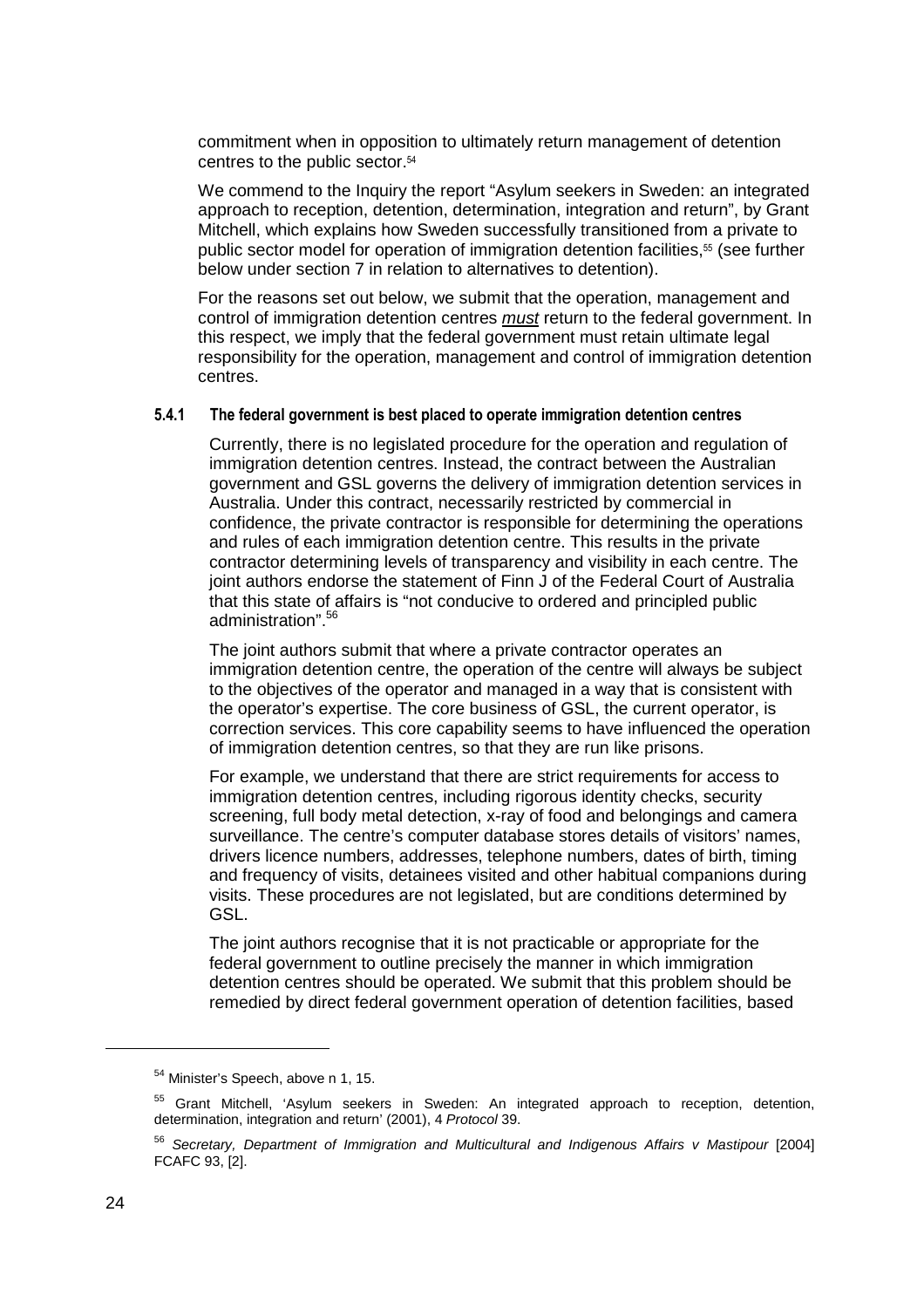on the non-punitive and non-correctional nature of administrative immigration detention.

Unlike a private contractor, the public sector does not operate for profit and can therefore implement a fairer, more efficient and transparent system. Further, the joint authors submit that the federal government is better placed to implement its own immigration policies.

#### **5.4.2 Non-delegable duty of care**

Section 189 of the Migration Act requires an "officer" to detain a person where they have a "reasonable suspicion" that the person is an unlawful non-citizen. Where a private contractor operates an immigration detention centre, that private contractor is detaining suspected unlawful non-citizens under s189 of the Migration Act. The contractor is thereby undertaking a duty which can be properly performed only by an "officer" as defined under the Migration Act.

Pursuant to s5 of the *Migration Act*, "officer" includes *inter alia* members of the Department, the federal and state police and "a person" or "any person who is included in a class of persons" authorised in writing by the Minister to be an officer for the purposes of the Migration Act. Certain "contractors" have been authorised by Minister Vanstone to be an officer for the purposes of the Act,*<sup>57</sup>* including "Each person holding, or for the time being occupying and performing the duties of, a Contractor position in Schedule A to this Instrument". Schedule A to that instrument identifies 63 contractors by number only, without any description of the nature of the service being provided.

The joint authors commend the decision of Finn  $J$  in  $S$   $v$  Secretary, Department of Immigration & Multicultural & Indigenous Affairs*<sup>58</sup>* (S v Secretary), particularly paragraphs [195] to [213], [257] and [259], in relation to the government's nondelegable duty of care and his Honour's findings that:

- (a) The Commonwealth of Australia (the Commonwealth) owes detainees a non-delegable duty of care because of its particular "relationship" with detainees;<sup>59</sup>
- (b) The Commonwealth is not able to discharge this duty by the employment of independent contractors; and<sup>60</sup>
- (c) Whosoever the officer in a given case, the detaining and holding of a detainee is both on behalf of the Commonwealth and by the Commonwealth.<sup>61</sup>

<sup>57</sup> Authorisation of Person to be Officers IMMI 06/085 (22 January 2007), notified in Gazette GN 5 on 7 February 2007. On 21 April 2003 Philip Ruddock authorised persons working under contractor for Information Technology purposes to be officers for the purposes of the Act: see Authorisation of Persons Working under Contract for Information Technology Purposes to be Officers for the Purposes of the Migration Act 1948 (21 January 2003), notified in Gazette GN 19 of 14 May 2003.

<sup>&</sup>lt;sup>58</sup> [2005] FCA 549.

 $59$  See S v Secretary, Department of Immigration & Multicultural & Indigenous Affairs [2005] FCA 549, [199], [207] citing Kondis v State Transport Authority (1984) 154 CLR 672, 687 and Secretary, Department of Immigration and Multicultural and Indigenous Affairs v Mastipour [2004] FCAFC 93.

 $60$  S v Secretary, Department of Immigration & Multicultural & Indigenous Affairs [2005] FCA 549, [207].

<sup>61</sup> At [199].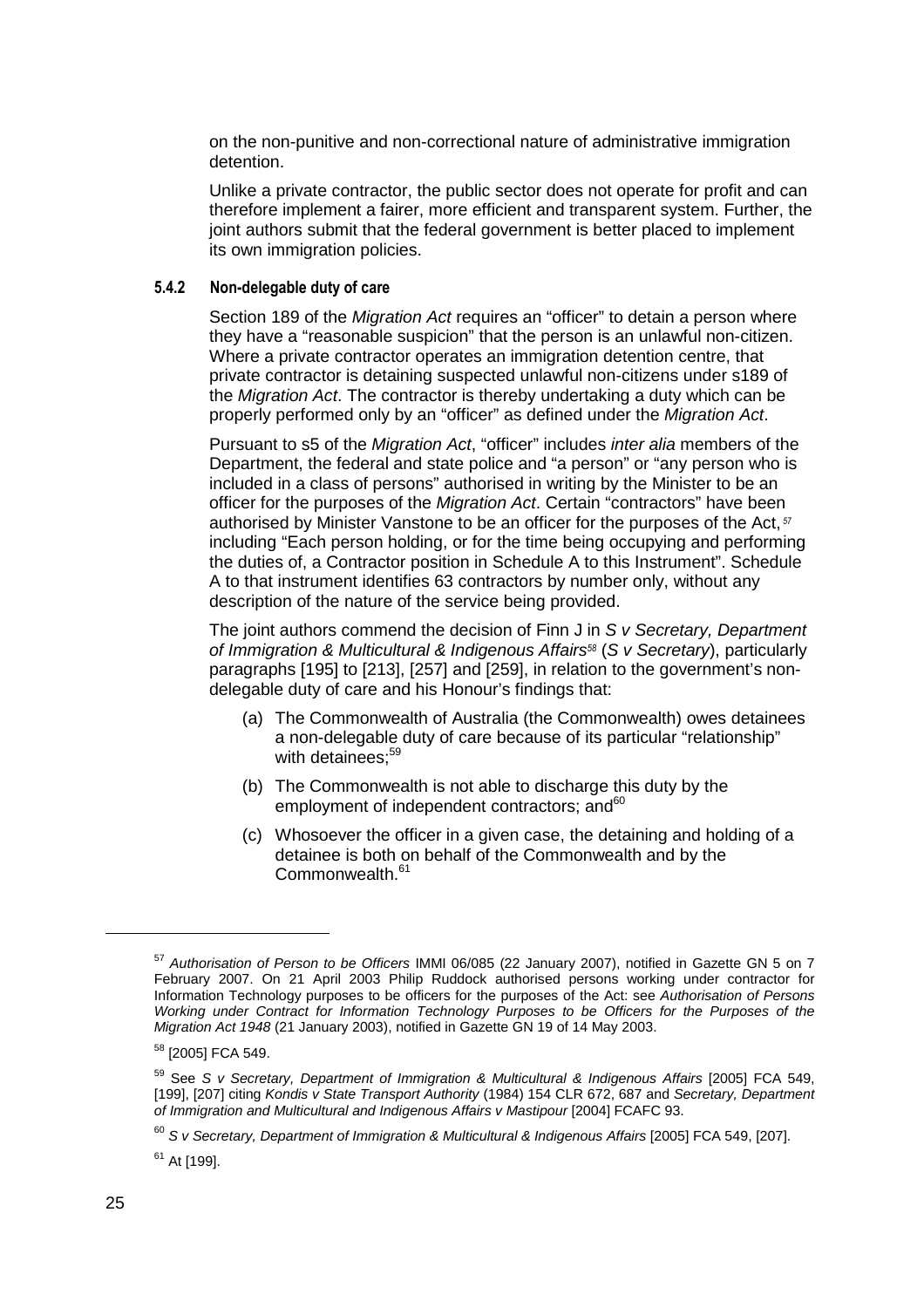The non-delegable duty of care includes the managing of detainees in immigration detention centres. This obligation is the responsibility of the government as the democratically elected representative of the people and cannot and ought not be contracted out.

In S v Secretary, Finn J commented that "[t]he nature and reach of such common law duty as is imposed on either respondent [Secretary, Department of Immigration and Multicultural Affairs and the Commonwealth of Australia] is necessarily contrived by the legislative scheme on which it is to be engrafted."<sup>62</sup>

In Alsalih v Manager Baxter Immigration Detention Facility, *<sup>63</sup>* Selway J held:

The duties and obligations of persons responsible for the detention of others are very onerous. Those duties can be enforced not merely by judicial review, but also by the personal liability of the officers involved, both criminal and tortious. The relevant statutory powers discussed above [ss189 and 196 of the Migration Act] are not adequate to identify precisely what the powers are or who is responsible for them. On one view the officer who first takes the unlawful non-citizen into detention has the continuing responsibility for that detention thereafter. On another, it is the officer who is in charge of the detention centre. On another, it is the person who has the actual physical control over the detainee from time to time. And, of course, all of this is confused by the presence of private companies having a role in the management and administration of detention centres. A comparison between the provisions relating to the powers of detention contained in the Act, and the provisions of other statutory schemes which provide for mandatory detention such as in relation to prisoners or those suffering mental or infectious diseases, is instructive in this regard.<sup>64</sup>

In addition to the Commonwealth's non-delegable duty of care, detainees are currently owed duties of care by the private contractor operating the detention centres. It is not always easy to identify where the Commonwealth's nondelegable duty of care ends and where the private contractor's duty of care begins. In litigation, issues of liability and the appropriate defendant are often unclear at the beginning of a proceeding. In order to protect their interests, detainees may bring proceedings against both the Commonwealth and the private contractor. If it is later discovered that either the Commonwealth or the private contractor is not an appropriate party, the detainee will be liable for costs. Similarly, the involvement of two defendants, where issues of liability are unclear, can delay resolving a claim through negotiation.

To avoid the confusion identified by Selway J, we submit that the Commonwealth should be responsible for, and bear the liability for, all matters involving the operation and management of immigration detention centres.

The joint authors consider that in order to enhance transparency, the government should provide information publicly about those persons authorised to detain suspected unlawful non-citizens in immigration detention. We emphasise that regardless of authorisation, S v Secretary confirms that

<sup>&</sup>lt;sup>62</sup> At [195].

<sup>&</sup>lt;sup>63</sup> [2004] FCA 352.

 $64$  Ibid [48].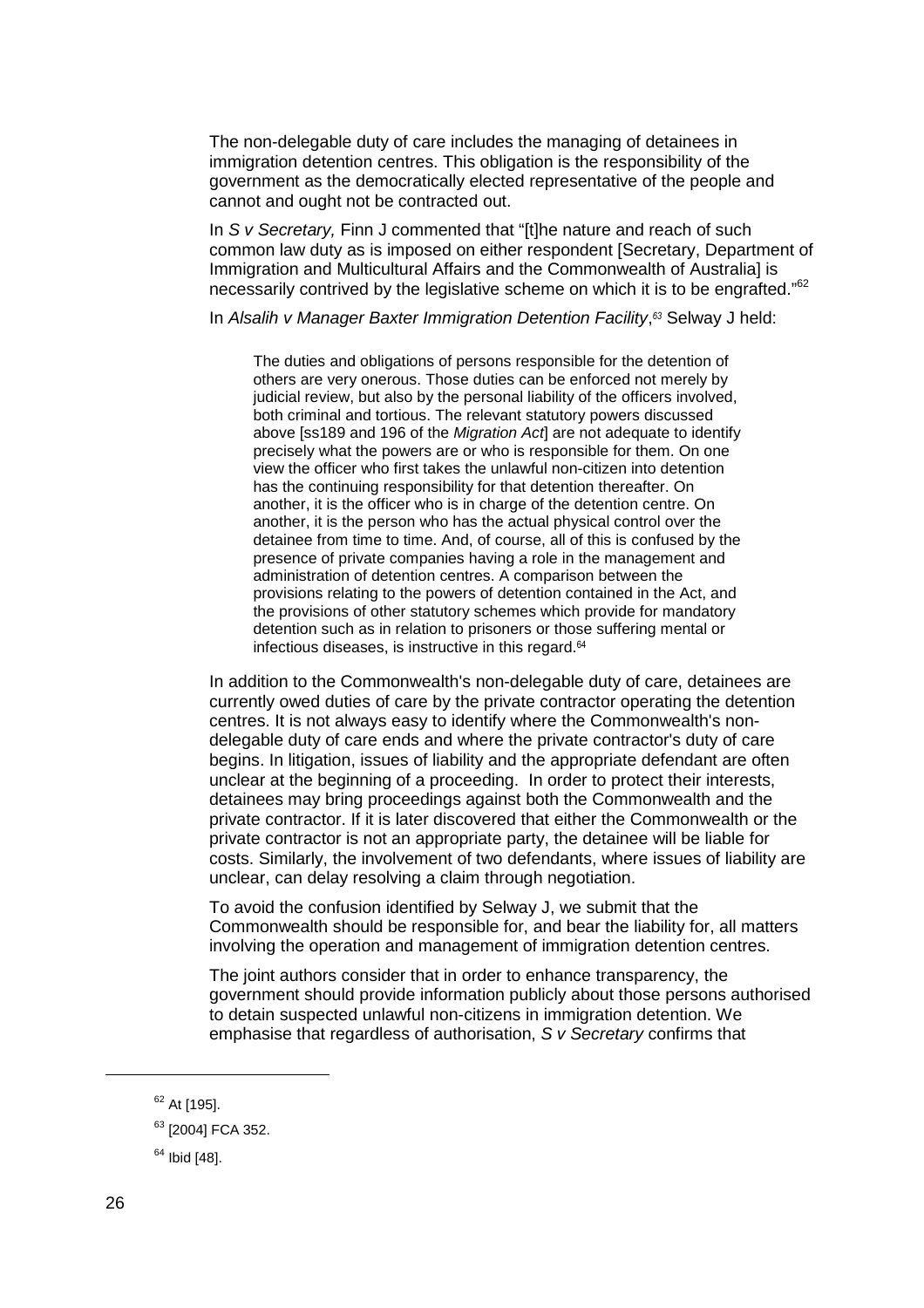authorisation of contractors as officers for the purposes of the Act does not affect the Commonwealth's duty of care to detainees.

We submit that the Commonwealth can only effectively discharge its duty of care to detainees by operating, managing and controlling detention centres without delegation.

#### **5.4.3 The federal government has a duty to ensure due process for immigration detainees**

The joint authors are concerned by the lack of due process safeguards in place for immigration detainees. We note that because immigration detention is not punitive or correctional in nature, detainees are not afforded the same level of protections enjoyed by persons suspected of having committed a crime.

The joint authors raise particular concern as to lack of regulation in the following areas:

- (a) the procedure for "arresting" a suspected unlawful non-citizen;
- (b) taking the person into immigration detention;
- (c) managing the person's various medical, psychological and social needs on arrival to the centre;
- (d) the nature and amount of information that is communicated to the person (including informing the person of their options and their rights); and
- (e) releasing a person from detention.

The lack of due process in (a) is illustrated in the Ombudsman Detention Issues Process report, which found that in many cases of wrongful detention, Departmental officers did not have an adequate basis on which to form a reasonable suspicion that the person being detained was an unlawful noncitizen. The joint authors agree with the Commonwealth Ombudsman that "the power to detain a person under s189 should be exercised with great caution and by a rigorous process".<sup>65</sup>

The joint authors submit that the lack of adequate due process safeguards is compounded inside immigration detention centres because they are operated by private contactors.

# **5.4.4 Personnel**

Detention centre staff should understand the significance of the concept of administrative detention. The Roach Report Detention Services Contract Review (2006) recognised that the "administrative detention concept has important implications for the operation of detention facilities".<sup>66</sup> The joint authors consider that Departmental officers are best placed to administer immigration detention facilities consistently with this concept.

The authors recommend that significant attention be paid to the needs of vulnerable detainees, and that those needs should not be subordinated to considerations of profit-making or shareholder accountability.

<sup>&</sup>lt;sup>65</sup> Ombudsman Detention Issues Process report, above n 32, 5.

<sup>&</sup>lt;sup>66</sup> Mick Roche, Detention Services Contract Review: An independent review by Mick Roche to the Department of Immigration and Multicultural Affairs (Summary) (2006).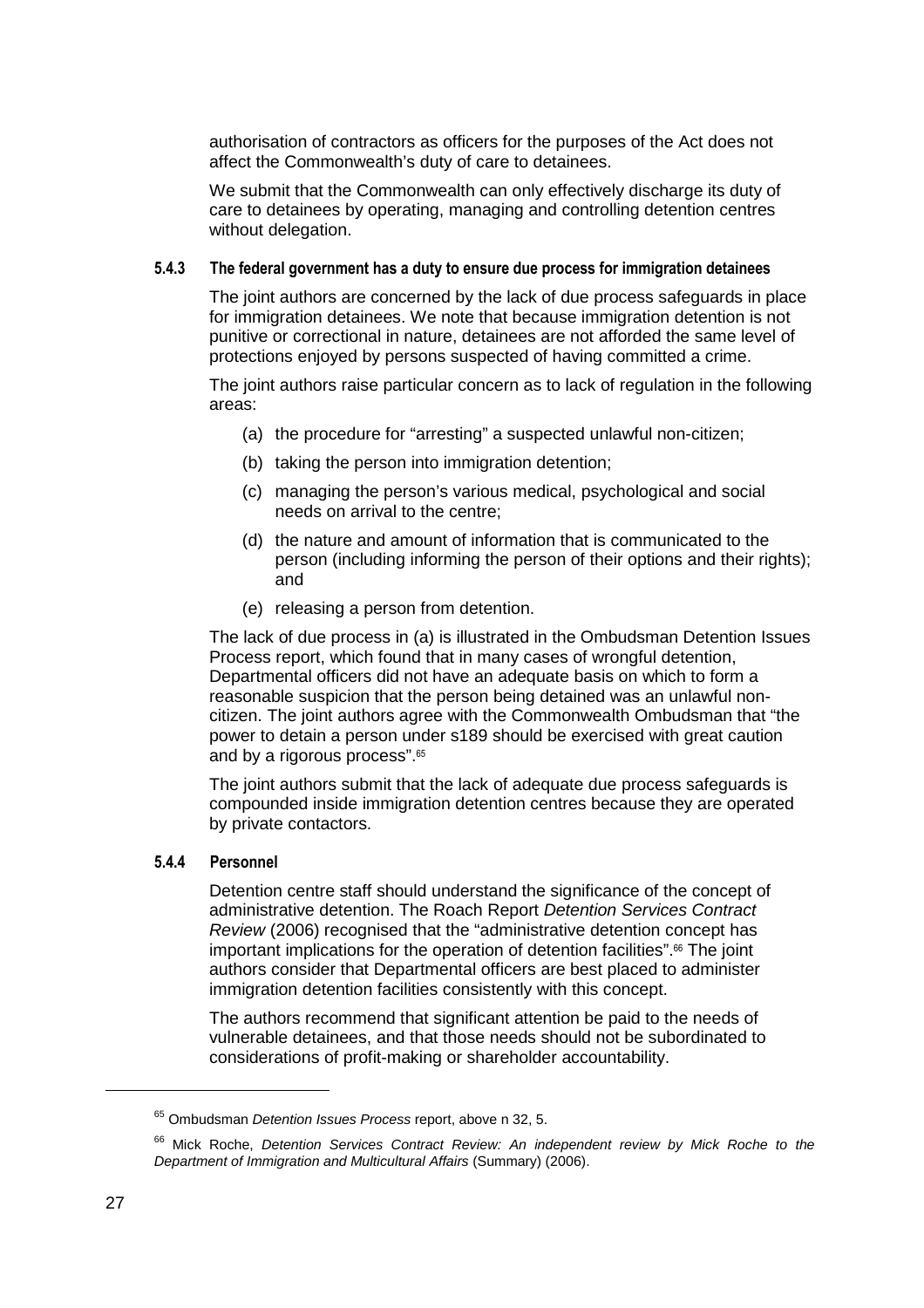# **5.5 The federal government should impose strict operating and management requirements**

In the event that operation of immigration detention centres is not returned to the Department, the joint authors consider that the federal government should impose strict operating and management requirements on the private contractor. The joint authors note that the government has determined to finalise the current tender process to engage private contractors to operate immigration detention centres.

Minister Evans has reported that the new service delivery model for which tenders have been sought "has a strong focus on human rights, effective programs and activities for people in detention, high service delivery standards and best practice governance".<sup>67</sup> We agree that the binding contractual nature of these commitments is an improvement on the Core Operating Principles<sup>68</sup> and Immigration Detention Standards<sup>69</sup> currently in place. We consider that government, and not the successful tenderer, should determine the level of transparency and visibility of immigration detention centres.

In 2006, the Roche Report found that the major area requiring change in the detention service contract with GSL was in relation to performance management.70 As a result of this review, the Department decided to re-tender all detention services, with the aim to "develop new client-focused detention service contract arrangements, including improved performance monitoring and contract management processes".<sup>71</sup>

The joint authors recommend that the government impose strict operating and management requirements for contractual arrangements in order to expand the transparency and visibility of existing immigration detention centres.

The joint authors propose that monitoring and enforcement of reasonable standards of care be assessed by strict reporting requirements. As a condition of the contract, every six months private contractors should be required to provide a qualitative report to the Department addressing the following matters:

- (a) A summary of the services provided, or made available, to immigration detainees and the level or degree of service provided;
- (b) A summary of how many detainees are using the services and an analysis of the nationality, gender and age of the detainees who use the services;
- (c) The frequency with which the services are accessed; and
- (d) If the services are provided by contractors, details of the contractors.

<sup>&</sup>lt;sup>67</sup> Minister's Speech, above n 1, 16.

<sup>&</sup>lt;sup>68</sup> Department of Immigration and Citizenship, Core Operational Principles, available at http://www.immi.gov.au/managing-australias-borders/detention/about/core-principles.htm.

<sup>&</sup>lt;sup>69</sup> The Immigration Detention Standards form part of the contract with GSL. See http://www.immi.gov.au/managing-australias-borders/detention/about/standard-of-care.htm

 $70$  Above n 66, 7.

<sup>&</sup>lt;sup>71</sup> Department of Immigration and Multicultural Affairs, Tender for New Client Focused Detention Service Arrangements Fact Sheet, available at http://www.immi.gov.au/about/department/perf-progress/dimaimprovements/\_fact\_sheets/Tender\_for\_New\_Client\_Focused\_Detention\_Service\_Arrangements.pdf.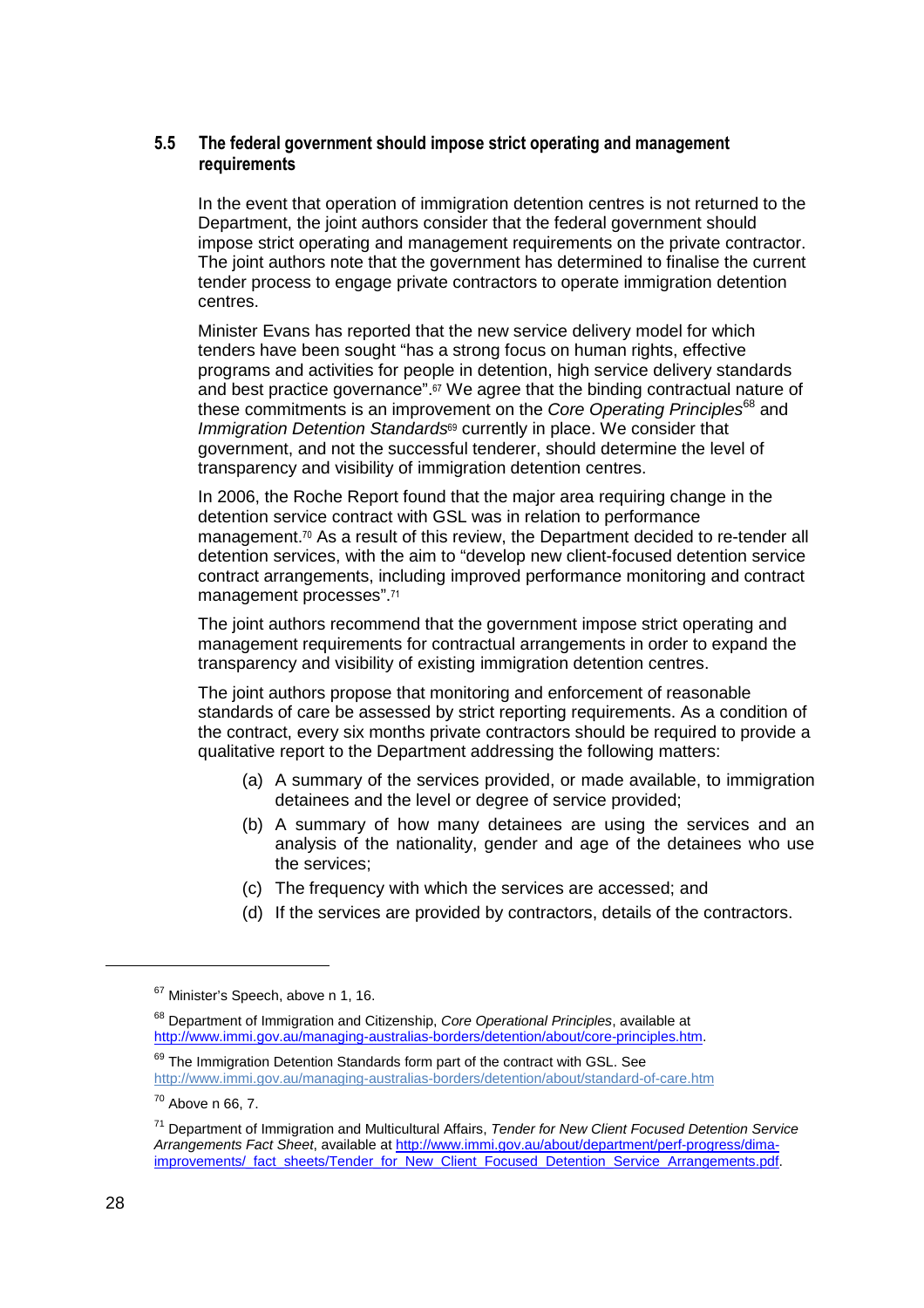In addition, an independent third party, such as the Ombudsman, should complete a qualitative assessment of the service provided. The independent third party should have power to conduct visits and assessments unannounced and all reports should be tabled in Parliament.

Detention staff should be fully and regularly briefed on the complexity of the migration experience and must be monitored in their interactions with detainees, to ensure maximum respect, understanding and awareness of issues confronting detainees. Staff should receive human rights training, emphasising that immigration detention is administrative and not punitive detention.

# **5.6 The federal government should regulate operation of detention centres under s273 of the** *Migration Act*

In addition, the joint authors consider that the Department should make regulations in relation to the fair and transparent operation and regulation of detention centres under s273 of the Migration Act.

To date, there has been a failure to make regulations for detention centres under s273 (3).<sup>72</sup> In Secretary, Department of Immigration and Multicultural and Indigenous Affairs v Mastipour, <sup>73</sup> Selway J held that when powers of detention are conferred there are at least two reasons for the parliament to make provision for the manner of the exercise of those powers:

- (a) To curtail the possible abuse of the powers; and
- (b) To protect those who have to exercise them by providing some guidance as to what the powers are. $74$

The joint authors recommend that the Department should be required annually to report to Parliament in respect of the operation of the regulations and propose that the Joint Standing Committee on Migration should be responsible for scrutinising these reports.

The joint authors recommend legislative codification of minimum standards of treatment in immigration detention and we endorse the view of HREOC that this would ensure that detainees can:

- (a) enforce their rights to be treated in accordance with human rights standards; and
- (b) obtain a direct remedy upon breach of those standards.<sup>75</sup>

See further comments below under section 6.

# **5.7 Complaints procedures**

The joint authors are aware that complaints processes in privately-run immigration detention centres are highly bureaucratic, requiring considerable

 $72$  S v Secretary, above n 58, [199], [198]; Secretary, Department of Immigration and Multicultural and Indigenous Affairs v Mastipour [2004] FCAFC 93, [9] (Mastipour).

<sup>73</sup> [2004] FCAFC 93.

 $74$  Ibid, para 8.

 $75$  HREOC, Immigration Detention and Human Rights: Questions and Answers, available at http://www.humanrights.gov.au/human\_rights/immigration/detention\_rights.html.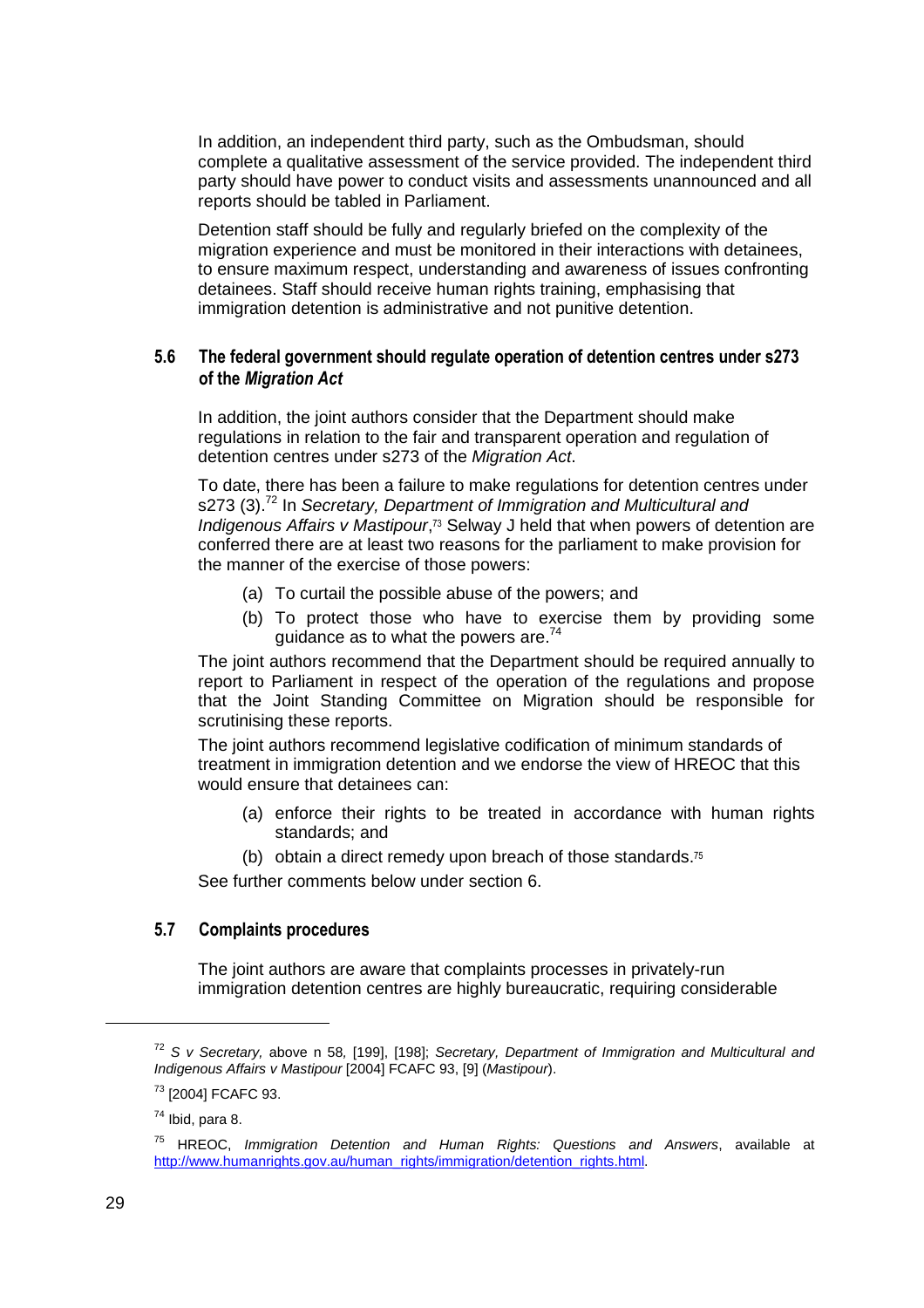documentation. Our understanding of the current procedures is that all complaints, irrespective of nature or degree, must be submitted by way of a standard form. This procedure applies to relatively minor complaints or requests, such as a request to retrieve items from storage as well as time critical and serious complaints or requests, such as requests to see a medical practitioner. The procedure for processing of forms is unclear. In particular, there are no clear guidelines as to the time in which a decision should be made or, indeed, whether a response is even required.

Detainees are also able to make complaints to the Commonwealth Ombudsman. The joint authors understand that there is some awareness among the detainee population of the role of the Ombudsman and we note that complaints are made to that office. The joint authors submit however that the role of the Ombudsman in relation to complaints is insufficient to ensure accountability. This is primarily due to the lack of power to enforce recommendations made. Furthermore, not all complaints made by detainees warrant investigation and accordingly, the role of the Ombudsman does not negate the need for clear, internal complaints procedures within detention centres.

The joint authors propose that a range of complaints processes should be available to detainees to address the range of complaints that arise. Most minor or administrative complaints should be resolve using an internal complaints procedure, the processes of which should be transparent and public. More serious complaints, especially those involving requests for medical assistance, could be referred to an external body, similar in membership and structure to the Immigration Detention Health Advisory Group. Where complaints are not resolved by the internal procedure or the proposed external body, we suggest complaints could then be directed to the Ombudsman, provided that the power of the Ombudsman to enforce its recommendations is increased.

Additional tracking mechanisms are required to ensure that complaints are received, acknowledged, and taken into account. Complaints that require a specific outcome should be answered with notification that the required outcome has been attained, or with reasons provided as to why the outcome has not been achieved.

Detention providers should be required to inform detainees of their rights and the available complaints procedures. In particular, detainees should be made aware of the roles of the Commonwealth Ombudsman and HREOC.

Furthermore, we consider that legislative codification of minimum standards of treatment in immigration detention would enable detainees to obtain a direct remedy on breach of those standards against the Commonwealth.

## **6 The preferred infrastructure options for contemporary immigration detention**

#### **6.1 International standards for contemporary immigration detention infrastructure**

The joint authors commend to the Inquiry the Immigration Detention Guidelines, developed by HREOC in March 2000 (the HREOC Guidelines).76 The joint

<sup>&</sup>lt;sup>76</sup> HREOC, Immigration Detention Guidelines (2006), available at http://www.hreoc.gov.au/legal/submissions/Appendix\_idc\_guidelines.pdf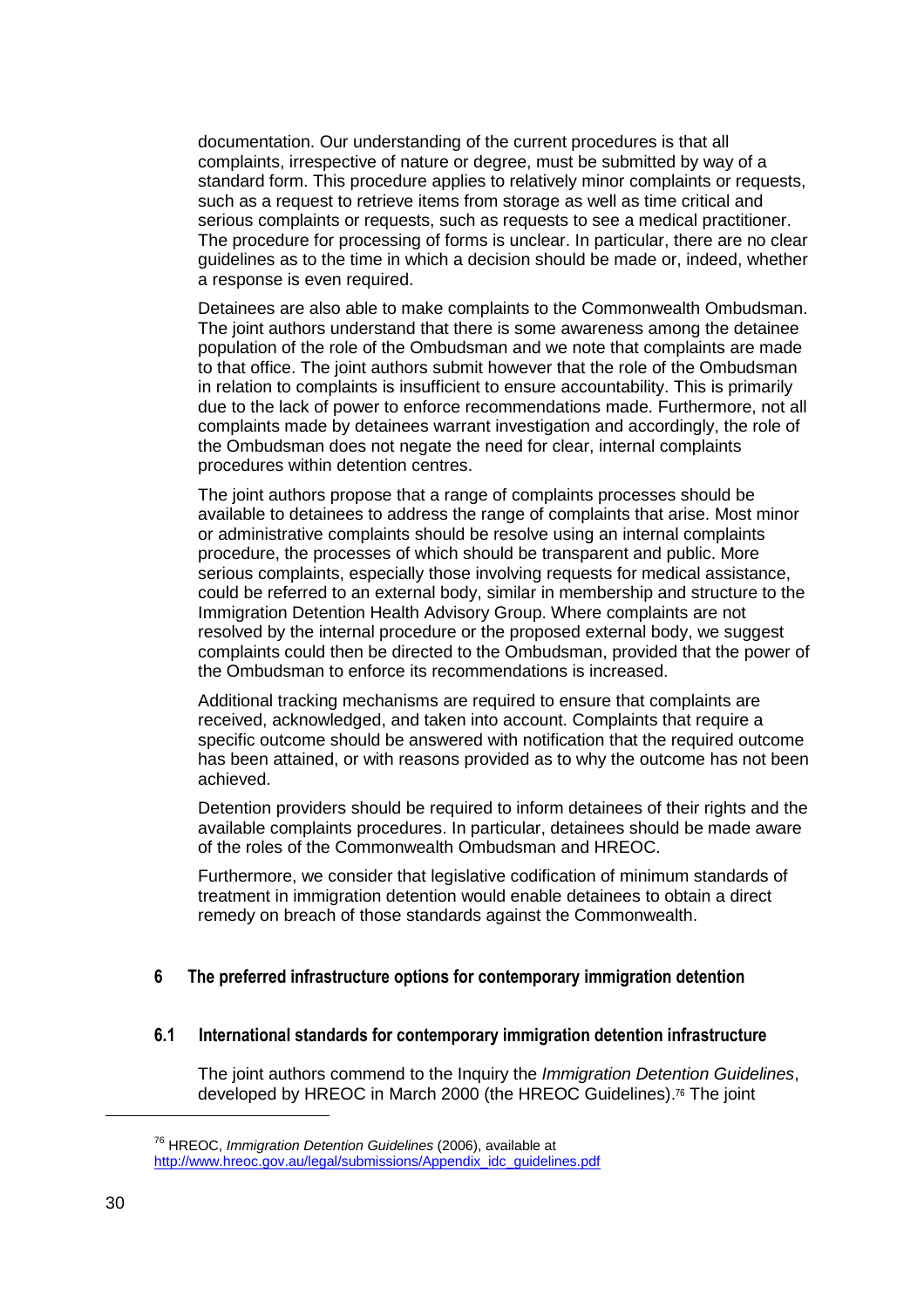authors reaffirm the fundamental principles articulated in the HREOC Guidelines that:

- (a) Immigration detention is not a prison or correctional sentence. Immigration detainees are detained pursuant to the Migration Act 1958 (Cth) and not pursuant to arrest or charge for any criminal offence. Accordingly, the treatment of immigration detainees should be as favourable as possible and in no way less favourable than that of untried or convicted prisoners.
- (b) Australia's immigration detention practice must conform to international law protecting human rights and defining the status of refugees. The relevant international law is set out in:
	- Convention (1951) and Protocol (1967) Relating to the Status of Refugees;
	- International Covenant on Civil and Political Rights (1966);
	- International Covenant on Economic, Social and Cultural Rights (1966);
	- International Convention on the Elimination of All Forms of Racial Discrimination (1969);
	- Convention on the Elimination of All Forms of Discrimination Against Women (1979);
	- Convention Against Torture and Other Cruel, Inhuman or Degrading Treatment or Punishment (1987); and
	- Convention on the Rights of the Child (1989)...<sup>77</sup>
- (c) Each immigration detainee shall be treated in a humane manner and with respect for the inherent dignity of the human person.78 Each immigration detainee aged under 18 years shall, in addition, be treated in a manner which takes into account the needs of a person of his or her age.<sup>79</sup>
- (d) In the design and delivery of services, facilities, activities and programs, immigration detention authorities should seek (a) to minimise differences between life in detention and life at liberty<sup>80</sup> and  $(b)$  to meet the individual needs of each detainee taking into account his or her history and experiences, age, gender and cultural, religious and linguistic identity.<sup>81</sup>
- (e) Immigration detention authorities shall avoid practising discrimination among immigration detainees on any ground such as race, colour, sex, language, religion, political or other opinion, national or social origin, property, birth or other status.<sup>82</sup>

<sup>77</sup> HREOC, Immigration Detention Guidelines (2006), 4.

<sup>&</sup>lt;sup>78</sup> Article 10, *ICCPR*; Principle 1, Body of Principles for the Protection of All Persons under Any Form of Detention or Imprisonment; Guideline 10 UNHCR's Revised Guidelines on the Detention of Asylum-Seekers.

 $79$  Article 37(c), Convention on the Rights of the Child.

 $80$  See generally Rule 60(1), Standard Minimum Rules for the Treatment of Prisoners; Rule 86(f), United Nations Rules for the Protection of Juveniles Deprived of their Liberty.

<sup>&</sup>lt;sup>81</sup> Rules 63, 66, 69, Standard Minimum Rules for the Treatment of Prisoners; Principle 3, Body of Principles for the Protection of All Persons under any Form of Detention or Imprisonment; Rule 4, United Nations Rules for the Protection of Juveniles Deprived of their Liberty.

<sup>82</sup> Article 26 International Covenant on Civil and Political Rights (ICCPR); Rule 6 Standard Minimum Rules for the Treatment of Prisoners; Principle 5(1), Body of Principles for the Protection of All Persons under Any Form of Detention or Imprisonment.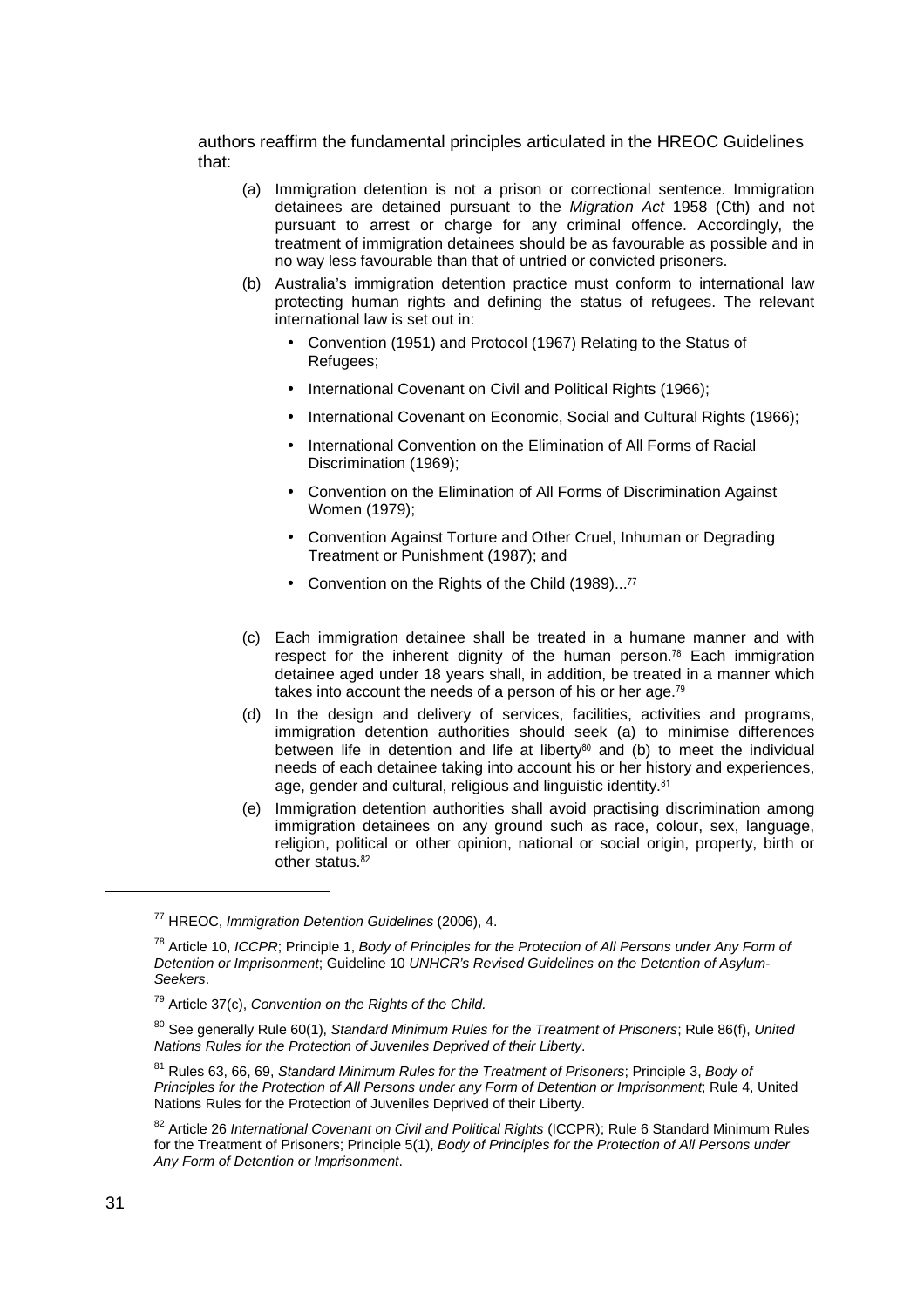(f) Immigration detainees have the right to be heard in judicial and administrative proceedings affecting them.<sup>83</sup>

[References below are from the cited guidelines, although footnote numbering has been adjusted]

In addition, the various guidelines issue by the United Nations High Commissioner for Refugees (UNHCR), including the UNHCR Guidelines on Detention<sup>84</sup> should be noted by the Inquiry (see further below in section 7).

The joint authors support the detailed recommendations in the HREOC Guidelines in relation to:

- (a) Information
- (b) Privacy
- (c) Contacts with the outside world
- (d) Religion
- (e) Education
- (f) Work and recreation
- (g) Food
- (h) Accommodation, clothing and bedding
- (i) Transport and removal
- (j) Detainees' property
- (k) Notification of death, illness, injury, release, transfer or removal
- (l) Health care services
- (m) Mental health services
- (n) Detainees with special needs
- (o) Selection and training of staff
- (p) Discipline and punishment
- (q) Use of force
- (r) Complaints
- (s) Monitoring, inspection and reporting.

In addition, the joint authors highlight HREOC's recommendations in its 2007 Observations of Mainland Immigration Detention Facilities Report in relation to best practice infrastructure for contemporary immigration detention and in particular, recommendations relating to improved access to interpreters.

# **6.2 Additional recommendations**

In addition to the HREOC recommendations outlined above, the joint authors make the following comments. Our comments in relation to infrastructure relate only to existing immigration detention centres and are subject to the proposed reform of immigration detention as outlined in this submission.

 $83$  Eg, article 12(2), Convention on the Rights of the Child. See also Rule 30(2), Standard Minimum Rules for the Treatment of Prisoners.

<sup>&</sup>lt;sup>84</sup> UNHCR Guidelines on Detention, above n 12.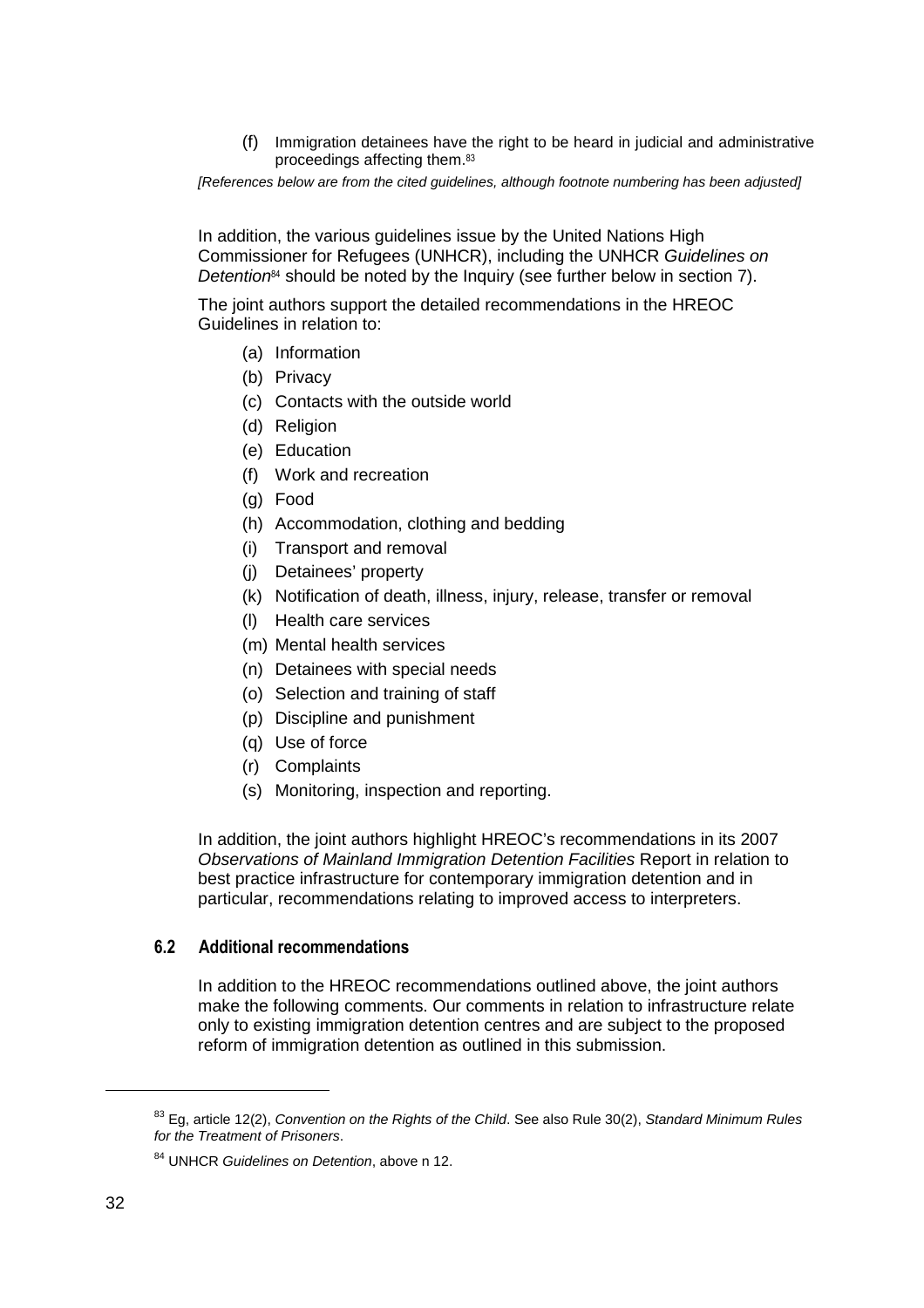# **6.2.1 Legal advice**

The joint authors welcome the announcement by Minister Evans that "asylum seekers will receive publicly funded advice and assistance".<sup>85</sup> We recommend that all detainees have immediate access to an independent lawyer who is also a migration agent (see above proposal to amend s256 of the Migration Act, section 4.2).

Access to accurate independent legal advice from the outset of detention is vital to ensure that detainees understand visa options open to them. We consider that early legal advice will decrease the length of time spent in detention and alleviate some of the stress and anxiety associated with the visa application process.

#### **6.2.2 Privacy and client legal privilege**

The client legal privilege of detainees must be respected. In order to ensure this, detainees should have access to facilities which allow them to communicate directly with their legal representatives. In addition to telephones and e-mail, detainees should have access to facsimile machines, which are not monitored or used by officers of the Department.

Currently, facsimiles between a detainee and his/her representative are sent via an officer of the Department. We highlight that this creates a conflict of interest where legal proceedings are underway between the Department and the detainee.

#### **6.2.3 Accommodation**

The joint authors recommend separate immigration detention facilities for different categories of detainee. In this regard, we consider it is appropriate that unauthorised arrivals detained for management of health, identity and security checks be held separately from those unlawful non-citizens who present unacceptable risks to the community and those unlawful non-citizens who have repeatedly refused to comply with their visa conditions.

The joint authors applaud the government's key immigration value that "[c]hildren, including juvenile foreign fishers and, where possible, their families, will not be detained in an immigration detention centre<sup>"86</sup> and we urge the government to provide legislative protection for this policy.

# **6.2.4 Food and nutrition**

The joint authors note a level of deep dissatisfaction with food in immigration detention facilities, as reported by our members or staff who directly interact with detainees (particularly in the Maribyrnong detention centre). Detainees complain of unpalatable and inedible food. Visitors note alarming rates of rapid weight loss, and dependence on cigarettes for appetite suppression.

We recommend that immigration detention centres provide a greater variety of meals than that which is currently provided. All meals should be culturally appropriate and palatable and cater for any additional food requirements due to health, religious, or dietary reasons.

<sup>85</sup> Minister's Speech, above n 1, 5.

<sup>&</sup>lt;sup>86</sup> Minister's Speech, above n 1, 7 (key immigration value 3).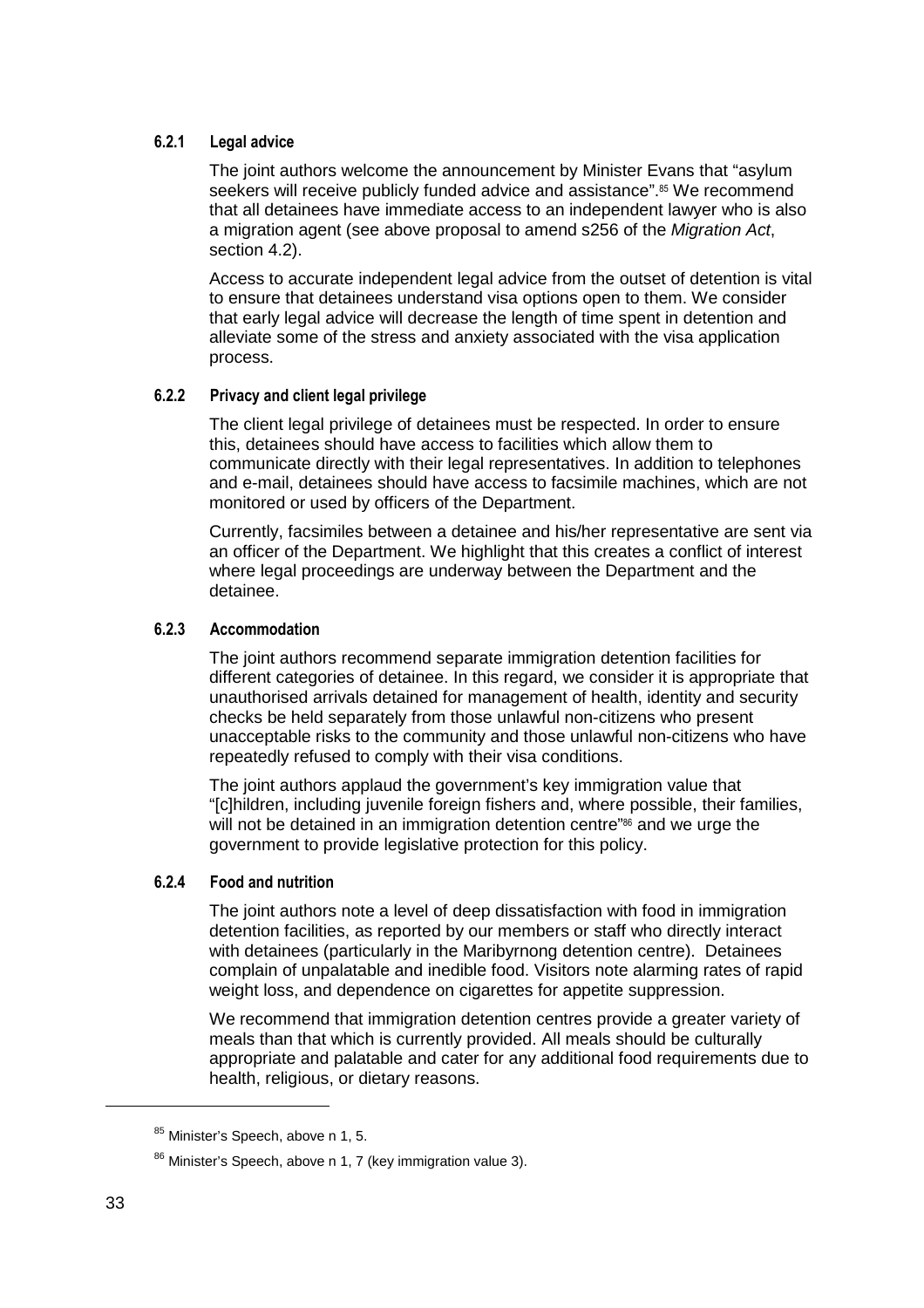Self-catering areas in detention should also be significantly improved and detainees should be allowed and encouraged to shop and cook for themselves if they wish to do so. This is an important issue of self-determination and detainees' perception of having some control over their lives, health, nutrition and general wellbeing. Self-catering also helps to alleviate cultural problems that arise in relation to food. Visitors note detainees' comments that levels of satisfaction would be significantly improved by this capability.

**7 Options for additional community-based alternatives to immigration detention by (a) inquiring into international experience and (b) considering the manner in which such alternatives may be used in Australia to broaden the options available within the current immigration detention framework**

# **7.1 Introduction**

The UNHCR Guidelines on Detention reaffirmed the general principle that asylum seekers should not be detained. In exceptional cases where such detention may be necessary, Guideline 3 recommends that it should only be resorted to "after a full consideration of all possible alternatives, or when monitoring mechanisms have been demonstrated not to have achieved the lawful and legitimate purpose".<sup>87</sup>

The joint authors commend to the Inquiry the report of the UNHCR, Alternatives to Detention of Asylum Seekers and Refugees (2006) (UNHCR Alternatives to Detention Report). This study "aims to evaluate practical arrangements that minimise or avoid the need to deprive asylum seekers of their liberty while at the same time appropriately addressing concerns of States, including, in particular, that of reducing the incidence of asylum seekers who abscond and ensuring their compliance with asylum procedures".<sup>88</sup>

The joint authors adopt the UNHCR understanding of "alternatives to detention": that is, "alternative means of increasing the appearance and compliance of individual asylum seekers with asylum procedures and of meeting other legitimate concerns which States have attempted to address, or may otherwise attempt to address, through recourse to detention".<sup>89</sup> The use of the phrase "alternatives to detention" does not imply that detention is or ought to be the norm,<sup>90</sup> and does not include alternative forms of detention, such as 24 hour home detention, or more comfortable or hospitable accommodation where 24 hour supervision and escort is enforced.<sup>91</sup>

<sup>&</sup>lt;sup>87</sup> UNHCR Guidelines on Detention, above n 12.

<sup>88</sup> UNHCR Alternatives to Detention Report, above n 22, para 4.

<sup>89</sup> Ibid.

 $90$  Ibid.

 $91$  Ibid, para 6.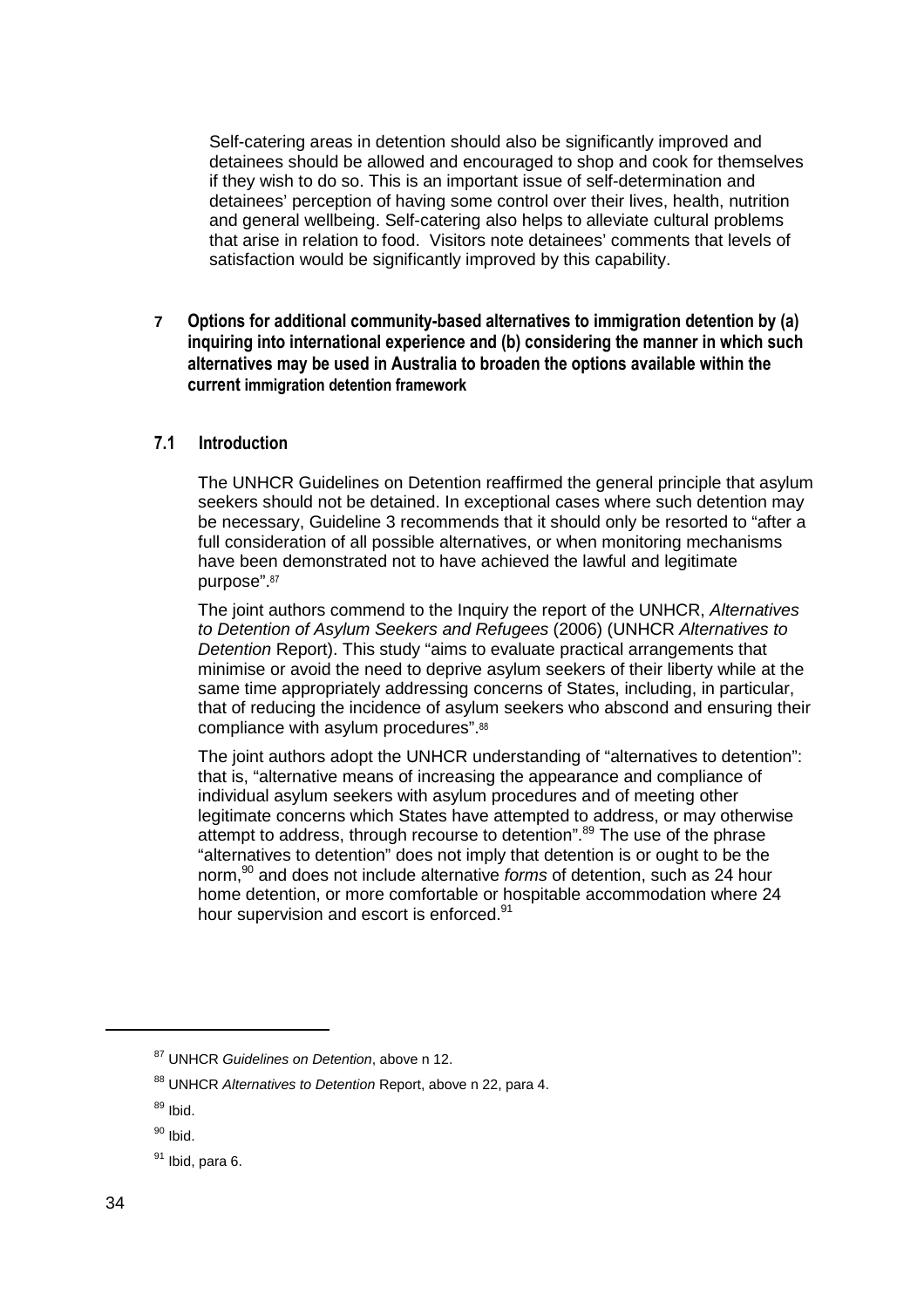# **7.2 Summary of current alternatives to immigration detention in Australia**

The HREOC Report notes that "there now exist a number of alternatives to detention in immigration detention centres. A small, but significant, number of detainees are able to access these alternative forms of detention". These include the following:

- (a) Immigration Residential Housing: family-style housing; people are not free to come and go as they please, and must be accompanied by detention staff when they visit external sites (available in Sydney and Perth);
- (b) Immigration Transit Accommodation facilities: temporary accommodation where people will be spending only a short-time in detention (available in Brisbane; new centres near completion in Melbourne and Adelaide);
- (c) Alternative detention: includes people detained in private houses, hospitals, motels, correctional facilities, watchhouses, apartments and foster care; detainees are supervised by a "designated person"; and
- (d) Residence determinations: detainees are permitted to live unsupervised in the community; required to abide by a standard set of conditions, including that they must live at a specified address and report to the Department regularly; cannot engage in paid work; Australian Red Cross contracted by the Department to provide primary community and welfare support (the Asylum Seeker Assistance Scheme).

Bridging visas also provide an alternative to detention by enabling people to reside legally in the community while they are applying for a permanent visa, appealing a decision related to their application, or waiting to depart Australia.

# **7.3 Problems with current alternatives to immigration detention**

The joint authors have identified the following problems in relation to residence determinations and bridging visas.

# **7.3.1 Residence determinations**

HREOC considers that residence determinations are the best of the current alternative detention arrangements, because they "offer freedom to engage in the community and provide relative autonomy to the individuals in question".  $92$ 

The joint authors support the HREOC recommendation that that the Minister or the Department should have "discretion to vary the conditions of residence determinations so that detainees can engage in meaningful activities such as further education and training leading to occupational qualifications, and work, if appropriate".

The main problem arising in relation to residence determinations is eligibility. As far as the joint authors are aware, the eligibility criteria for referral to the Minister for residence determinations are specified under draft Guidelines on the

<sup>92</sup> HREOC, Summary of Observations following the Inspection of Mainland Immigration Detention Facilities (2007), 17.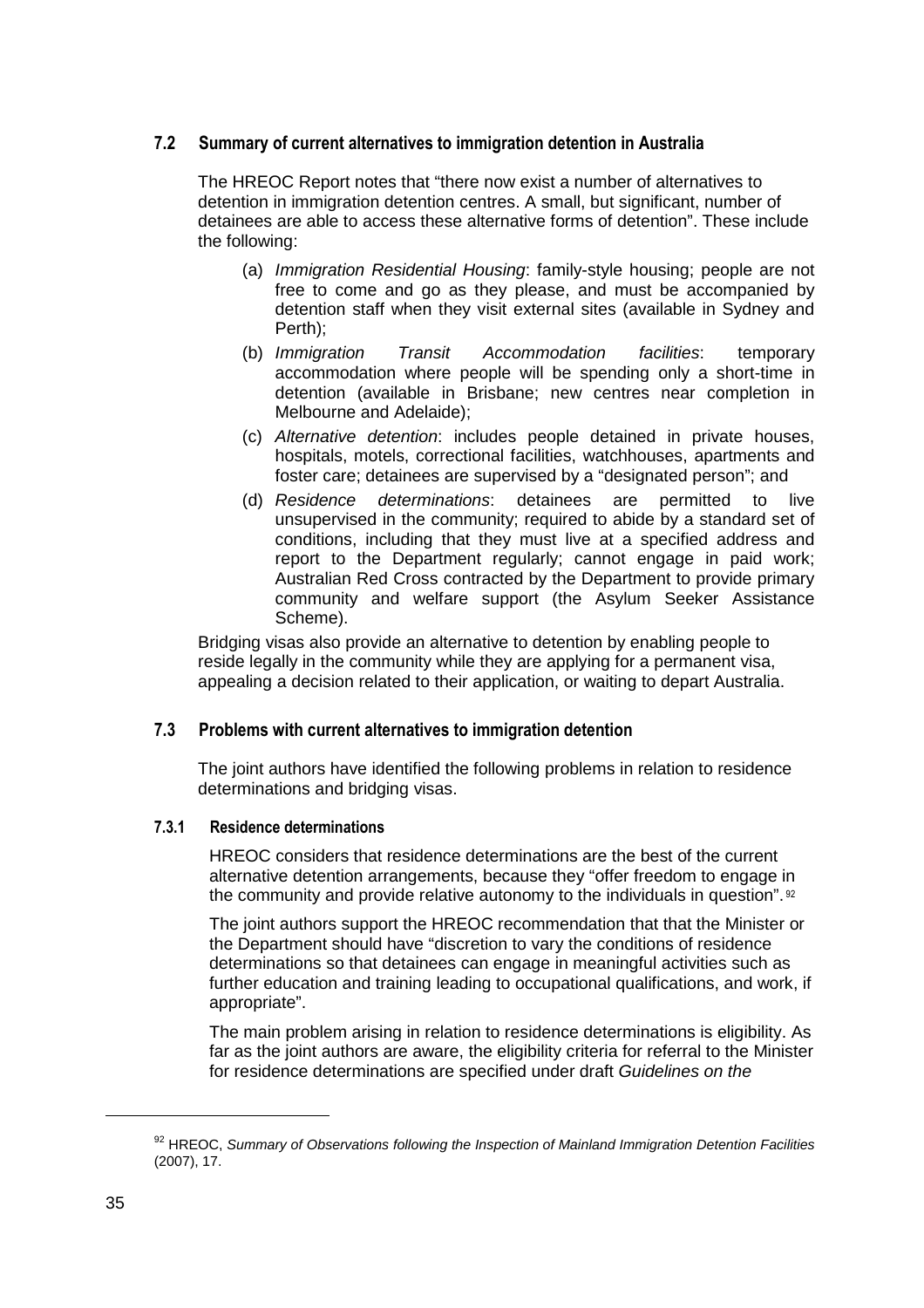Minister's Detention Intervention Powers (ss197AB and 195A of the Migration Act). It is unclear whether these draft guidelines have yet been finalised.

The Observations of Mainland Immigration Detention Facilities Report sets out the following circumstances under which a detainee may be referred to the Minister for a residence determination:

- (a) minor children and their families
- (b) unaccompanied minors
- (c) an adult with special needs that cannot be cared for in detention
- (d) an adult with unique and exceptional circumstances such that failure to recognise them would result in hardship and harm to an Australian citizen or Australian family unit
- (e) torture and trauma background.

The joint authors consider these criteria to be unduly restrictive. Further, the discretionary nature of the power results in a lack of transparency, so that it is difficult to identify why some detainees qualify and others do not.

The joint authors hope that the recent announcement of the government's seven key immigration values will impact on the operation of the residence determination scheme, subject to our proposals set out below for additional community-based alternatives to immigration detention.

#### **7.3.2 Bridging visas – work and other entitlements**

A bridging visa is a temporary visa granted to people who are in the process of applying for a longer-term visa or making arrangements to leave Australia. Bridging visas also come with various conditions and restrictions, depending on the class of the visa and the circumstances of the visa holder. Conditions and restrictions can include prohibition on work and study; inability to access social security; and inability to access Medicare. The most commonly criticised of the bridging visas is Bridging Visa E.<sup>93</sup>

HREOC report that as a result of these restrictions, many asylum seekers and refugees face poverty and homelessness: "Without the ability to support themselves through work or social security, they are entirely dependent on community services for their basic subsistence."<sup>94</sup>

The prohibition on work often arises as a consequence of the "45 day rule", which denies work rights to persons who apply for protection outside of 45 days of arrival in Australia.<sup>95</sup> The joint authors agree with the assessment of the Asylum Seeker Resource Centre (ASRC) that "the rule arbitrarily makes judgments about the genuineness of an applicant's asylum claim" and that "the rule is based on the erroneous assumption that bona fide asylum seekers will

<sup>93</sup> See Parliamentary Library, Asylum seekers on Bridging Visa E, 13 June 2007, no. 13, 2006-07, ISSN 1832-2883.

<sup>94</sup> HREOC, The impact of bridging visas restrictions on human rights: Factsheet (2008), available at http://www.humanrights.gov.au/human\_rights/immigration/bridging\_visas\_factsheet.html.

<sup>95</sup> Migration Regulations 1994 (Cth), r 051.6.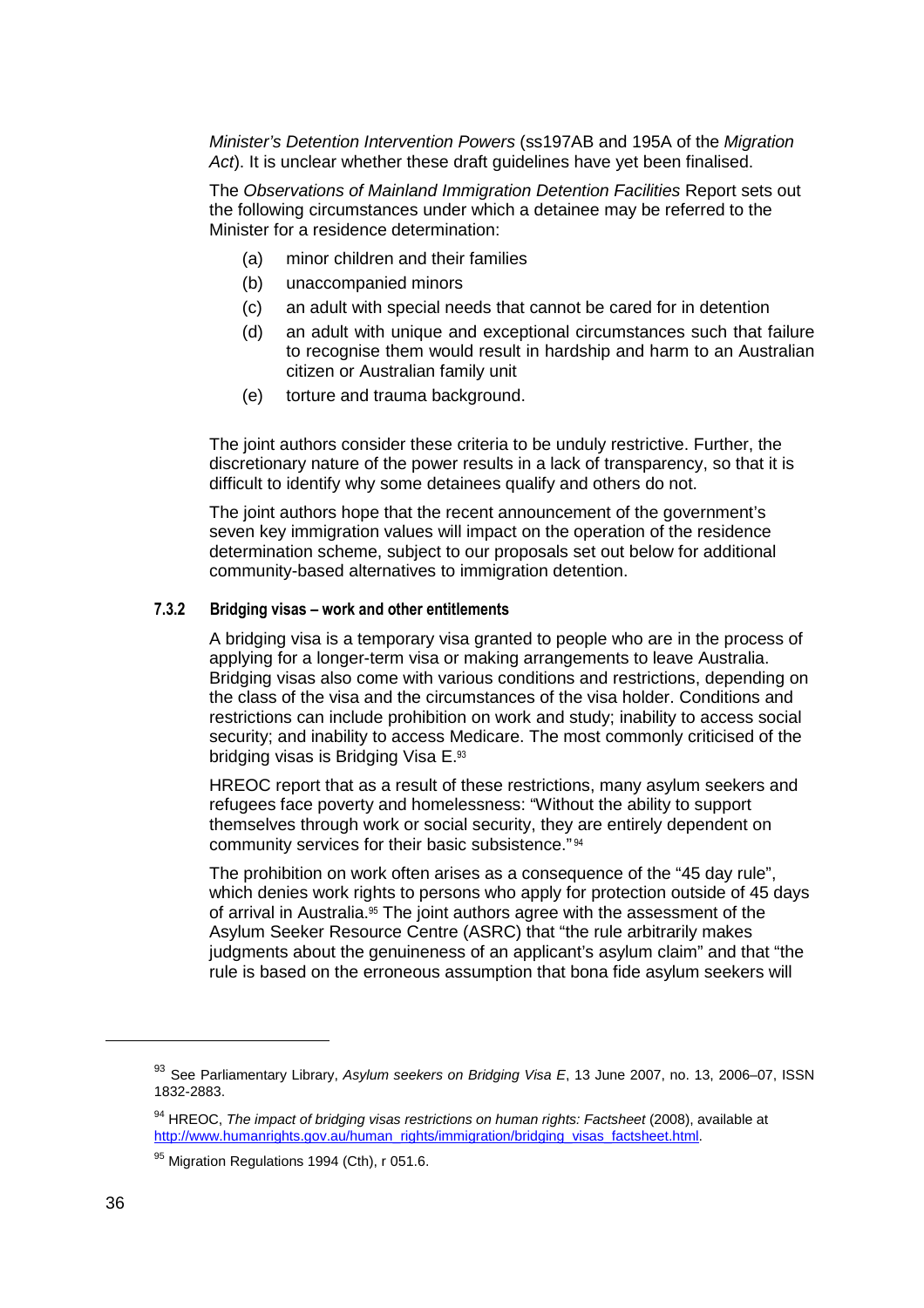apply for asylum as soon as possible after their arrival in Australia". 96 The joint authors urge the government to reform this provision.

The joint authors support the ASRC submission to the Department that the "current Bridging Visa regime is so complex that it is difficult for any outsider to make sense of it" and we endorse the ASRC recommendation that "there should be a single Bridging Visa with full work rights and Medicare entitlements for asylum seekers at all stages of the refugee determination process (including judicial review and humanitarian consideration)". 97 The joint authors do not support the use of Bridging Visa E in its current form as an acceptable alternative to detention.

The joint authors consider that reform of the bridging visa regime could be supported by the following additional community-based alternatives to immigration detention.

## **7.4 Overview of international community-based alternatives to immigration detention**

The UNHCR report encountered the following alternatives to detention in the course of its research:

- (a) Release with an obligation to register one's place of residence with the relevant authorities and to notify them or to obtain their permission prior to changing that address;
- (b) Release upon surrender of one's passport and/or other documents;
- (c) Registration, with or without identity cards (sometimes electronic) or other documents;
- (d) Release with the provision of a designated case worker, legal referral and an intensive support framework (possibly combined with some of the following, more enforcement oriented measures);
- (e) Supervised release of separated children to local social services;
- (f) Supervised release to (i) an individual, (ii) family member/s, or (iii) nongovernmental, religious or community organisations, with varying degrees of supervision agreed under contract with the authorities;
- (g) Release on bail or bond, or after payment of a surety (often an element in release under (f))
- (h) Measures having the effect of restricting an asylum-seeker's freedom of movement (that is, de facto restrictions) – for example, by the logistics of receiving basic needs assistance or by the terms of a work permit;
- (i) Reporting requirements of varying frequencies, in person and/or by telephone or in writing, to (i) the police, (ii) immigration authorities, or (iii) a contracted agency (often an element combined with (f));
- (j) Designated residence in (i) State-sponsored accommodation, (ii) contracted private accommodation, or (iii) open or semi-open centres or refugee camps;
- (k) Designated residence to an administrative district or municipality (often in conjunction with (i) and (j)), or exclusion from specified locations;
- (I) Electronic monitoring involving "tagging" and home curfew or satellite tracking. <sup>98</sup>

<sup>&</sup>lt;sup>96</sup> Asvlum Seeker Resource Centre submission in relation to Bridging Visas (2006), available at http://www.asrc.org.au/uploads/File/ASRC\_Bridging\_Visa\_submission[1].doc.

<sup>97</sup> Ibid.

<sup>98</sup> UNHCR Alternatives to Detention Report, above n 22, para 80.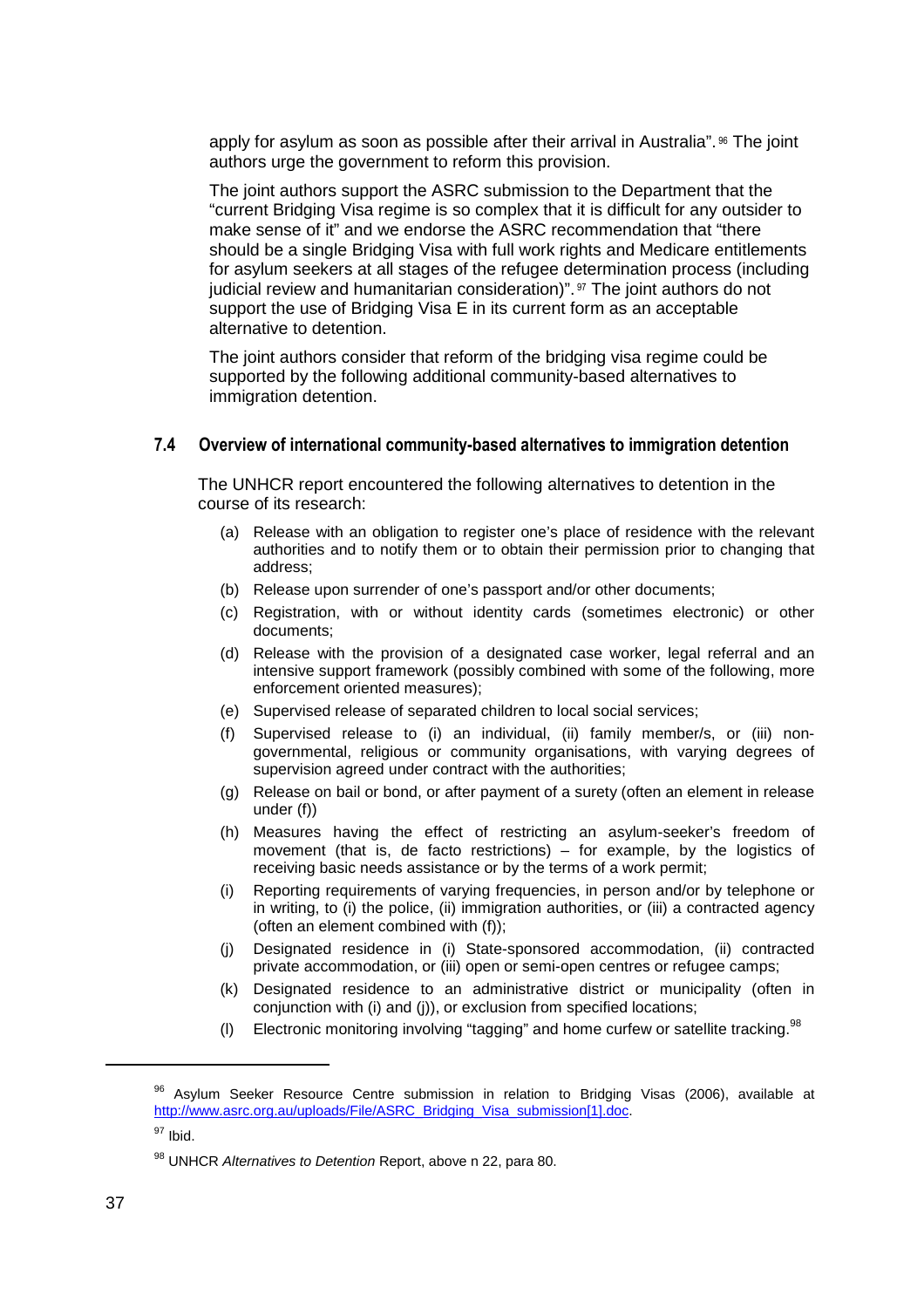# **7.5 Preferred community-based alternatives to immigration detention**

Following successful identification, health and security checks (during an initial period of immigration detention, whether in an Immigration Detention Centre or Immigration Residential Housing) the joint authors recommend that:

- (a) there is community release of asylum-seekers with reasonable reporting conditions;
- (b) if an asylum seeker is deemed to be a flight risk, then bail, bond or a surety sureties options should be considered; and
- (c) if the asylum-seeker is destitute or having difficulty integrating into the community, then accommodation at an open Reception Centre (as defined in 7.6.3.1) be made available.

Asylum-seekers who have made applications for protection in Australia should be granted a bridging visa (subject to reforms identified above in section 7.3.2) and thereafter be considered "lawfully" within the territory.<sup>99</sup>

In accordance with these recommendations, we have provided an overview of the following three community-based alternatives to immigration detention:

- (a) Community release with reporting requirements;
- (b) Community release with bail, bond or sureties; and
- (c) Designated residence in open centres or semi-open centres.

The following analyses each measure in terms of practical effectiveness. Practical effectiveness is primarily measured in terms of factors that prevent absconding and those which ensure compliance with asylum procedures.<sup>100</sup> While there is a general lack of official statistics,<sup>101</sup> international experience indicates that there are higher rates of compliance while asylum seekers are waiting for a final decision in destination countries such as Australia.<sup>102</sup> as compared to transit countries.<sup>103</sup>

The UNHCR Report indicates that destination countries should be able to implement effective alternatives to detention, including release into the community.<sup>104</sup> These alternatives ought to be implemented until a protection visa is granted or until the final avenue of appeal is exhausted.<sup>105</sup>

#### **7.5.1 Community release with reporting requirements**

#### **7.5.1.1 Definition**

"Reporting requirements" require asylum seekers to report to designated authorities on a regular basis (whether police, immigration authorities or a contracted agency), either in person, by telephone or in writing. Reporting requirements are often used in conjunction with bail or bond requirements.

 $99$  See Article 12, ICCPR; D & E v Australia.

<sup>&</sup>lt;sup>100</sup> UNHCR Alternatives to Detention Report, above n 22, para 86.

 $101$  Ibid, para 89.

 $102$  Ibid para 90.

 $103$  Ibid para 91.

 $104$  Ibid, para 91.

 $105$  Ibid.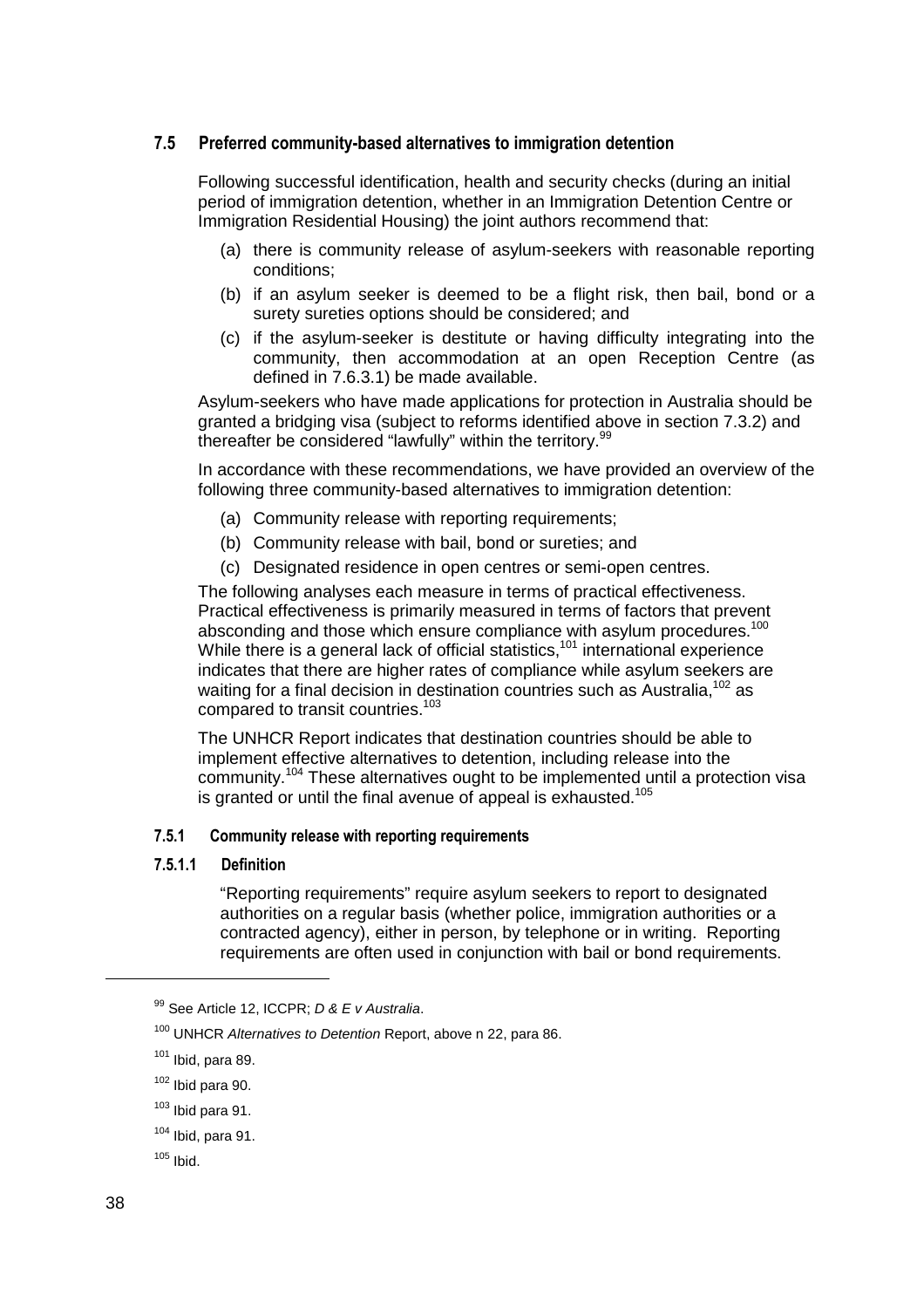#### **7.5.1.2 Relevant international experience**

In France, Luxembourg and South Africa asylum seekers are required to present themselves in person to renew their identity documentation. Depending on the frequency with which an asylum seeker must renew his or her papers, this may form a de facto reporting requirement.<sup>106</sup>

In Canada, the USA, Japan and Thailand asylum seekers have the obligation to report regularly to the police or immigration authorities.<sup>107</sup> In some countries, for example the United Kingdom, the provision of state support is linked to reporting requirements, thereby increasing their effectiveness.<sup>108</sup>

Research undertaken by Hotham Mission in Melbourne from 1995-97 found there was 100 per cent compliance with reporting requirements.<sup>109</sup>

#### **7.5.1.3 Recommendations regarding reporting requirements as an alternative to detention in Australia**

For asylum seekers deemed a low to moderate flight risk, we recommend:

- (a) that Australia adopt a reporting system whereby asylum seekers are required to report in person to a designated authority, in a reasonable location which is accessible to the asylum seeker and at a reasonable frequency, such as once a month;110 and
- (b) that Australia consider linking the provision of income support to reporting conditions if there is a concern about compliance.

## **7.5.2 Bail, bond or surety**

Use of bail, bond or surety, as defined below, is only proposed where an asylum-seeker is deemed to be a flight risk. The joint authors recommend that this assessment be made by the Federal Magistrates Court (FMC) (see further below).

#### **7.5.2.1 Definitions**

In this section, definitions of bail, bond and surety are taken from the 2006 UNHCR Report.

"Bail": a financial deposit placed with the authorities in order to quarantee the asylum seeker's future attendance for interviews during the processing of his or her case. The sum of money is returned if the asylum seeker appears as required or it is otherwise forfeited.

"Bond": a written agreement, sometimes with sureties, guaranteeing the faithful performance of acts and duties, which may, in the case of an asylum

 $106$  Ibid para 103.

 $107$  Ibid para 104.

 $108$  Ibid para 102.

 $109$  Ibid para 104.

<sup>&</sup>lt;sup>110</sup> See also Joint Standing Committee on Migration, above n 24, recommendation 13.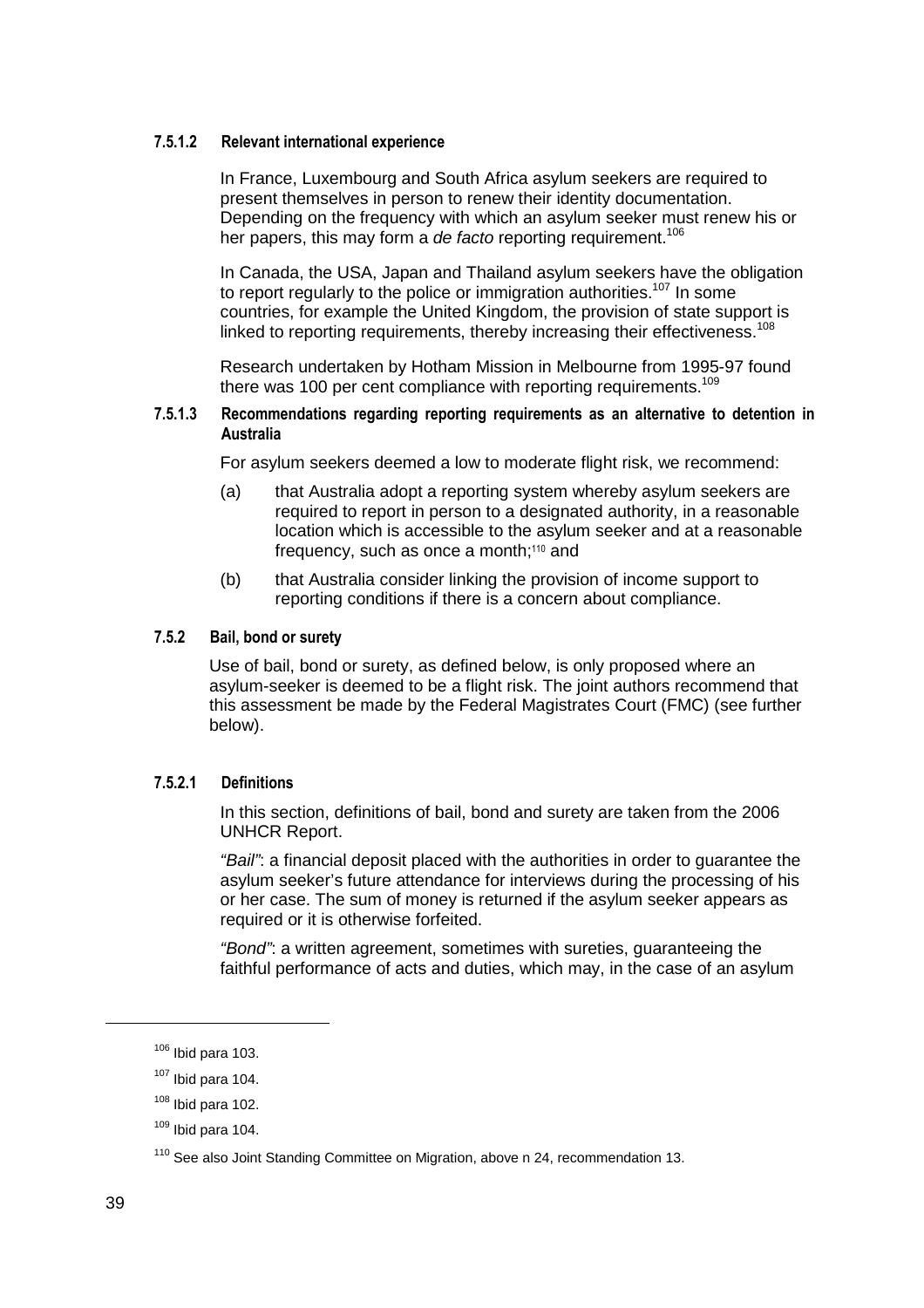seeker, include future attendance at interviews, inquiries and/or removal proceedings, and/or regular reporting requirements.

"Surety": a person vouches for the appearance of an asylum seeker and agrees to pay some or the entire agreed amount if the asylum seeker absconds. No amount is required to be paid upfront.<sup>111</sup>

The right to apply for bail, bond or surety is often linked to supervision of the applicant by an individual resident or citizen, usually a family member or an organisation, and reasonable reporting requirements.

#### **7.5.2.2 Relevant international experience**

In Canada, if an asylum seeker's identity has been established and other criteria have been met, an independent adjudicator mediates between the immigration department and the asylum seeker to establish conditions of release.<sup>112</sup> For example, the state-funded Toronto Bail Program offers to supervise those who have no family or other guarantor, requesting the release of a detainee, without bond, into its supervision. The supervision includes regular reporting and unannounced visits.<sup>113</sup> The Bail Program has an extremely high rate of success with both asylum seekers and others who are not in need of international protection but who would otherwise be considered a high flight risk.<sup>114</sup> Homeless shelters in Toronto offer their address for asylum seekers who have nowhere to live. The shelters offer support, including legal counsel, and operate a curfew but no other supervision. The compliance rate is extremely high, with two shelters reporting more than 99% compliance.<sup>115</sup>

In the United Kingdom, asylum seekers can apply for bail. However, there is no automatic right to a bail hearing and the difficulties having access to legal advice mean it is not available for many detainees.<sup>116</sup> Non-compliance rates are low and families with children are even less likely to abscond due to incentives to remain in a system which provides, for example, free health care and education.<sup>117</sup>

In Latvia, bail supervision is promoted as an alternative to pre-trial detention. In this model the local municipality is used to supervise bail.<sup>118</sup>

Rates of compliance following supervised release on parole of selected detainees, including asylum seekers, with the intention to increase their rate of appearance, were researched in the United States by the Vera Institute of Justice from 1997-2000. For those placed in "regular supervision", which included support services, referral, reminder letters and phone calls, there was

<sup>&</sup>lt;sup>111</sup> UNHCR Alternatives to Detention Report, above n 22, para 92.

 $112$  Ibid para 93.

 $113$  Ibid.

 $114$  Ibid.

 $115$  Ibid, para 94.

 $116$  Ibid para 95.

 $117$  Ibid, para 96.

 $118$  Ibid para 98.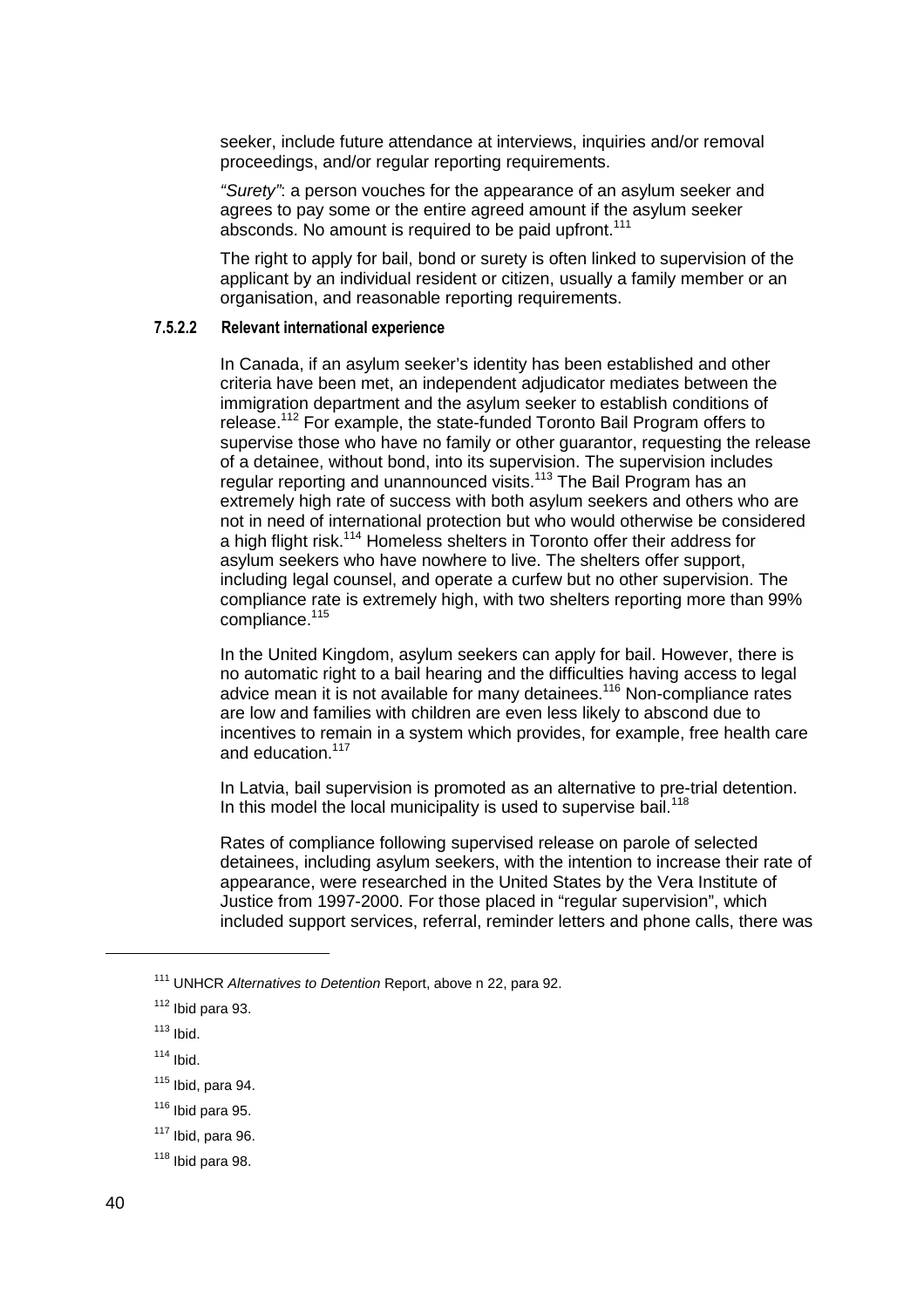an 84% appearance rate. Those with "intensive supervision" had a similar appearance rate. The Vera Institute concludes that asylum seekers do not need detention or intensive support to ensure compliance.<sup>119</sup>

High rates of compliance in Canada, the United Kingdom and the United States may be because they are considered destination countries rather than transit countries.

#### **7.5.2.3 Recommendations regarding bail, bond and surety as alternatives to detention in Australia**

Following successful identification, security and health checks, where an asylum seeker is considered to be a flight risk, we recommend that:

- (a) Australia adopts a bail and/or bond system of community release where both legal advice and legal aid is provided to all detainees who require it:
- (b) decisions on the granting of bail should be made on a case by case basis by the Federal Magistrates Court (FMC) (see further below) to establish conditions of release;
- (c) decisions should be reviewable in an independent and timely appeal process; and
- (d) bail conditions should be imposed on an individual basis according to the asylum seeker's financial position.

If asylum seekers cannot afford bail, we recommend that:

(e) non-governmental agencies provide volunteer sponsors/sureties and a fixed place of accommodation which asylum seekers can offer at bail hearings, similar to the Toronto Bail Program described above.

#### **7.5.2.4 Further comments in relation to the proposed role of the FMC in granting bail**

Presently, the FMC does not have jurisdiction to entertain a bail application. Parliament could invest the FMC with these powers however under s71 of the Constitution. We note that the FMC already has wide jurisdiction in quite disparate federal areas, including family law, copyright, companies, bankruptcy and migration law.

The joint authors propose that the imposition and supervision of bail by the FMC could operate on a similar basis to the state-based criminal justice system with respect to bail.

Where the Department identifies an asylum-seeker as a flight-risk, we propose that following identification, security and health checks a detainee should be eligible for a bail hearing, pending the Commonwealth's decision as to refugee status. The FMC should be able to set conditions such as reporting and bail or bond where deemed necessary to ensure appearance.

The FMC should be charged on a case-by-case basis to balance the interests of (a) the liberty of the individual with (b) the Commonwealth's interest in ensuring that the asylum-seeker does not abscond. This procedure would require the Department to justify to a court, why, in any particular case, bail is necessary.

<sup>&</sup>lt;sup>119</sup> UNHCR Alternatives to Detention Report, above n 22, para 99.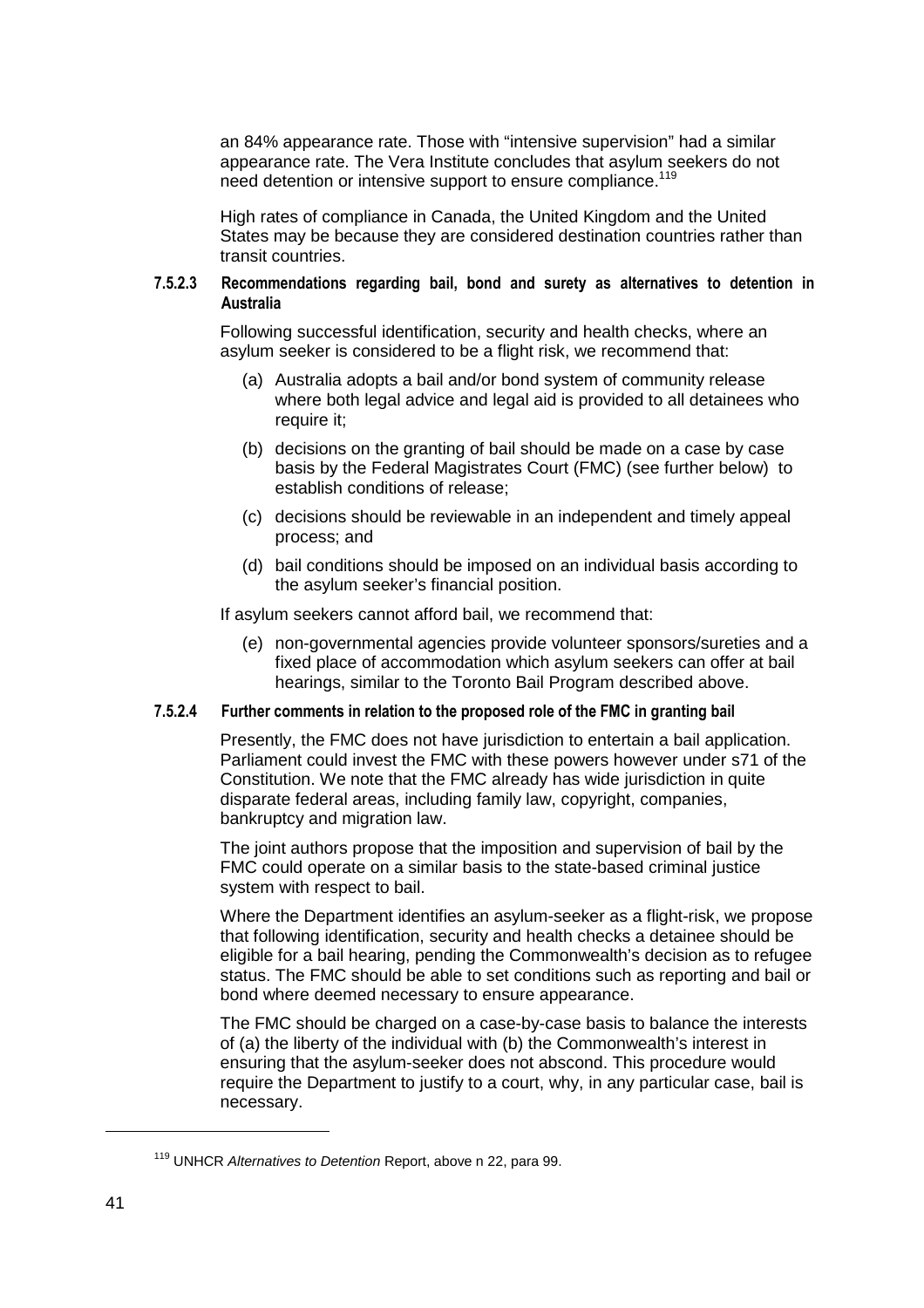## **7.5.3 Directed residence in open or semi-open Reception Centres**

#### **7.5.3.1 Definition**

The UNHCR 2006 Report defines a "Reception Centre" as a collective centre where asylum seekers may stay temporarily soon after arrival or application. In this section we have used the term Reception Centre to refer to accommodation where asylum seekers may reside for either the partial or full duration of the asylum procedure.<sup>120</sup>

# **7.5.3.2 Relevant international experience - Sweden<sup>121</sup>**

In Sweden, Refugee Reception Centres refer to several groups of self-catering apartments situated nearby a central office reception. Asylum seekers must report to this central office every month to receive financial support and information about the progress of their visa application and to allow caseworkers to make further risk assessments.

During their stay in the Refugee Reception Centre, asylum seekers are assigned a caseworker who is trained in standard occupational health and safety procedures, conflict resolution and motivational counselling. The caseworker educates the detainee about his or her rights and acts to ensure that those rights are not infringed during detention. Caseworkers are also responsible for granting financial support (where appropriate), facilitating mediation between the detainee and lawyers, informing the detainee of decisions relating to his or her case and preparing the asylum application.

If it appears that the application process will exceed four months, the asylum seeker is entitled to gain employment during the application period (to pay for food and accommodation in the Refugee Reception Centre) through use of a general identity card This alternative to detention is therefore cost-effective for government compared to publically funded detention.

The UNHCR reports that the abscondment level in Sweden has remained relatively low. Between January and September 2003, of 23,507 asylum claims received by Sweden, and 22,314 claims processed, only 2,810 were classed as "annulled". This latter figure represents the upper limit to the number of asylum seekers who could have absconded during the course of the procedure, but also includes voluntary returnees and cases closed for other miscellaneous reasons.<sup>122</sup>

Sweden, like Australia, is a destination country (not a transit country) and therefore detainees are unlikely to jeopardise their asylum application by absconding.

#### **7.5.3.3 Relevant international experience – Lithuania and New Zealand**

The Lithuanian asylum-seeker accommodation facility, the Pabrade Foreigners Registration Centre, is structured to house both detainees and non-detainees, therefore being both a place of detention and an alternative to detention. Despite the segregation between detainees and non-detainees, all detainees are provided with similar services. Detainees can only exit the

<sup>&</sup>lt;sup>120</sup> UNHCR Alternatives to Detention Report, above n 22, para 108.

<sup>&</sup>lt;sup>121</sup> See generally Grant Mitchell, above n 55.

<sup>&</sup>lt;sup>122</sup> UNHCR Alternatives to Detention Report, above n 22, para 111.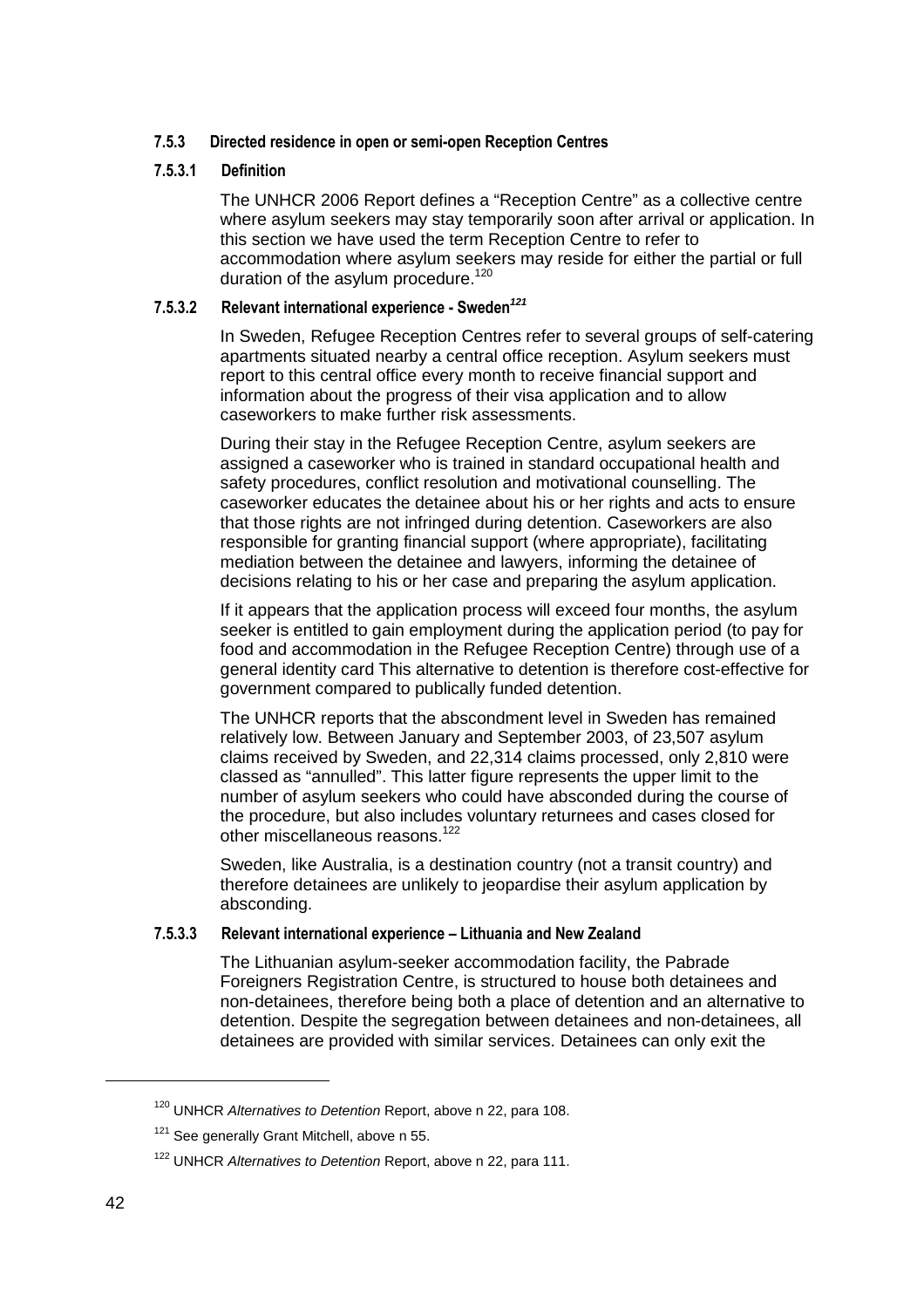Centre with permission and an escort, whereas non-detainees can leave unsupervised for up to 72 hours on notifying the management.  $123$ 

A model jointly accommodating detainees and non-detainees is also found in New Zealand at the Mangere Accommodation Centre. In this centre asylumseekers who are undergoing detention are housed alongside housing quota refugees (those resettled from overseas via UNHCR). Detainees must request permission to leave the centre during the day (and must be supervised) and cannot stay away overnight. Housing quota refugees must notify the management of any intended absence and can stay away overnight. Breach of these rules can result in a transfer to remand prison.<sup>124</sup> Since September 2001, only one out of 159 detained asylum seekers has absconded and there have been no detainees transferred to a remand prison.<sup>125</sup>

#### **7.5.3.4 Recommendations regarding use of Reception Centres as alternatives to detention in Australia**

Following successful identification, security and health checks, if the asylumseeker is destitute or having difficulty integrating into the community, we recommend that Australia adopts:

- (i) an open Reception Centre style of accommodation where security is less stringent compared to initial identification detention and where detainees have access to a multitude of resources; and
- (ii) a caseworker system as employed in Sweden in order to respect detainees' human rights and dignity and to empower them by education about their rights and detention processes.

# **8 Options for additional community-based alternatives to immigration detention by comparing the cost effectiveness of these alternatives with current options**

Minister Evans notes that in 2006/7 it cost some \$200 million to operate Australia's immigration detention system and acknowledges that "the cost of long-term detention and the case against the current system are compelling". 126

The joint authors note that many significant reports have concluded that community-based alternatives to detention are significantly less expensive than detention in an Immigration Detention Centre, including:

- UNHRC Alternatives to Detention Report;
- Australian Democrats Budget Report May 2004;127 and
- A Just Australia, Oxfam Australia and Oxfam Novib Report, A price too high: the cost of Australia's approach to asylum seekers (2007).

<sup>&</sup>lt;sup>123</sup> UNHCR Alternatives to Detention Report, above n 22, para 115.

 $124$  Ibid para 119.

 $125$  Ibid

<sup>&</sup>lt;sup>126</sup> Minister's Speech, above n 1, 13.

<sup>&</sup>lt;sup>127</sup> Australian Democrats, Immigration Budget Paper (2004), available at http://www.democrats.org.au/docs/2004/0030/ImmigrationBudget04.pdf